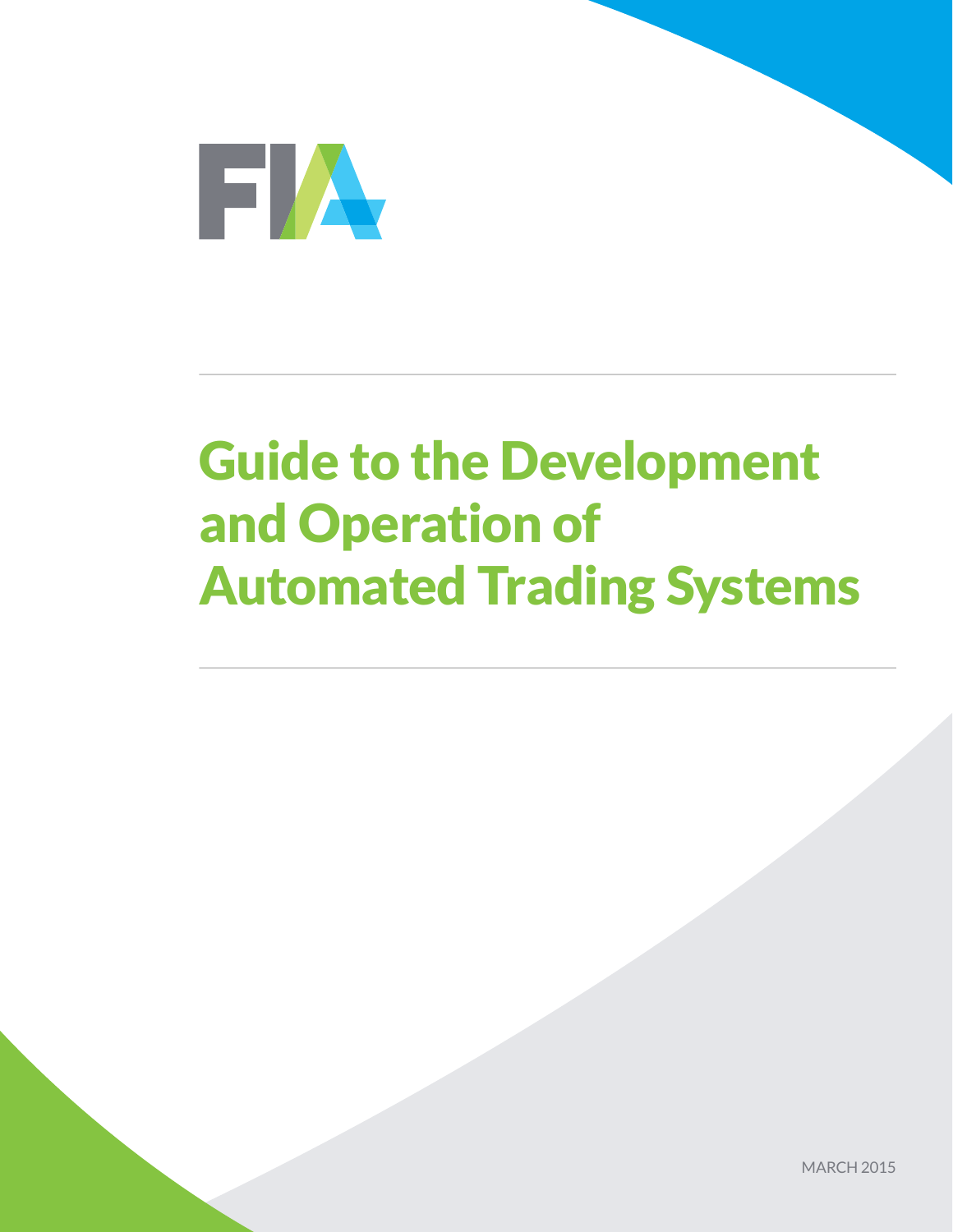

#### **GUIDE TO THE DEVELOPMENT AND OPERATION OF AUTOMATED TRADING SYSTEMS**

On behalf of FIA, we are pleased to present a *Guide to the Development and Operation of Automated Trading Systems.*

Automated trading systems have become increasingly established within financial markets, and are used by a wide range of market participants from highly automated trading firms through to asset managers and pension funds that use trading tools provided by vendors and brokers. Recognizing the importance of ensuring that automated trading systems are designed and operated safely, the FIA Market Technology Division assembled a committee comprised of brokers, exchanges and principal traders to discuss and document current approaches in developing and operating such systems.

The Committee has drawn on previous FIA work on risk management, software development, change management, and post-trade processing. In addition, the Committee has referenced work published by regulators, international standards bodies and exchanges to determine the scope of the *Guide*, and to subsequently develop a consensus of current practices. To this effect, the *Guide* outlines current practices across a broad range of related subjects such as pre-trade risk management, post-trade analysis, co-location, disaster recovery/business continuity planning, software development, change management, testing, security, trading system operations, and documentation.

It is hoped that the *Guide* will form a basis for further work on standards across any asset class and global marketplace where automated trading takes place. Regulatory bodies and standards organizations can use the *Guide* to better understand current practices and implement approaches that are consistent across jurisdictions and asset classes. Market participants can use the *Guide* as a resource for developing, operating and reviewing automated trading systems within a comprehensive and detailed framework.

We expect that automated trading will continue to evolve as the industry evolves and FIA is committed to monitoring and supporting practices and procedures that improve the integrity and safety of the markets.

Yours truly,

*Greg Wood Leslie Sutphen* Co-Chairs, FIA Market Technology Division, Automated Trading Committee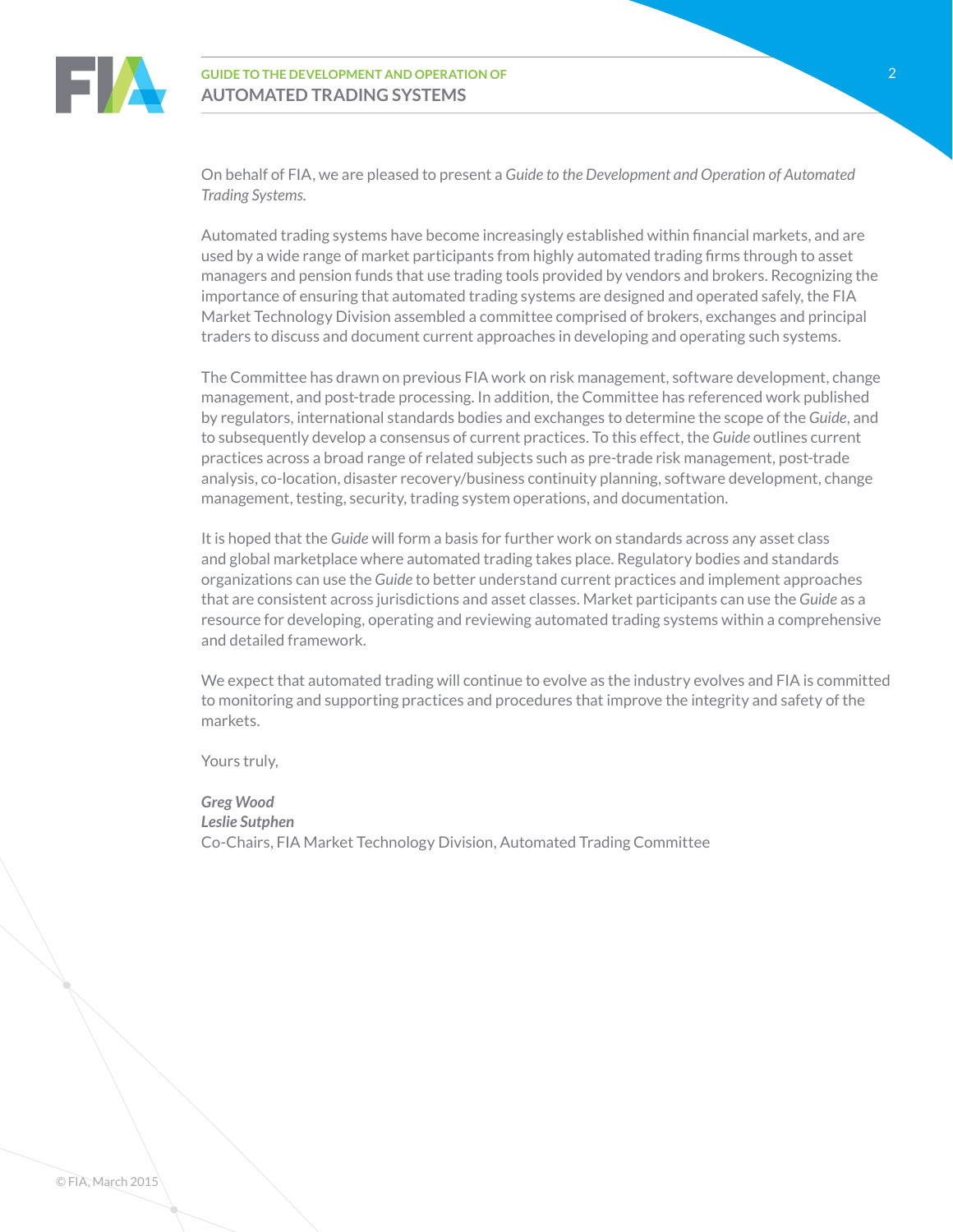

**EVALUATED THE DEVELOPMENT AND OPERATION OF AUTOMATED TRADING SYSTEMS** 

# **CONTENTS**

| $\overline{\phantom{a}}$ and $\overline{\phantom{a}}$ |
|-------------------------------------------------------|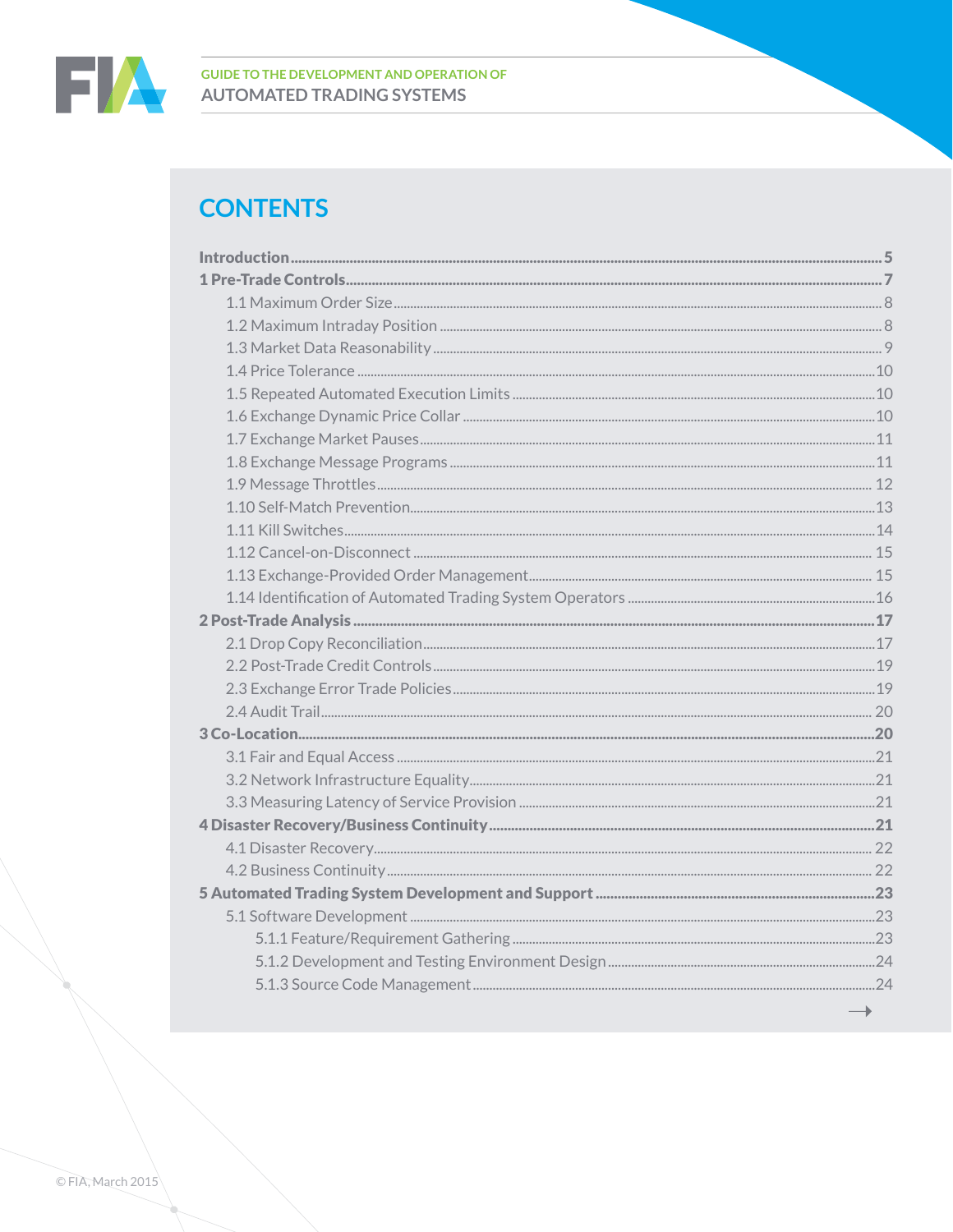

### **CONTENTS (CONTINUED)**

| 8 Documentation of Policies, Procedures, and Systems ………………………………………………………………………34 |  |
|------------------------------------------------------------------------------------|--|
|                                                                                    |  |
|                                                                                    |  |
|                                                                                    |  |
|                                                                                    |  |
|                                                                                    |  |
|                                                                                    |  |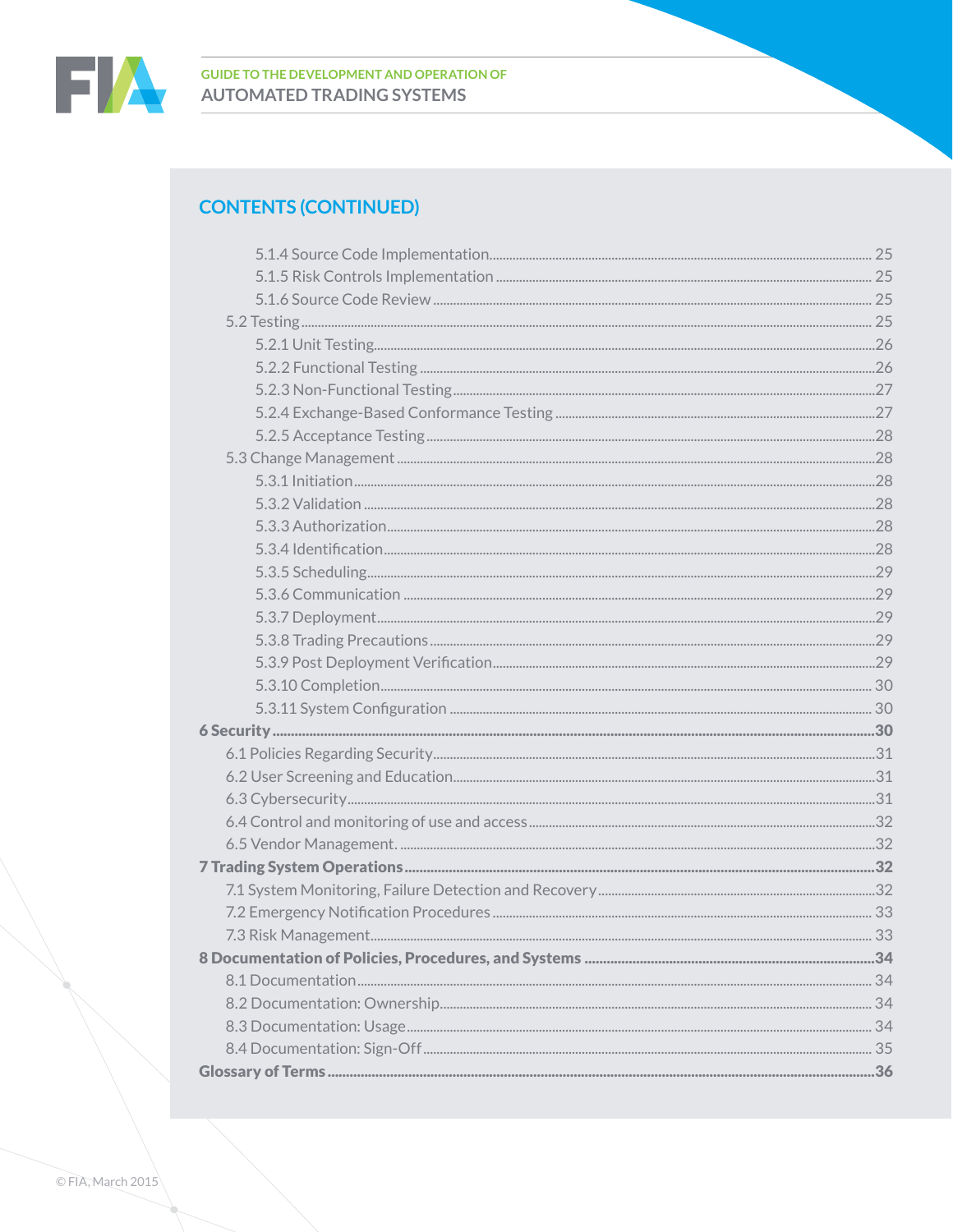

## **Introduction**

As trading has become increasingly more automated over the past decade, market participants and regulators have focused more attention on how automated systems are designed, developed, and operated. Although automation provides many benefits to the marketplace, there have been several notable disruptions to the market due to technical issues and inadequate oversight. As a result of these and other smaller disruptions, legislators and regulators are spending considerable effort to understand how automated trading systems are being designed and operated and have begun to propose new regulations to provide guidance on how systems are to be implemented and operated in a manner that will not disrupt or manipulate the marketplace. Some specific initiatives include:

- The SEC's Regulation SCI (System Compliance and Integrity), proposed in March 2013 and adopted in November 2014
- The German High Frequency Trading Act in May 2013
- The CFTC's request for comment on its Concept Release on Risk Controls and System Safeguards for Automated Trading Environments in September 2013
- ESMA's consultation papers and discussion papers on Regulatory Technical Standards and Implementing Technical Standards in May 2014 followed by draft standards in December 2014

In the interest of promoting consistent practices and standards across regulatory jurisdictions and exchanges, FIA, FIA Principal Traders Group (FIA PTG) and FIA European Principal Traders Association  $(FIA EPTA)^1$  have participated in a number of working groups to respond to proposed rules and to work with official standards bodies to formulate a *Guide* for the development and operation of automated trading systems. Previously, these FIA groups have provided several recommendations for pre-trade risk management controls and system development, notably:

- [Market Access Risk Management Recommendations, FIA, April 2010](https://americas.fia.org/sites/default/files/content_attachments/Market_Access-Best-Practices.pdf)
- [Recommendations for Risk Controls for Trading Firms, FIA PTG, November 2010](https://ptg.fia.org/sites/default/files/content_attachments/Trading_Best_Pratices%20-%20published.pdf)
- [Software Development and Change Management Recommendations, FIA PTG and FIA EPTA, March](https://ptg.fia.org/sites/default/files/content_attachments/2012_Software_Change_Management.pdf)  [2012](https://ptg.fia.org/sites/default/files/content_attachments/2012_Software_Change_Management.pdf)

 $1$  FIA is the leading trade organization for the futures, options and cleared swaps markets worldwide. FIA's membership includes clearing firms, exchanges, clearinghouses and trading firms from more than 25 countries as well as technology vendors, lawyers and other professionals serving the industry. FIA's mission is to support open, transparent and competitive markets, protect and enhance the integrity of the financial system, and promote high standards of professional conduct. As the principal members of derivatives clearinghouses worldwide, FIA's member firms play a critical role in the reduction of systemic risk in the global financial markets. FIA and its affiliates FIA Europe and FIA Asia make up the global alliance FIA Global, which seeks to address the common issues facing their collective memberships.

FIA PTG is an association of more than 20 firms that trade their own capital on exchanges in futures, options and equities markets worldwide. FIA PTG members engage in manual, automated, and hybrid methods of trading, and they are active in a wide variety of asset classes, including equities, fixed income, foreign exchange and commodities. FIA PTG member firms serve as a critical source of liquidity, allowing those who use the markets, including individual investors, to manage their risks and invest effectively. FIA PTG advocates for open access to markets, transparency, and data-driven policy.

FIA EPTA is an association of European principal traders formed in June 2011 under the auspices of the FIA. FIA EPTA members consist of 25 principal trading firms that provide significant amounts of liquidity to European regulated markets and multilateral trading facilities (MTFs). FIA EPTA members deal on own-account using proprietary capital and do not have clients or act as deposit takers in any form. FIA EPTA members are authorised by various EU national competent authorities and/or supervised by the regulated markets on which they trade, and are further subject to EU and national conduct of business regulation.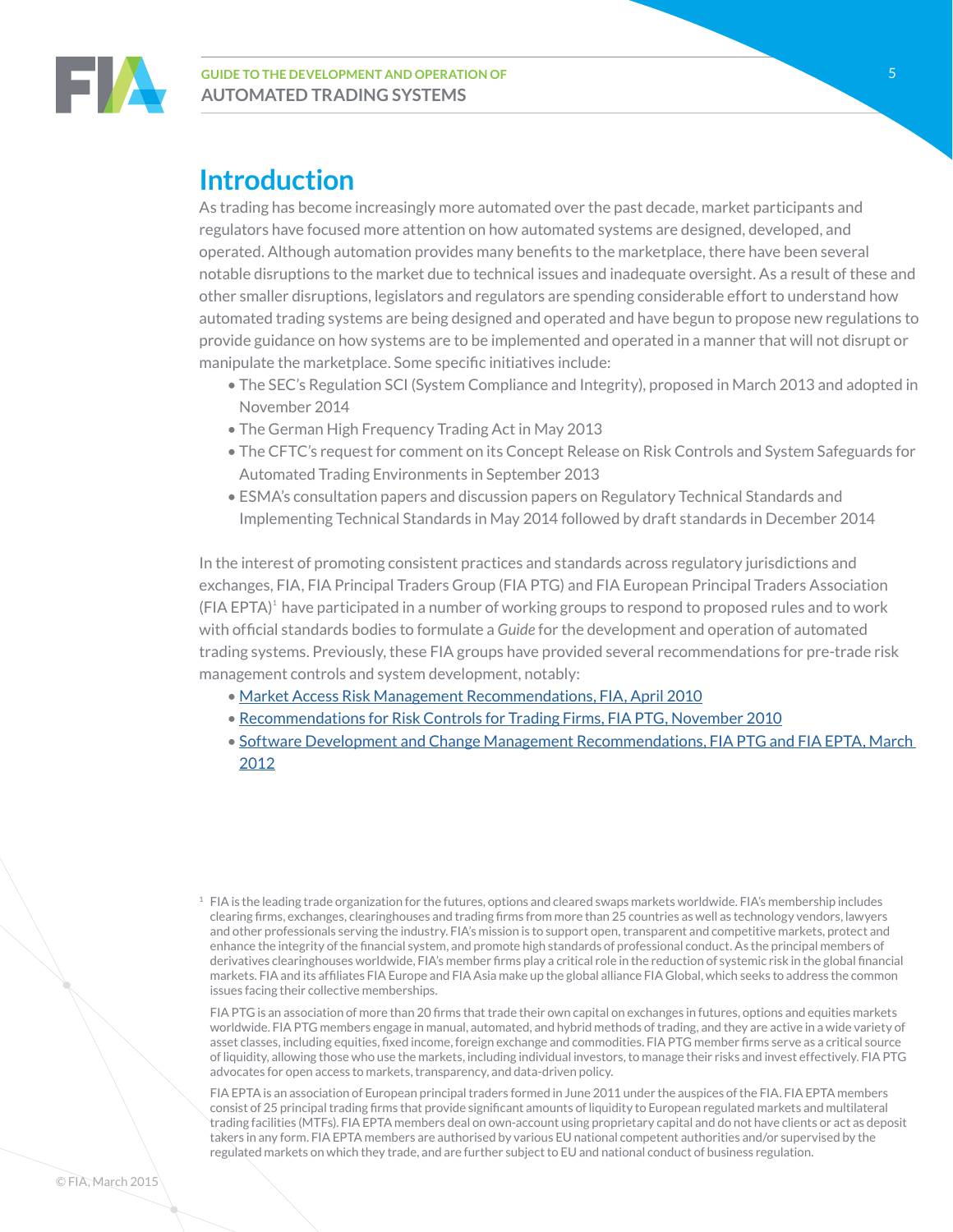

- [Order Handling Risk Management Recommendations for Executing Brokers, FIA, March 2012](https://americas.fia.org/sites/default/files/content_attachments/Order_Handling_for_Executing_Brokers.pdf)
- [Drop Copy Recommendations, FIA, September 2013](https://fia.org/sites/default/files/content_attachments/FIA-Drop_Copy_0.pdf)
- [FIA Response to the CFTC Concept Release on Risk Controls and System Safeguards for](https://americas.fia.org/sites/default/files/content_attachments/CFTC_Concept_Release_on_Risk_Controls_121113.pdf)  [Automated Trading Environments, December 2013](https://americas.fia.org/sites/default/files/content_attachments/CFTC_Concept_Release_on_Risk_Controls_121113.pdf)
- [FIA Response to ESMA MIFID II/MiFIR Consultation Paper](https://epta.fia.org/sites/default/files/content_attachments/ESMA_MiFID2_CP_FIA%20ASSOCIATIONS_REPLYFORM.pdf) and [Discussion Paper, August 2014](https://epta.fia.org/sites/default/files/content_attachments/ESMA_MiFID2_DP_FIA%20ASSOCIATIONS_REPLYFORM.pdf)

This paper is intended to make recommendations regarding the development and operation of automated trading systems, including the controls that can be used to manage risk at the automated trader, broker or exchange level.<sup>2</sup> The paper is intended to be asset-class agnostic but draws heavily on practices that have evolved within the futures markets. It is hoped that these recommendations will be considered in the development of regulations for any marketplace where automated trading systems are used. It is also the intention of this paper to provide guidance to global regulators in developing consistent and formal approaches to providing either regulations or guidance on implementing and operating these systems.

It is important to note that these suggestions will apply differently depending on the type of entity operating the automated systems (automated traders versus brokers versus exchanges), the size of the firm, the type of system being operated (trading system versus matching engine), the system's performance requirements, the types of instruments being trading (highly liquid and automated versus less liquid and more manual), and the types of algorithms being used. Care should be taken to avoid implementing overly prescriptive standards or rules that impose a one-size-fits-all approach to all entities. It should also be noted that practices may change over time based on changes to market conditions, to the trading approach, and to the instruments being traded, so a formal approach to reviewing and revising practices should be undertaken.

 $2$  This paper uses the term "automated trader" to describe any trading entity that uses an automated system including hedge funds, buy-side firms, trading firms, and brokers who deploy automated algorithms. The term "broker" includes futures commission merchants, other clearing firms, executing brokers and other financial intermediaries that provide access to an exchange. The term "exchange" is meant to apply to exchanges, marketplaces, and matching services that facilitate the automated execution of trades.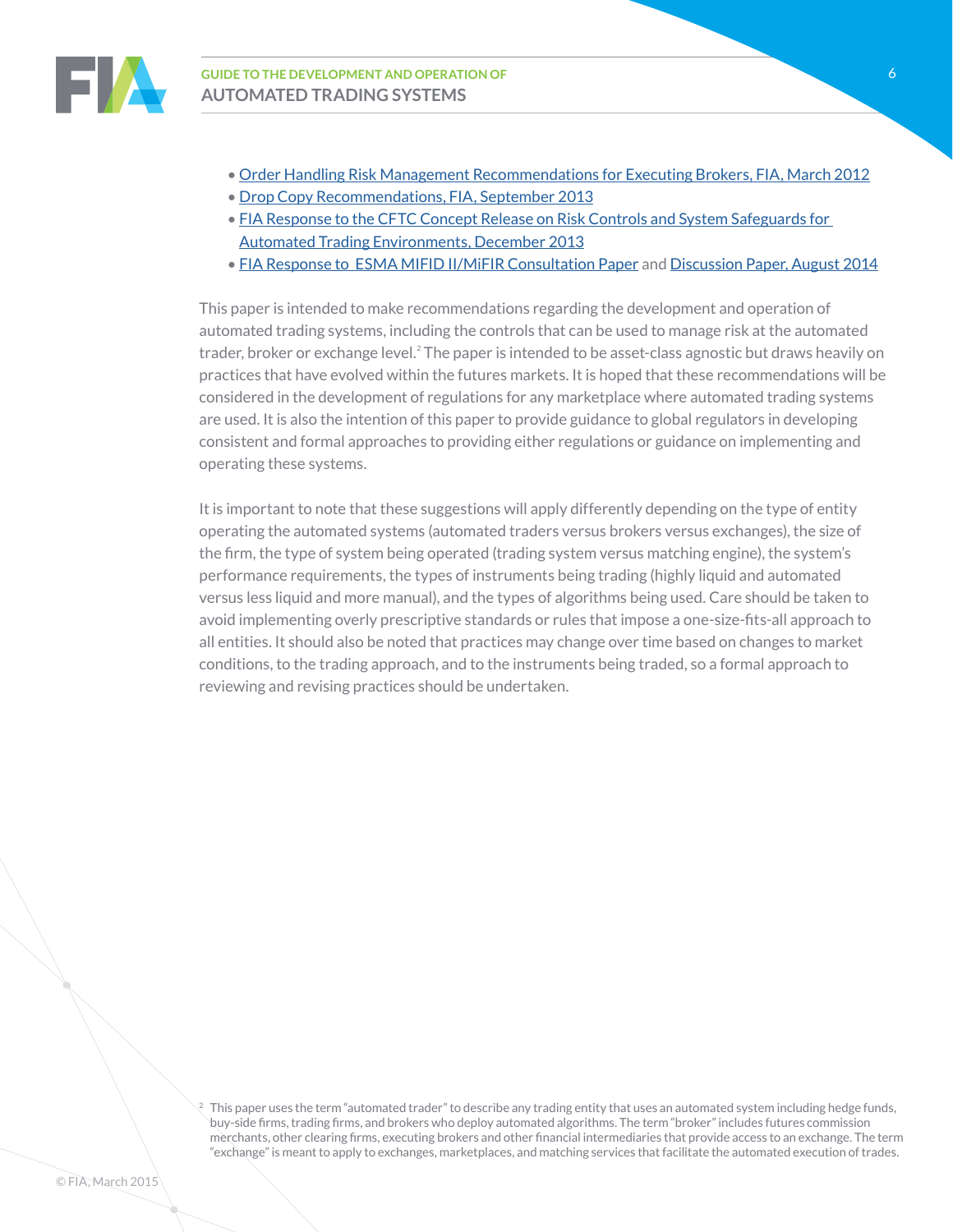

# **1 Pre-Trade Controls**

Automated trading systems are now used by an increasingly large percentage of market participants including exchanges, trading firms, banks, hedgers, asset managers and pension funds, all of whom may develop their own systems or use systems provided by third parties such as vendors or brokers. All users and providers of automated trading systems have a responsibility to implement pre-trade risk controls appropriate to their role in the market, whether initiating the trade, routing the trade, executing the trade, or clearing the trade.

Localized pre-trade risk controls—not credit controls—should be the primary tools used to prevent inadvertent market activity due to unauthorized access, system failures, and errors. These controls can be implemented at various points in the execution order flow—at the automated trader, at the broker or at the exchange itself. Such localized controls use various approaches and act on a very granular level. Similar pre-trade controls may often exist at multiple points within the order flow and are used to mitigate risk from different viewpoints, for example, a maximum size order would be employed by:

- An automated trader to prevent it from submitting an order to the market that is larger than its risk tolerance.
- A broker to block a customer from submitting an order larger than the limits previously determined as part of a risk review exercise.
- An exchange or other trading venue at a product level as a secondary control to avoid inappropriately large orders that could affect price discovery within a market.

To maximize the effectiveness of a suite of risk controls, their designs should be principles-based and consideration should be given to the location where controls are implemented within the trading lifecycle. The specific implementation of these risk controls should not be prescribed by external regulatory bodies because market participants and exchanges are the best equipped to understand the performance of their systems, the unique needs of their markets and instruments, and the nuances associated with introducing new functionality to their systems. Any regulation or requirement for risk control that is overly prescriptive may fail to take into account the unique characteristics of the diverse market participants, exchanges, trading strategies, and instruments that exist today, thus adding to rather than reducing risk. Further, prescriptive requirements may quickly become obsolete as markets, technology, and trading strategies evolve.

Without prescribing specific risk control implementations, a degree of standardization may be achieved across market participants, regardless of their trading strategy, by implementing risk controls at the exchange. By doing so, participants are required to pass each of their orders through the exchange's risk controls prior to being submitted for execution. This provides a baseline of risk controls within the marketplace regardless of the type of access used or the type of market participant. Transparency on exchange-level rules and policies is an important consideration. Public disclosure of rules or policies on exchange websites or through other public forums is strongly encouraged. If policies are changed, prompt dissemination to market participants should occur.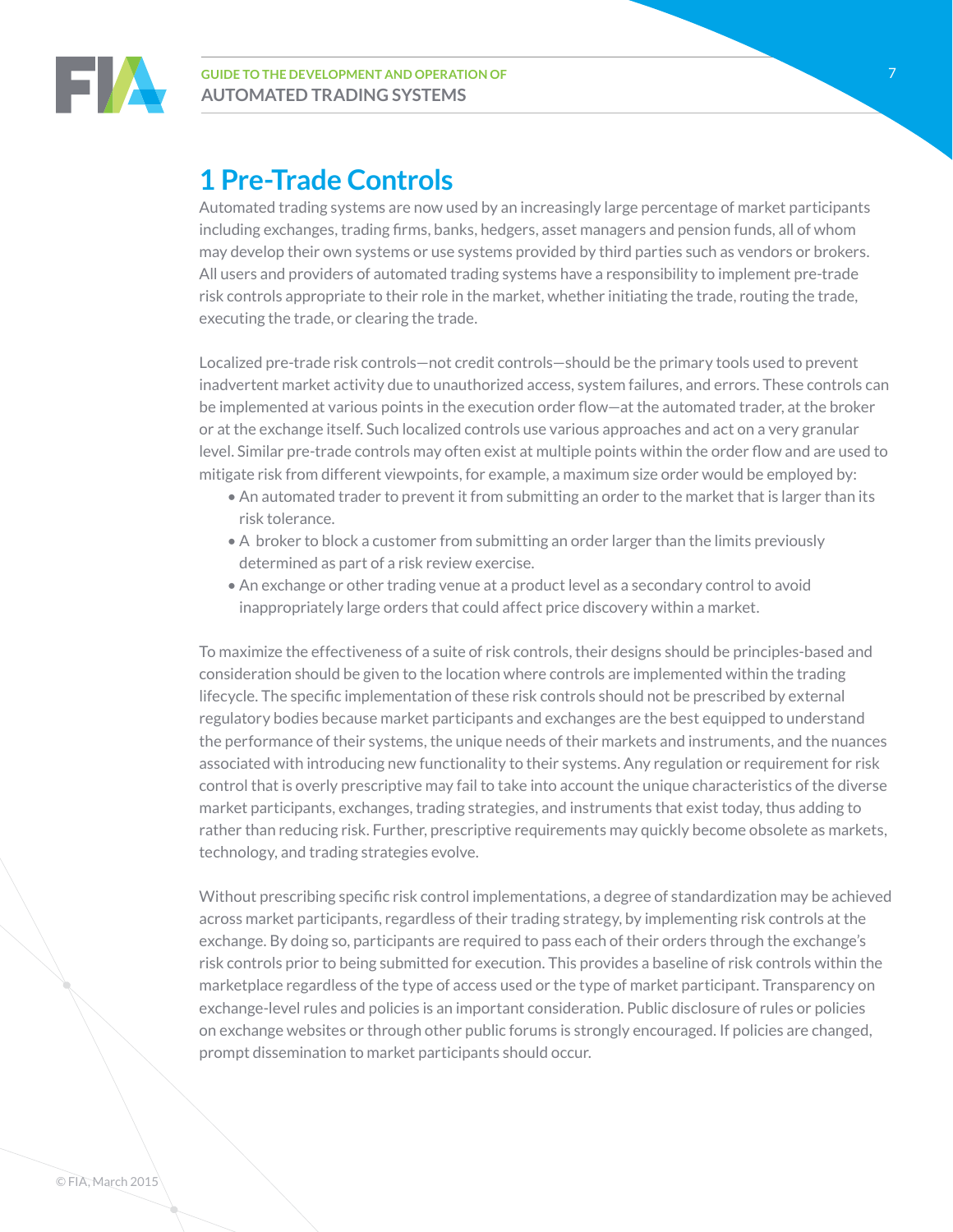

This section of the document is intended to complement and build upon previous recommendations by providing an overview of pre-trade controls from the perspective of deploying and using an automated trading system. This section will list different types of pre-trade controls and make recommendations for where they should be deployed within the order flow, and by whom. The implementation and configuration of the controls set forth below should be reviewed on a regular basis and updated as necessary.

### **1.1 Maximum Order Size**

Maximum order size sets the maximum quantity that is allowed to be submitted per order. These limits are commonly referred to as "fat-finger" limits. Errors may be prevented by rejecting the order in the case of a limit breach.

This risk control should be applied whenever a new order is submitted or an existing order is modified. Requiring each order to pass pre-trade order size checks can facilitate the entry of all orders into the market within parameters that protect the natural price discovery process from aberrant and accidental behavior, such as generating unintentionally large orders.

An appropriate maximum order size should be applied across different types of instruments appropriate to typical activity. For example, different maximum order sizes may be applied to orders on futures, options or spreads on the same underlying instrument. These limits may be adjusted for each instrument and each trading venue.

Systems should be designed to prevent orders from being placed in cases where no order size limits have been set for an instrument.

Such limits may be set at the trading application level. Depending on the type of market access, the broker providing access should also set limits within their own trading infrastructure for indirect access participants or using an exchange-provided tool for direct access participants, based on a review of the risk limits appropriate for the automated trader using the automated trading system.

Exchanges should also use a similar control applied to all participants at a product level to prevent accidental disruption of the market caused by orders that are too large for the liquidity of the marketplace; however, care should be taken that order size levels set at the exchange level are not too restrictive. Exchange mandated limits should be published so that market participants are aware of them before designing and configuring their systems.

### **1.2 Maximum Intraday Position**

A maximum intraday position is the maximum long or short position that can be taken within a given system intraday. Errors may be prevented by rejecting the order in the case of a limit breach. Warnings may be employed when the limit is close to being breached.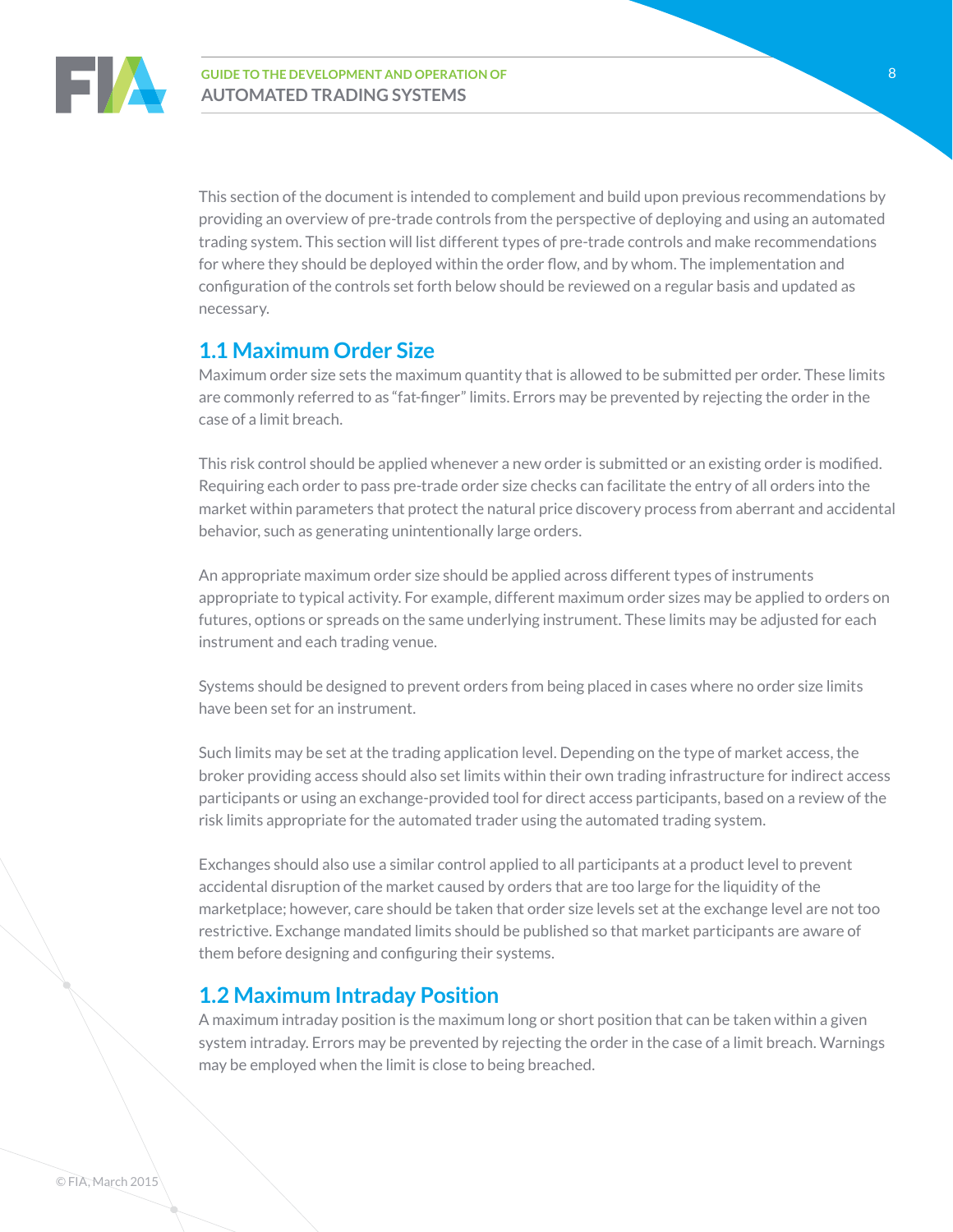

When a new order is submitted or an existing order is modified both current positions and working orders should be evaluated to determine whether a breach of the limit could occur. It is important to include working orders such that limits would not be breached if that order is filled, even though it may not be immediately executable.

Such position limits may be considered simple pre-trade risk limits as opposed to credit limits since an accurate picture of start-of-day positions is difficult to derive in a timely fashion across multiple execution channels. It is important to note that not all systems can use this type of limit. This may be the case for automated trading operations that leverage more than one trading system, over-the-counter trading, or floor-based trading. Where implemented it should be considered a "speed-bump" to prevent accidental overtrading and, as such, should be employed with appropriate post-trade risk controls (see Section 2).

Maximum intraday position limits are generally set by instrument, by individual trader and/or for the whole automated trader, and may be set within the trading application or a separate risk management system that oversees activity across multiple trading strategies.

Depending on the type of market access, the broker providing access may also set limits within their own trading infrastructure for indirect access participants or use an exchange-provided tool for direct access participants, based on a review of the risk limits undertaken with the automated trader using the automated trading system.

Brokers should have processes for setting and amending limits, and limits should be set by the authorized person independent of the trader responsible for the automated trading system.

### **1.3 Market Data Reasonability**

A market data reasonability check is a tool designed to control whether the data used to generate orders by an automated trading system is within acceptable boundaries. Errors may be prevented by having the existence of aberrant market data escalated to the supervisor or support team of the trading system and orders generated as a result of this data cancelled or rejected prior to submission to the market.

Trading and risk management systems should have such checks on incoming market data as well as on values generated using the market data. For example, automated trading systems should have controls that validate whether actionable data is reasonable based on a variety of factors that may include the time since the last update was received, previous price, bid/offer spread, or deviation from an average price. If there appears to be a deviation from what is expected, then an alert should be provided that market data may be stale, and any orders should be blocked while the deviation is investigated.

Both exchanges and commercial data providers should make efforts to disseminate accurate data. This is especially important at times of high volatility when the possibility of incorrectly disseminated data (including a data outage) could affect the ability of participants to manage their risk.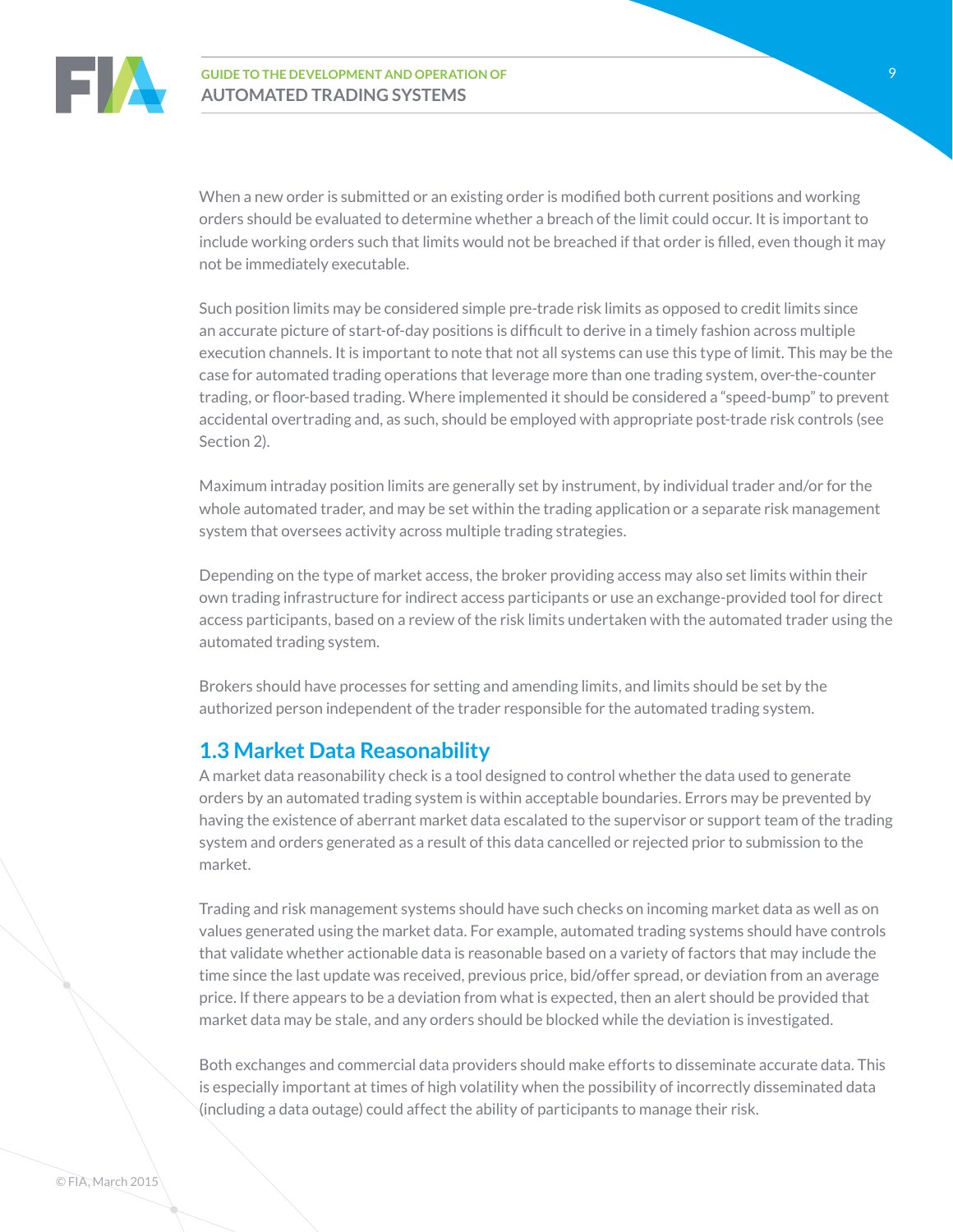

### **1.4 Price Tolerance**

A price tolerance limit is the maximum amount an individual order's limit price may deviate from a reference price such as the instrument's current market price, and is typically applied on orders generated from an automated trading system before the order is sent to the exchange. Errors may be prevented by rejecting orders with limit prices placed outside the acceptable range. Price tolerance checks should be applied when a new order is submitted or when an existing order is modified. Requiring each order or amendment to pass price tolerance checks makes it more likely that all orders entered into the market are within parameters that protect the natural price discovery process from aberrant and accidental behavior, such as generating orders unintentionally far away from the current market price.

Price tolerance limits should be set at the trading application level. Depending on the type of market access, the broker entity providing access may also set limits within their own trading infrastructure for indirect access depending on the requirements of the participant and/or the exchange.

### **1.5 Repeated Automated Execution Limits**

A repeated automated execution limit is the maximum number of times a strategy or identical order is filled and then re-enters the market without human intervention. After a configurable number of repeated executions, the strategy should be disabled until an authorized person re-enables it.

Due to the dependency on the type of strategy and on market conditions, these controls should be set by the automated trader, and not by the broker or the exchange. The appropriate limit will vary depending on the strategy in use and should be configured accordingly.

While it is the responsibility of the automated trader to detect incorrectly generated repeated executions, exchanges and brokers may also detect suspected repeated executions through their regular monitoring of market activity, and should attempt to contact the automated trading system operator regarding any action deemed appropriate to protect market integrity.

### **1.6 Exchange Dynamic Price Collar**

A dynamic price collar, also called price banding, is the maximum amount a new trade price can deviate from a reference price such as the instrument's last trade price, and is typically used by an exchange as part of their error trade policy (see Section 2.3). Errors may be prevented by rejecting the order in the case of a limit breach.

Exchanges should use dynamic price collars at a market level. These controls apply to all participants to prevent accidental disruption of the market caused by orders that are entered too far from current market price. However, care should be taken that exchange-set price collars are not too restrictive and are based on accurate estimates of volatility and market conditions on a per instrument basis. Price collars should operate on all instruments and should be published so that market participants are aware of them before designing and configuring their systems.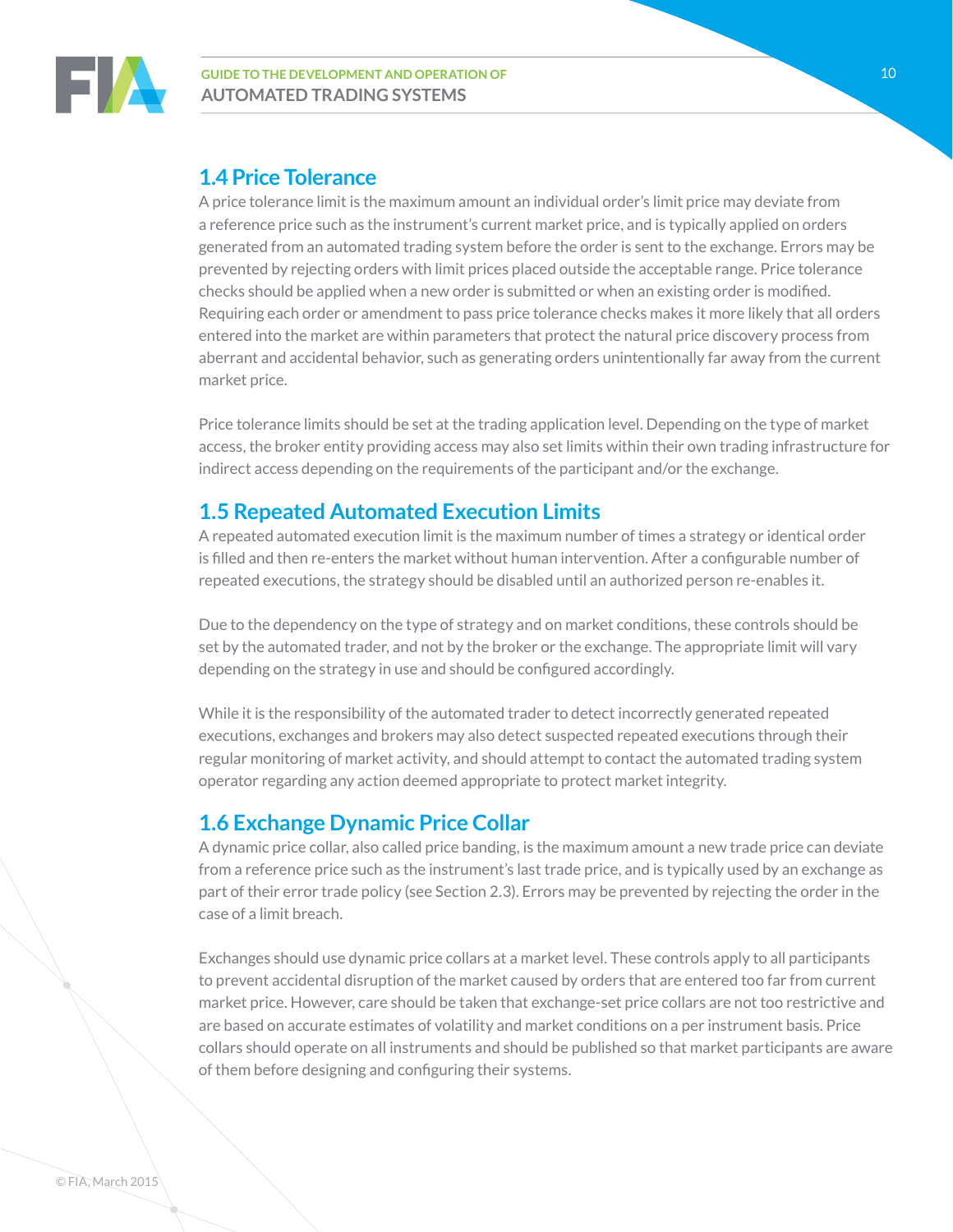

By applying dynamic price collar functionality in their trading systems, exchanges can help protect against extreme, unjustified price movements and lessen the occurrence of trade busts or price adjustments. Price collars have been proven to minimize erroneous trading by controlling the range of execution prices and the integrity of trades cleared through the clearinghouse by dramatically reducing the chance that a trade may be deemed erroneous and subsequently busted or adjusted.

### **1.7 Exchange Market Pauses**

Exchanges may choose to pause trading when market conditions indicate that price discovery may be suboptimal and pausing the market for a finite duration would allow for the re-establishment of the price discovery process in a fair and orderly manner. Typically, these pauses are incorporated in other types of functionality such as velocity logic or stop logic that detects when stop orders are being elected, causing a cascade effect. Such functionality will introduce a trading pause, giving participants an opportunity to respond before the market moves an excessive amount.

Market pauses help prevent errors by avoiding trades that may be considered out of range and hence may be subject to being busted or adjusted, affecting the risk management of the counterparties involved.

Volatility per se is not harmful and is part of the market's price discovery process. Market pauses—and the parameters around their use—should not be mandated on a broad-brush basis. Exchanges should base any implementation on the expected activity for a particular instrument, and clearly define the parameters that would invoke a market pause. When designing the criteria to trigger a market pause, it is important to acknowledge that a pause of any length may adversely affect the price discovery process and may dramatically reduce a market participant's ability to manage risk. As such, the policies that govern the use of these mechanisms should be established with the goal of keeping markets open as much as possible. This goal can be accomplished by allowing instruments to trade in a price range sufficiently large enough to allow the marketplace to naturally mitigate transitory liquidity gaps and by leveraging other appropriate pre-trade risk controls such as price collars (see Section 1.6) and order size limits (see Section 1.1) to prevent a single errant order from triggering a trading pause. These policies should be published and include the length of the pause and the manner in which information on the invocation of a pause is disseminated, although the exchange may also invoke a market pause at their discretion during exceptional circumstances, for example when experiencing technical issues. The exchange should notify the marketplace immediately by electronic message in the event of a pause.

If a trading pause must be triggered because of a fundamental breakdown in the price discovery process, it is important that the duration of the pause is limited so as to minimize any disruptions to the marketplace. As demonstrated on futures markets during the Flash Crash in 2010, even a momentary pause of trading afforded by this type of functionality can be enough time to provide an opportunity for market liquidity to be replenished.

### **1.8 Exchange Message Programs**

Exchanges are in the best position to monitor a market participant's messaging practices to help safeguard the integrity of the market and the exchange platform.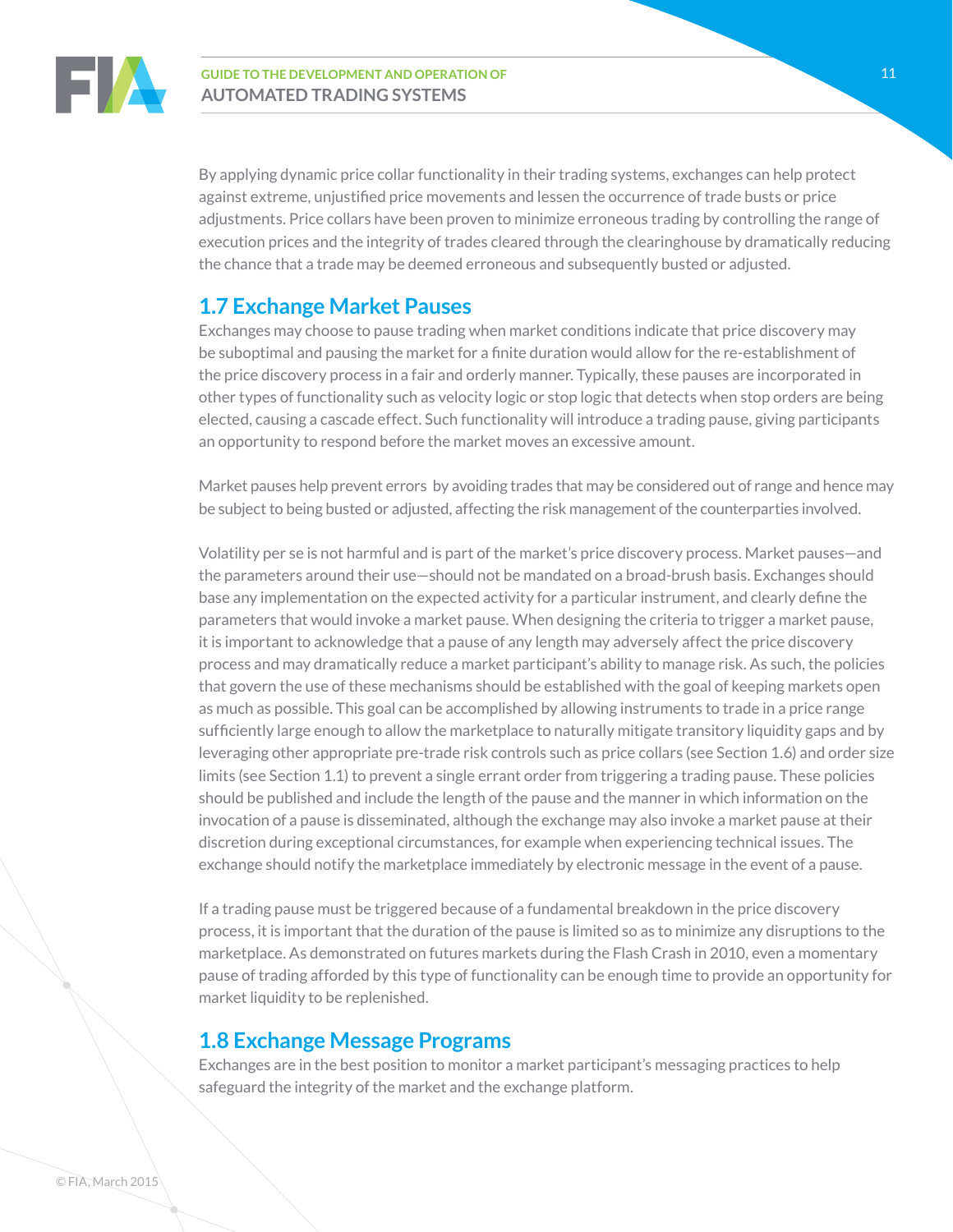

The exchange should be responsible for setting messaging measures for each instrument based on many factors including the capacity and performance of its network and matching engine, the matching algorithm, and the unique characteristics of the financial instrument, particularly as it relates to liquidity. Messages can include orders, cancellations, modifications, and notifications of execution. Messaging measures should not be dynamic because market participants need to know what is expected of them. Details of exchange messaging programs should be transparent and publicly available.

It is reasonable for messaging programs for designated liquidity providers to be different from those for other market participants because designated liquidity providers are often required to quote twosided markets in many products simultaneously, and an overly restrictive limit will inhibit their ability to perform their duties and properly manage the risk associated with those duties.

One example of a messaging program looks at a participant's order-to-trade ratio which compares the number of orders submitted to the executed quantity. For each instrument or instrument group, the acceptable threshold ratios are set by the exchange and publicly documented. It is important to note that this type of analysis is not done in real-time but after a trading session is complete. Also, it may not be possible to set meaningful order-to-trade ratios for newer products or products that trade infrequently.

### **1.9 Message Throttles**

Message throttles are controls designed to prevent excessive messaging which could disrupt, slow down, or impede normal market activity.

There are a wide variety of approaches to message throttles that can be applied at various points in the order flow. Exchanges can establish controls at their gateways that monitor message rates and send warnings or reject messages from a participant when certain rates of messages per second are sustained. Such controls reduce inadvertent market activity by preventing high message rates that can stress the infrastructure at the automated trader, broker or exchange. High message rates generated by one automated trader can introduce slowness for other market participants (for example more messages than a market data feed can consume or disseminate), and can cause risk as participants cannot process the latest messages because they are still processing earlier ones. To avoid introducing undue risk into the marketplace, a message throttle should not ever reject an order cancellation request due to breached message rate limits. Exchanges that implement message throttles should publish their limits.

Exchange-based message throttles may be supplemented by message rate limits at the market participant or broker level. If an automated trader chooses to implement their own message rate limits, the limits must be flexible in order to address the market participant's unique and diverse risk management requirements. Brokers may choose to implement such controls to minimize disruption to execution services due to abnormal activity from a customer. They would also prevent any knockon effect to post-trade services caused by capacity constraints from processing abnormal rates of pre-trade activity for indirect market participants. Brokers should be transparent to their customers regarding the reason for the additional control and the maximum message rate that can be supported by the broker. Finally, care should be exercised regarding any attempt to mandate the use of message throttles as it would be difficult to devise universal controls that are appropriate for all trading strategies and all financial instruments. Implementation of such controls should not be limited to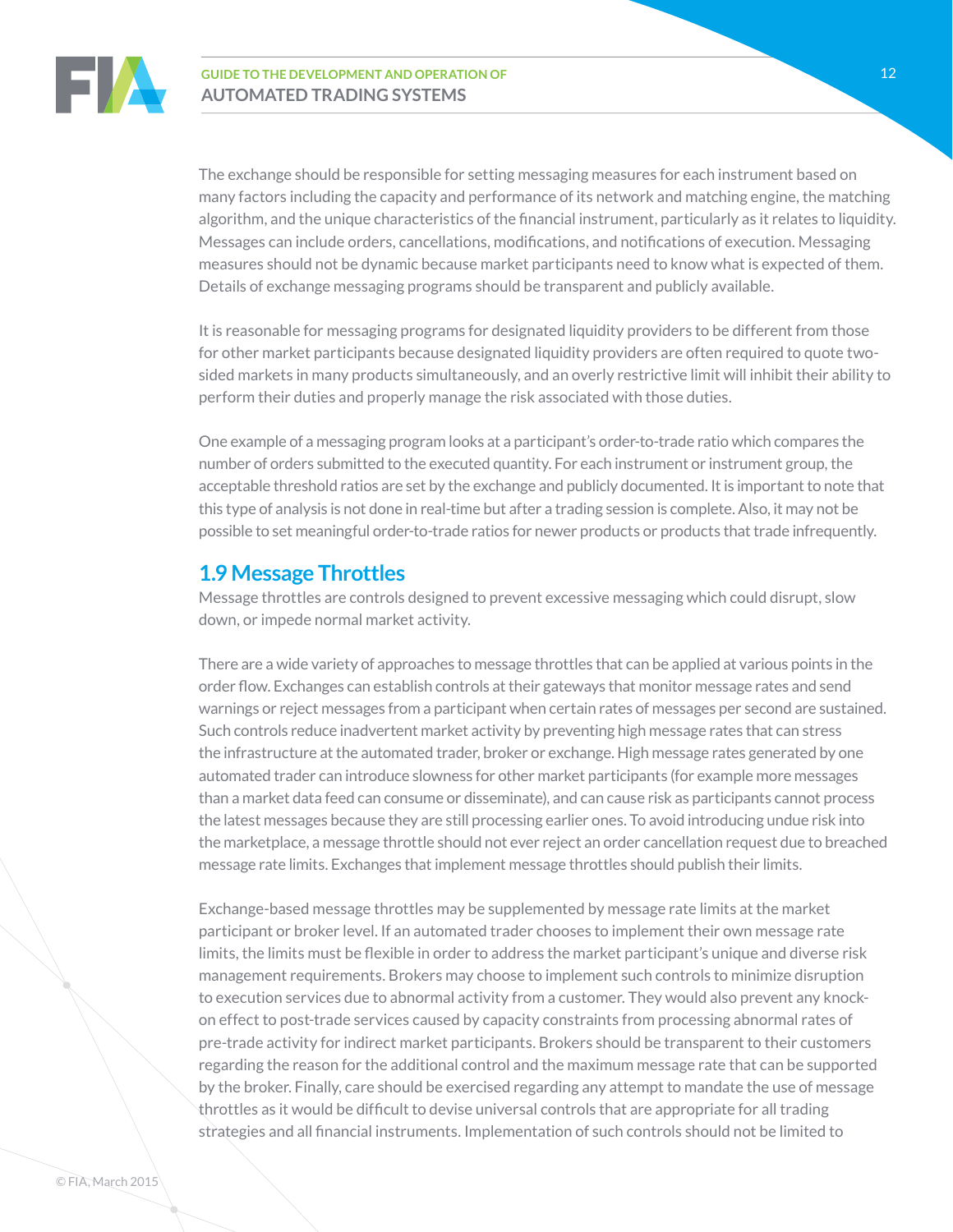

specific types of market participants as this is likely to distort fair and even access to the market, and may ultimately impact market integrity. For example, controls and their associated costs applied exclusively to designated liquidity providers or market makers could potentially discourage them from performing the critically important role of providing liquidity.

### **1.10 Self-Match Prevention**

Self-match prevention is functionality designed to prevent a market participant from inadvertently trading with itself. For the purposes of considering such functionality, it is necessary to distinguish between three types of self-match trades that could occur on an exchange:

- **Wash Trades**: Intentional self-matches created with the intention to distort or manipulate the market, generally prohibited by rules and regulations.
- **Bona Fide and Allowable Self-Match Trades**: Buy and sell orders for accounts with common beneficial ownership that are independently initiated for legitimate and separate business purposes by independent decision makers and which coincidentally cross with each other in the competitive market.
- **Inadvertent Self-Matches that Occur on More than an Incidental Basis**: Orders submitted by the same person, automated trading system, trading team or related groups of traders are matched despite best efforts to avoid self-matching.

Market participants should have policies and procedures that prohibit wash trades and other forms of undesirable self-match trades. A variety of tools may be used to prevent inadvertent self-matches.

It is important to note that due to the diversity of trading operations and strategies, there is not a onesize-fits-all solution to self-match prevention. For example, a market participant that predominately acts as a liquidity provider may not want its resting quotes to prevent new hedge orders from being accepted for execution by the exchange. Similarly, a market participant that rests large limit orders for extended periods of time may not want those orders to be cancelled as a result of submitting a new, aggressing order to the exchange.

Exchanges should offer participants a selection of self-match tools to allow market participants to tailor self-match prevention to their individual needs by offering various options (e.g. cancel resting, cancel new, cancel both, and decrement order size) and various levels of granularity (e.g. firm level, group level, trader ID level, customer account level and strategy level). However, providing flexibility can increase the complexity of implementation, and an appropriate balance between flexibility and complexity should be found. It should be noted that certain levels may be combined or offered in conjunction with another level.

An important benefit of the exchange providing self-match prevention is consistency across market participants in terms of available functionality and cost impact. However, given the different requirements from market participants and different implementations at the exchange level, such controls should remain optional, and a decision by a market participant not to implement available functionality because it does not suit their business structure should not be construed as intent to bypass responsibilities regarding self-matches.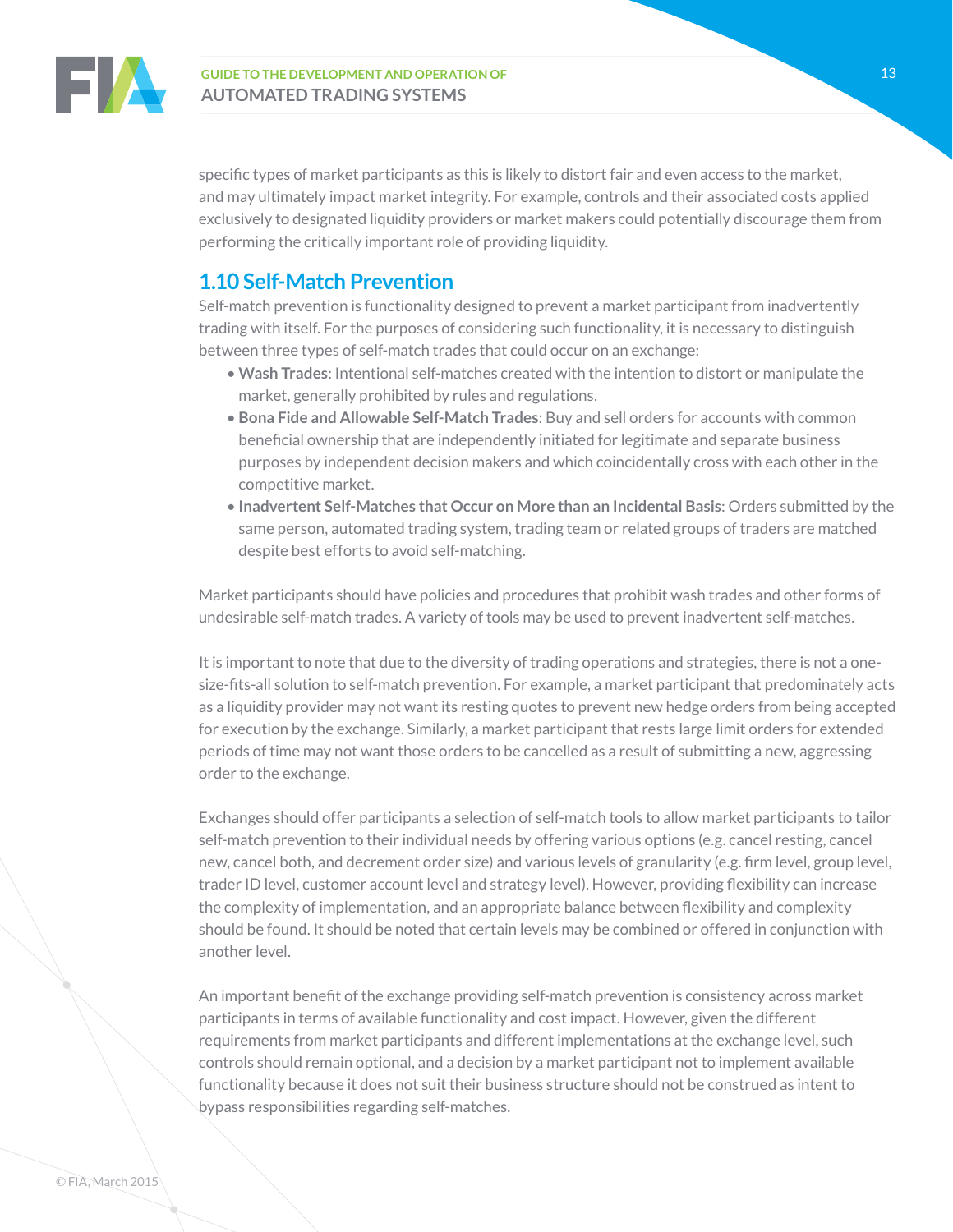

### **1.11 Kill Switches**

A kill switch is a control that when activated immediately disables all trading activity for a particular participant or group of participants, typically preventing the ability to enter new orders and cancelling all working orders. It may also allow for risk-reducing orders while preventing risk-increasing orders. This can be considered an effective safeguard against situations such as an automated trader breaching limits defined by a broker, or erroneous trading activity that may be caused by an automated trading system malfunction or the generation of unintended orders released into the market.

Activation of a kill switch is based on a decision that such action protects market integrity or the financial integrity of the counterparties involved. Such a control may provide exchanges, brokers and automated traders with an immediate and effective way to remove or reduce risk. The conditions under which a kill switch may be used by an exchange or a broker should be clearly communicated to their counterparties.

However, kill switches should be considered just one of many different types of risk controls that comprise an effective suite of risk controls, and only invoked based on a qualitative decision taken as a last resort when other actions have failed or may not be feasible. In an environment that has adequate pre-trade risk controls at all appropriate focal points for the automated trader, broker and exchange, a kill switch may ultimately be considered redundant.

Automated traders are encouraged to build their own kill switch functionality into their trading applications where it is possible to implement it on a sufficiently granular level to identify individual trading systems. Such functionality may be separate from the trading application itself and can be operated both by the trader and by the person responsible for risk. When made available, this functionality should be in addition to and as a final backstop for the pre-trade risk functionality outlined above.

A broker may want to implement kill switch functionality for both its direct and indirect automated trader customers, although typically the revocation of customer trading access takes place through the broker's pre-trade risk controls whether implemented within its own infrastructure or using exchangeprovided tools for direct access customers. Such a control should be granular enough to identify individual customers and/or trading systems as appropriate.

Where a broker has to rely on an exchange-provided risk management control—for example for a kill switch for a direct access participant—the exchange control should operate at a suitable level to control only that customer's order flow and should not be shared across customers. It is important to note that exchange risk management tools vary in how they are implemented based on how the exchange identifies trading sessions or operator IDs. Where an automated trader also has access to the exchange-provided control, the automated trader should not be able to override a kill switch invoked by the broker.

Where an exchange provides such a control, there should be a registration process and entitlement system that requires automated traders and brokers to specify which staff are authorized to use the functionality. The system itself should provide explicit warnings informing the authorized users of the consequences of activating the kill switch.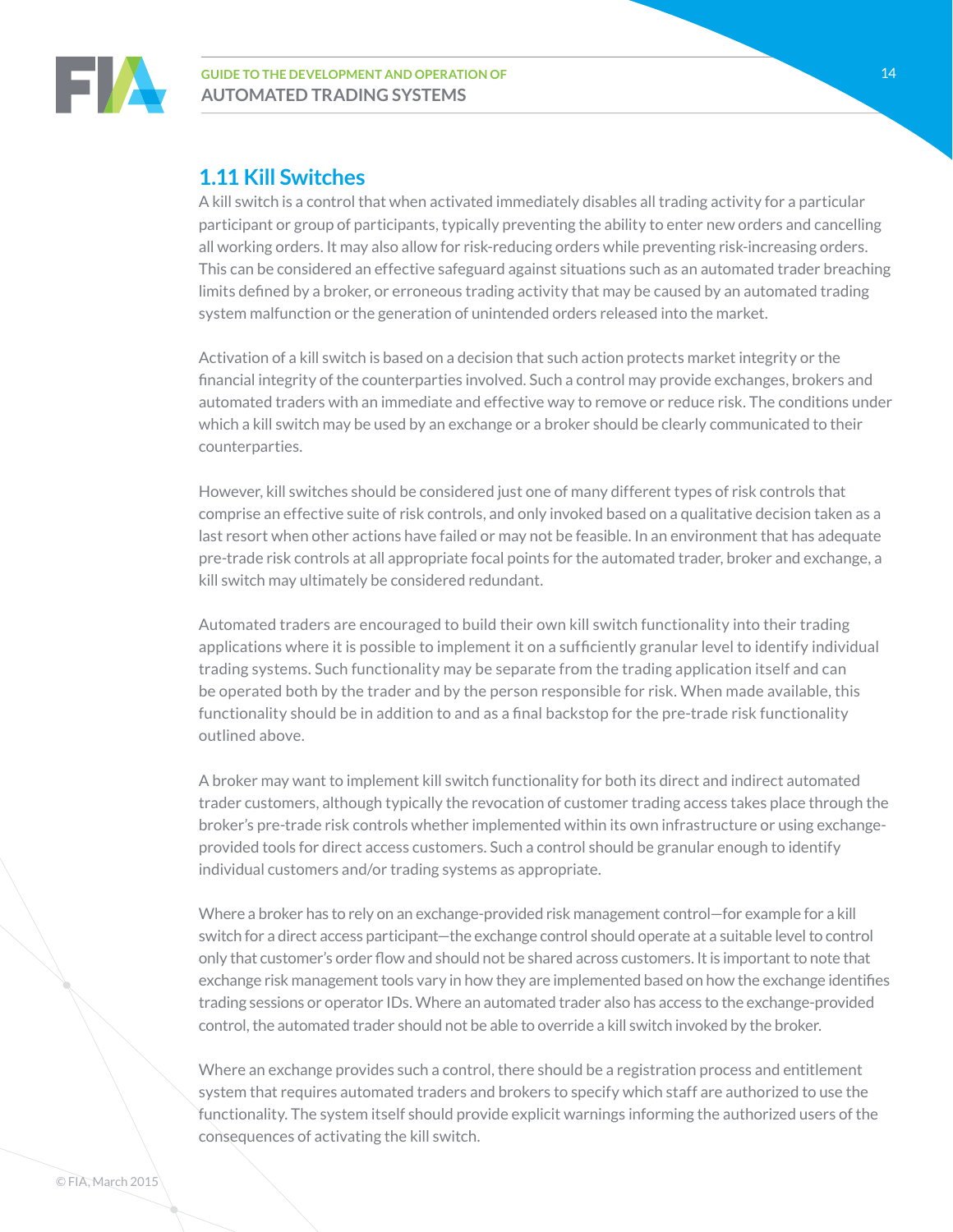

### **1.12 Cancel-On-Disconnect**

Cancel-On-Disconnect (COD) is a service provided by exchanges that monitors for a loss of connectivity between a participant's trading session and the exchange's trading platform. If a loss of connection is detected, COD initiates a best-effort attempt to cancel all resting orders for the disconnected session. COD provides participants the safeguard of knowing that all working orders are cancelled at the exchange in the event that the automated trader loses its connection to the exchange.

COD functionality at the exchange should be optional, allowing automated traders to decide whether COD mitigates risk by cancelling orders in the event of a disconnection or adds to risk in such a situation.

It should be at the discretion of the exchange—i.e., the entity responsible for triggering COD functionality—to define what disconnection means. For example, it might involve detection of a network-level error or even loss of application-level heartbeats. What matters is that the exchange triggers COD when it has determined that a trading session has suffered an unexpected disconnect.

In terms of which orders ought to be cancelled upon disconnect, it should be considered that many automated traders maintain multiple trading sessions (i.e., connections) to an exchange, and order cancellation should be done at the granularity of an individual session so that all orders originating from the disconnecting session should be cancelled and those originating from other sessions should remain working on the exchange.

It is important to note that it is increasingly common for brokers to also employ COD for their connections to the exchange. This allows the broker to manage their risk across customers in the event of a loss of connection. As with an automated trader, the broker should also decide whether using COD in the event of an issue mitigates risk or increases risk, and customers should be advised accordingly.

Brokers also provide the ability for customers to route orders to an exchange—or multiple exchanges through the broker's infrastructure. The broker should advise whether it is possible to pass through cancel requests to the exchange in the event of an unexpected disconnection by the customer from the broker's infrastructure. At present this is typically unsupported, and the customer would need to contact the broker to manually cancel any working orders.

### **1.13 Exchange-Provided Order Management**

The ability to manage orders independently from the automated trading system is an important risk mitigation device. Errors may be prevented by cancelling any working orders in the event that there is a system failure.

Exchanges should provide an independent mechanism for viewing and cancelling working orders for a given session or user. Such functionality should be independent from the trading access that might be subject to disconnection or disruption, and may be used in conjunction with COD functionality (see Section 1.12), or in cases where COD is not provided. Such exchange-provided order cancellation and COD ought not to be viewed as alternative approaches; they are often complementary. Alternative order cancellation channels also allow a firm to proactively pull orders on behalf of trading sessions that they have themselves deemed in error.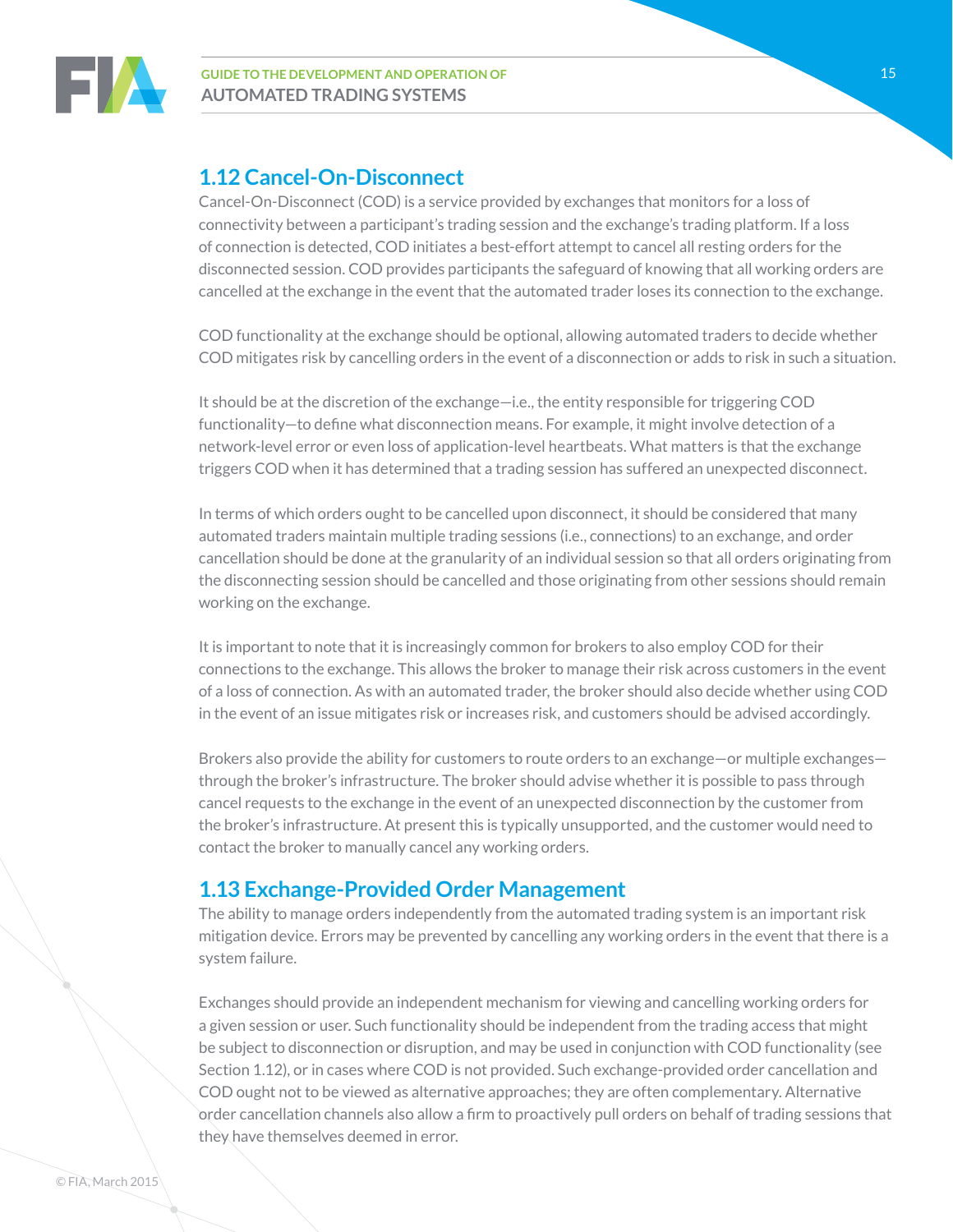

It is important to note that in the event of a major network failure at the automated trader, alternative order management channels may also be impacted. At that point the only mechanical means by which orders can be removed is the exchange's COD capability.

Brokers providing exchange access to automated traders may also have access to the same alternative order management tools. In the event of a major system failure, authorized personnel at the broker may use this tool to confirm that orders have been cancelled and/or initiate the cancellation on behalf of the automated trader.

### **1.14 Identification of Automated Trading System Operators**

Exchange audit trails should be designed such that the depth of information provided enables exchanges, brokers, automated traders and regulators to correctly identify market participants and analyze their behavior. Passing such information along with the trade information at the time of the order, or shortly afterward in the clearing process, can be an efficient and cost-effective way of identifying the source of trading.

Currently, among the information sent to an exchange, and thus included within the exchange's audit trail, are the following:

- A unique Operator ID, such as a FIX Tag 50 or Tag 116, which can be used to identify the firm, head trader, traders or systems administered under the head trader, as well as the contact information for the firm and head trader
- The clearing firm account, execution firm ID, and client order ID
- An exchange code
- A unique sequential number, date and time
- An identifier or other information indicating whether the order was generated manually or by automated means
- The type of message (e.g., new order, modify, cancel, execution, mass quote, quote request)
- On execution messages, an indicator as to whether the order is partially filled, completely filled, modified, rejected, expired or the trade cancelled
- On all cancel messages not triggered by an Order Cancel Request, an indicator of origin of cancellation
- For rejected messages, an indicator of the reason for the rejection
- The contract and maturity date, the type of order, a buy or sell indicator, and the number of contracts
- The limit price or stop price, if any
- The type of customer and whether it is for a customer or firm account

Regulations and exchange rules may allow for certain eligible account managers and others to giveup trades to other firms or accounts. Such give-ups must be done in accordance with the appropriate clearinghouse rules and policies.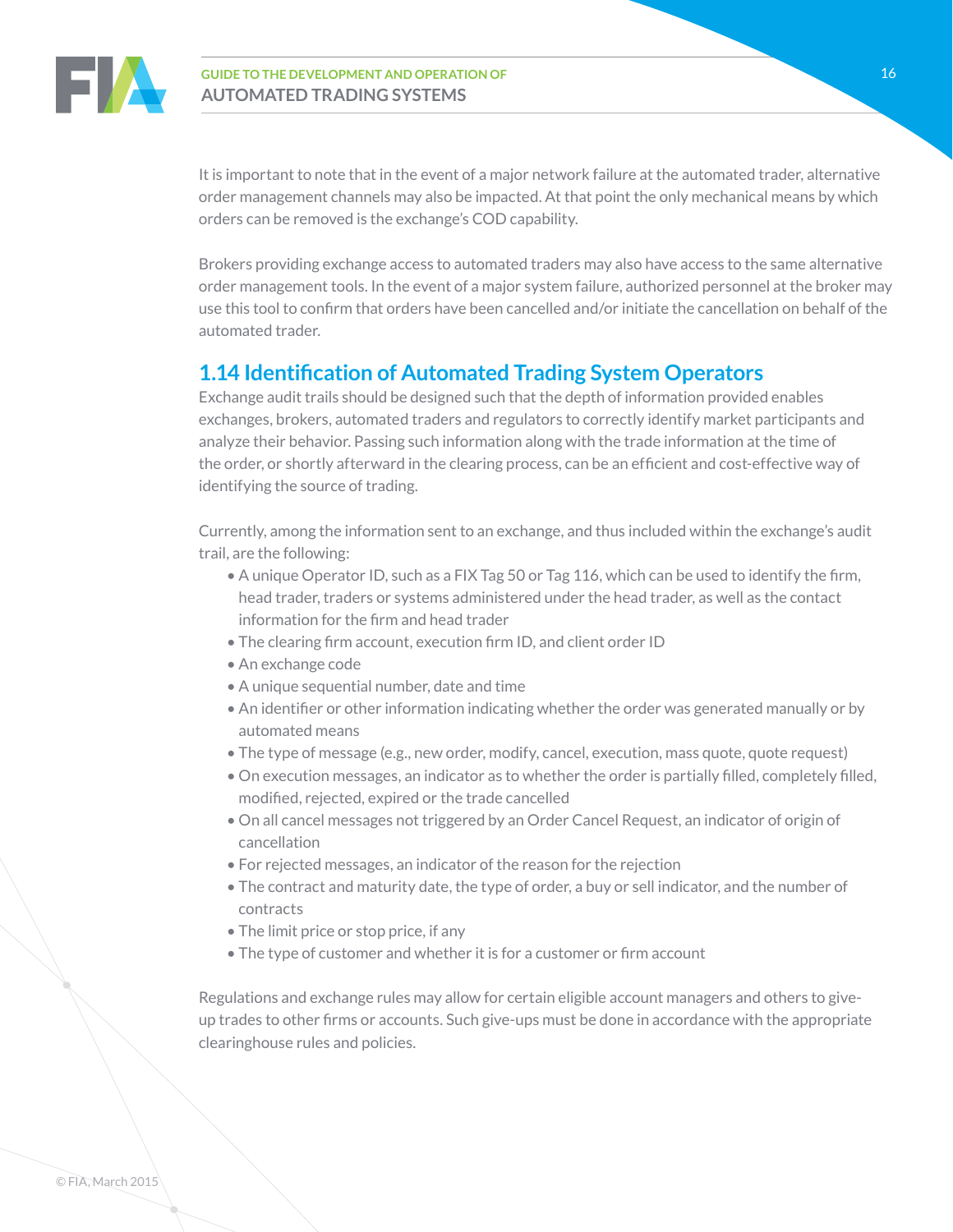

# **2 Post-Trade Analysis**

Although pre-trade controls are important components of a system to prevent inadvertent market activity or malfunction, creating complex pre-trade functionality is likely to impose heavy constraints on the efficient operation of automated systems. Accordingly a combination of post-trade controls, monitoring and data collection should be used in conjunction with pre-trade controls to watch for potential credit events or unintended trading. These post-trade functions will vary depending on the size and complexity of the automated trader and the variety of asset classes being traded. These posttrade controls will vary depending on the size and complexity of the automated trader and the variety of asset classes being traded.

### **2.1 Drop Copy Reconciliation**

Drop copy is a report that details a participant's execution activity on a trading venue and is generated in as close to real-time as possible. Drop copy feeds are different from cleared trade feeds in that they (a) may contain additional information to aid a participant's risk management, such as order state changes, modifications, rejections and cancellations, and (b) are generated at the point of execution, rather than when the trade has been cleared. Currently the contents and method of delivery for drop copy feeds vary by trading venue. All participants may use drop copies for real-time trade reconciliation, including automated traders and brokers. This reconciliation process typically compares the information provided by a drop copy in real-time with the trade notifications received from production trading sessions. This comparison process allows firms to reconcile their electronic trading activity with an independent source of exchange-provided trade notifications. In the event a discrepancy is found, the responsible party may take action immediately to address trading risk, determine the cause of the discrepancy, and resolve any issues.

Market participants may also supplement their risk management process by using drop-copy functionality to consolidate multiple trading session reports into a single data feed. This consolidated data feed may then be used by operational staff to more efficiently monitor a participant's overall trading activity.

Drop copies should be available for all trading venues and products whenever technologically practicable. Exchanges should seek consistency in the format of drop-copy reports to assist in consolidation across exchanges. Trade reports and other information provided by drop copy should be disseminated to the market participant in real-time or as near real-time as technologically and operationally practicable. Updates provided by drop copy, or any other order and trade report, should include any necessary information required to identify the order described in the update and interpret the changes to that order. Additional details may be provided to increase the utility of the order and trade report.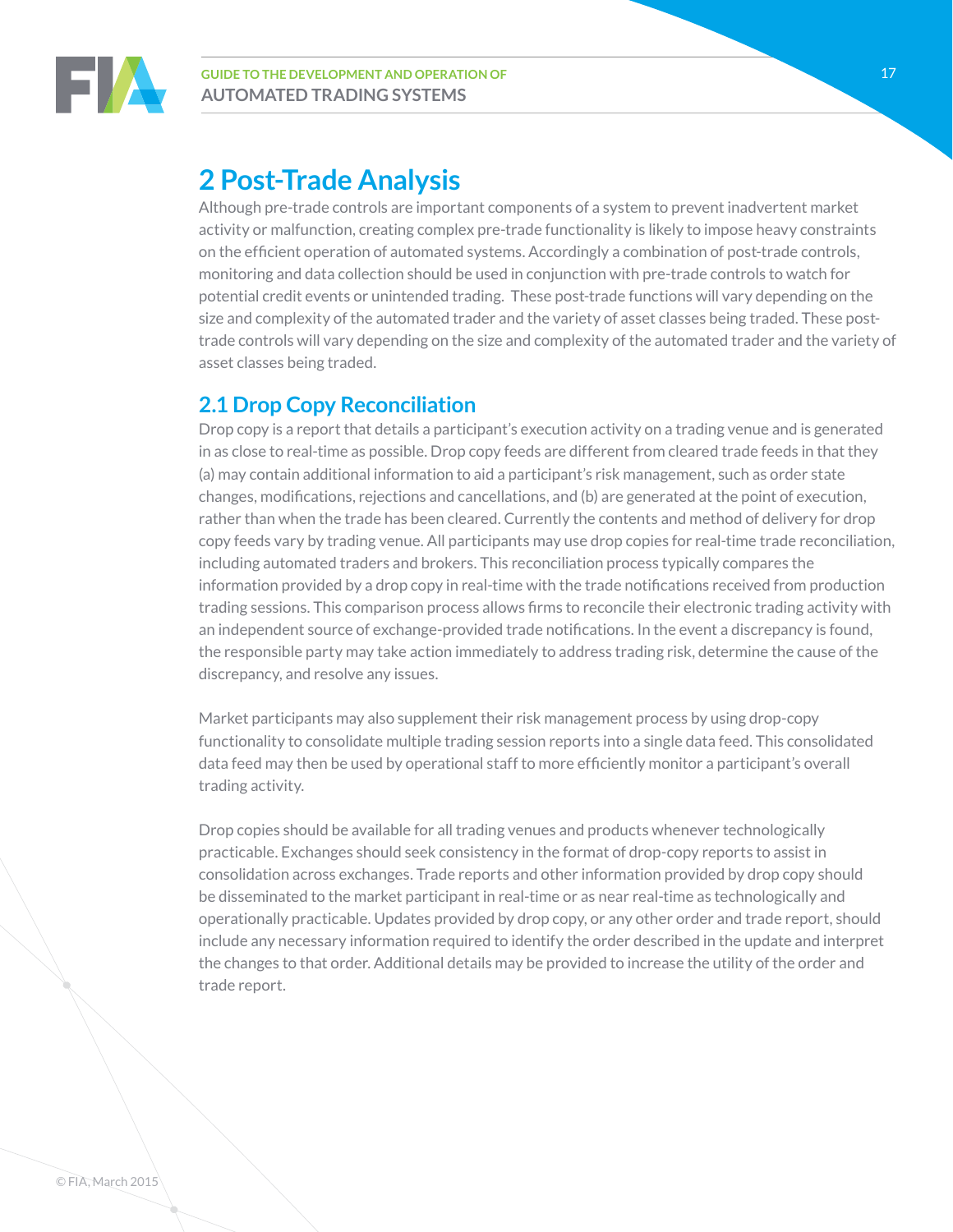

#### **GUIDE TO THE DEVELOPMENT AND OPERATION OF AUTOMATED TRADING SYSTEMS**

| <b>Message Fields (based on the FIX Protocol)</b> |                                                                                                                                                                                                                                                                                                                                                                                                                                                                       |  |
|---------------------------------------------------|-----------------------------------------------------------------------------------------------------------------------------------------------------------------------------------------------------------------------------------------------------------------------------------------------------------------------------------------------------------------------------------------------------------------------------------------------------------------------|--|
| <b>Session-related Messages</b>                   | Logon                                                                                                                                                                                                                                                                                                                                                                                                                                                                 |  |
|                                                   | BusinessMessage Reject                                                                                                                                                                                                                                                                                                                                                                                                                                                |  |
| <b>Session Details</b>                            | SessionID                                                                                                                                                                                                                                                                                                                                                                                                                                                             |  |
| Order Details                                     | ClOrdID (Or any unique customer order ID)<br>SenderSubID (Or any unique trader ID)<br>OriginalClOrderID<br>OrderTimeStamp<br>ExecutionReport (all types supported - Fill, Partial,<br>Cancelled, Rejects, etc.)<br>Side<br>OrderType<br>OrderPrice<br>StopPrice (if applicable)<br><b>TimeInForce</b><br>ExpireDate (if applicable)<br>ExpireTime (if applicable)<br>MaxShowSize (if applicable)<br>MinOrderQuantity (if applicable)<br>EffectiveTime (if applicable) |  |
| <b>Instrument Details</b>                         | Instrument/Symbol<br>MaturityMonthYear (if applicable)<br>StrikePrice (if applicable)<br>PutOrCallMarker (if applicable)                                                                                                                                                                                                                                                                                                                                              |  |
| <b>Booking Details</b>                            | Account<br>AccountType<br>All fields related to fill assignment and clearing<br>instructions (e.g., agent versus principal indicator)                                                                                                                                                                                                                                                                                                                                 |  |
| <b>Execution Report Details</b>                   | OrderStatus<br>RejectReason (if applicable)<br>TradeDate<br>ExchangeOrderID<br>ExchangeExecutionID<br>LastQuantity<br>LastPrice<br>CumulativeQuantity<br>LeavesQuantity<br>AveragePrice<br>ExecutionTimeStamp<br>MultiLegReportingType (if applicable)                                                                                                                                                                                                                |  |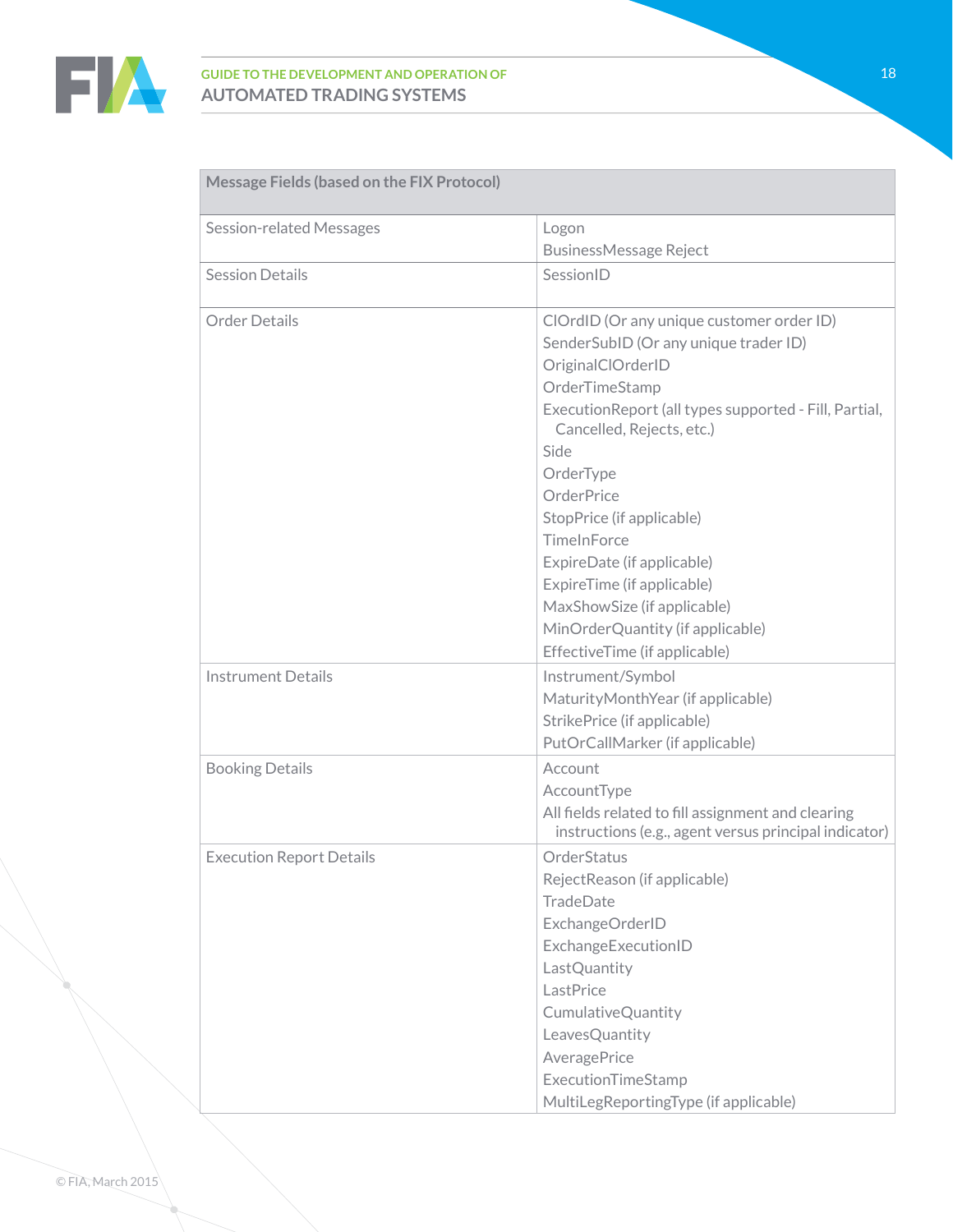

#### **GUIDE TO THE DEVELOPMENT AND OPERATION OF AUTOMATED TRADING SYSTEMS**

Those details may include:

| Miscellaneous Details | Currency (if applicable)             |
|-----------------------|--------------------------------------|
|                       | QuotelD (if applicable)              |
|                       | IOIID (if applicable)                |
|                       | CoveredOrUncovered (if applicable)   |
|                       | ManualOrAutomated (where applicable) |
|                       | CountryofOrigin (where applicable)   |
|                       | Long/Short (if applicable)           |
|                       | OpenOrClose (if applicable)          |
|                       |                                      |

Both exchange drop copy and feeds from the broker clearing the trades are good sources of information to be reconciled with an automated trader's own system. A frequent reconciliation process where the firm balances its trading systems to drop copy or clearing information can serve as an early warning for potential problems and can help mitigate risks due to errors or malfunctions.

### **2.2 Post-Trade Credit Controls**

Brokers that carry trades for an automated trader should establish post-trade credit limits that are appropriate for the market participant's capital base, clearing arrangements, trading style, experience, and risk tolerance. Credit limits should be determined by a broker's assessment of their customer's assets and history, and should be monitored across the customer's entire portfolio. Monitoring of customer credit limits includes their utilization of margin on positions carried by the broker, executed through the broker, those "given in" from other executing brokers, as well as the collateral posted in customers' accounts at the broker clearing the trades.

It is important to distinguish between pre-trade risk controls, which are designed to prevent trading systems from creating market disruptions—i.e. what is acceptable in terms of order size, number of orders and other checks outlined in Section 1—and credit controls, which are designed to prevent a credit event and are calculated on a post-trade basis.

Credit controls are a key feature of how a broker manages its exposure to its customers through the different types of market activity in which they participate, and as such need to be employed on a post-trade basis due to the diversity of information required to accurately calculate exposure where market participants have the ability to use multiple systems and/or multiple brokers to access the market. In such circumstances both automated traders and the broker clearing the trades may use drop copies and clearing system trade feeds on a near real-time basis, and should also maintain this data for historical review.

Automated traders and brokers may set daily position and/or loss limits by account as a form of credit control. These limits should be monitored and alerts generated at appropriate thresholds so that a discussion can occur between the broker and automated trader to decide what action should be taken to mitigate risk before the limit is breached. Such post-trade controls have both a quantitative and qualitative nature, and judgment should always be exercised before invoking certain controls, for example a kill switch (see Section 1.11).

### **2.3 Exchange Error Trade Policies**

Error trade policies at exchanges should be transparent, deterministic, robust and clearly documented so that all participants understand the consequences of an error. Such policies are important for the protection of the clearing members as well as individual participants, and should be as consistent as possible across exchanges and clearinghouses.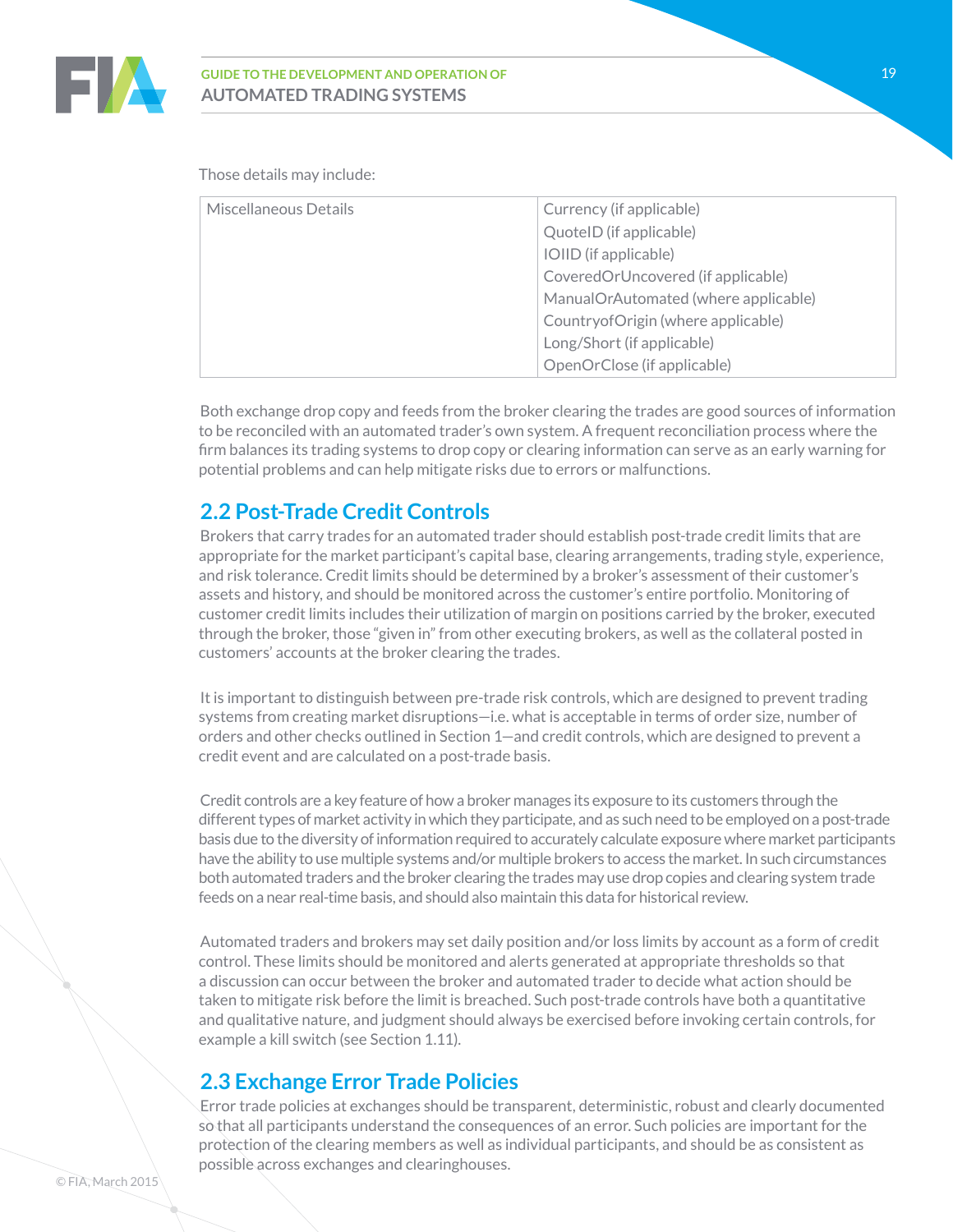

Robust error trade policies serve to protect all market participants, including counterparties to trades that may be deemed erroneous. Where error trade policies are unclear or open to subjective analysis, it is possible that in attempting to reduce the risk of the party responsible for the error trade, the exchange may introduce risk to the counterparty, as well as other market participants, who may have acted in accordance with just and equitable principles of the marketplace. Exchanges should seek consistency in practices for the same types of financial instruments across markets where possible. Exchanges should also use pre-determined "no-bust" or "non-reviewable range" criteria as part of any error trade policy. Error trade policies should be publicly documented and reviewed on a regular basis.

The ultimate goal of any error trade policy should be to promote a marketplace where all trades stand as executed. To that point, exchange provided pre-trade controls (see Section 1) such as price collars and maximum order size controls can minimize the need to invoke an error trade policy. In instances where allowing trades to stand as executed is not possible, a price adjustment should be attempted instead of busting a trade. However, it is recognized that there may be exceptional circumstances when a trade has to be cancelled to retain market integrity. In both situations the affected party must report the error to the exchange within the prescribed reporting window. The exchange should notify the counterparties as well as the rest of the marketplace as quickly as possible of both price adjustments and trade cancellations to both allow continued price discovery to resume and to allow the counterparties and all impacted market participants to mitigate their risk as quickly as possible. Notification of any bust or adjustment should be sent in electronic format to all affected parties.

### **2.4 Audit Trail**

Automated traders that use, or brokers that permit customers to use, automated trading systems should have in place a system to save order-related audit trail data for the time period specified in exchange and/ or governmental rules and regulations. Audit trail data is typically stored in a data warehouse, and the entity should have the capability to report or extract that data into a standard format.

Brokers should assist regulators when customer activity is under inquiry by regulatory bodies. Further, if a broker has actual or constructive notice that a customer is violating regulations or the rules of an exchange or clearinghouse, it might be found to be in violation of exchange or clearinghouse rules if it fails to take appropriate action.

It should be noted that brokers may also be required to maintain a surveillance system in addition to maintaining an audit trail of their customer activity. Such surveillance systems may operate on a realtime basis or may be used on a post-trade basis to investigate activity that may require review.

Access to a surveillance system, in conjunction with an audit trail history, may help them efficiently respond to regulatory inquiries and meet regulatory reporting requirements. It can also allow brokers additional visibility needed to manage their own risk and make decisions on continued appropriateness of customer activity.

# **3 Co-Location**

Co-location is the offering by an exchange or marketplace of data center space and network connectivity to its execution facilities. This is in contrast to proximity hosting which is when an end user finds third-party space that is located as close as possible to the execution facility's matching engine. Both co-location and proximity hosting facilities typically offer connectivity to telecommunication, redundant sources of power, cooling, remote support, and security.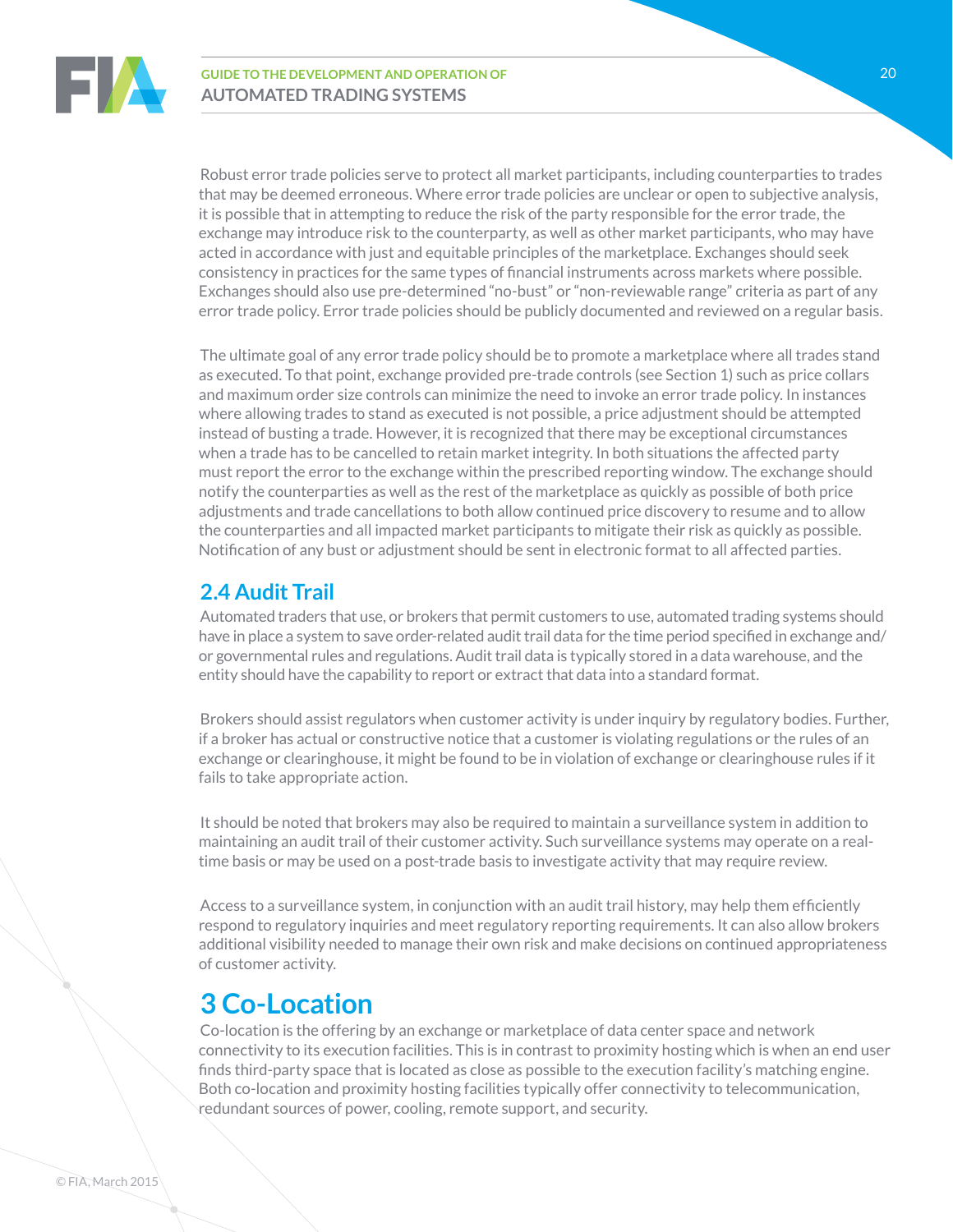

#### **GUIDE TO THE DEVELOPMENT AND OPERATION OF AUTOMATED TRADING SYSTEMS**

Market participants may use co-location and proximity services to take advantage of the lowest possible latency of access to execution facilities as well as minimizing infrastructure footprints and providing disaster recovery.

In order to provide fair and equal access to execution facilities, it is recommended that co-location services be offered by the exchange or marketplace. This will prevent certain parties from obtaining better located facilities and blocking out other parties from having equal access. In cases, where exchange-provided co-location is not available, third-party proximity hosts should adopt practices to promote fairness and equal access.

### **3.1 Fair and Equal Access**

Exchanges or marketplaces should make co-location services available to all market participants and third-party providers that wish to lease space in their data center on a fair and equal basis. Third-party service providers should be permitted to provide technology services from the co-location facility on the same basis as a market participant. Fees should be equitable, with charges being proportionate to the amount of infrastructure taken as opposed to membership status or other criteria. Finally, where infrastructure or access may be physically limited (e.g., fiber conduits, rooftop space) exchanges or providers should have policies in place providing for equitable use and allocation of these resources.

### **3.2 Network Infrastructure Equality**

Exchanges or marketplaces should offer equidistant cabling connections between customer cabinets and the exchange or marketplace access points. This will provide all market participants the same distance to the access point regardless of location in the data center. Optimally, all cross-connects within the facility will be equidistant to ensure that location does not matter.

### **3.3 Measuring Latency of Service Provision**

In order to assist end users in determining whether the provision of co-location or proximity hosting is offered in an equitable manner, the providers may provide actual statistics on the latency between where the end user accesses the hosting facility to where the provider connects to the exchange or to the execution facility. Measurement may be provided in an agreed standardized format that can be compared to that of other providers. The provider may provide statistics on average latency as well as longest latency and shortest latency.

# **4 Disaster Recovery/Business Continuity**

Market participants should have crisis management procedures in place for managing automated trading software and operational failures. The ability to manage a crisis should not be inhibited by an overly prescriptive crisis management procedure. Instead these procedures should be designed by the market participant that intends to use them and should be commensurate with the type of business they are conducting. For example, a firm handling customer trades should consider the needs of the customers when developing a disaster recovery/business continuity (DR/BCP) plan whereas a firm trading exclusively for its own account will have different DR/BCP needs. Given the diversity of market participants that exists today it is infeasible, and potentially dangerous, to design overly prescriptive crisis management procedures for all participants.

Plans should address internal significant business disruptions that affect the firm's ability to do business such as a fire or system failure as well as significant external business disruptions such as the failure of an exchange, weather disaster, cybersecurity breach or terrorist attack.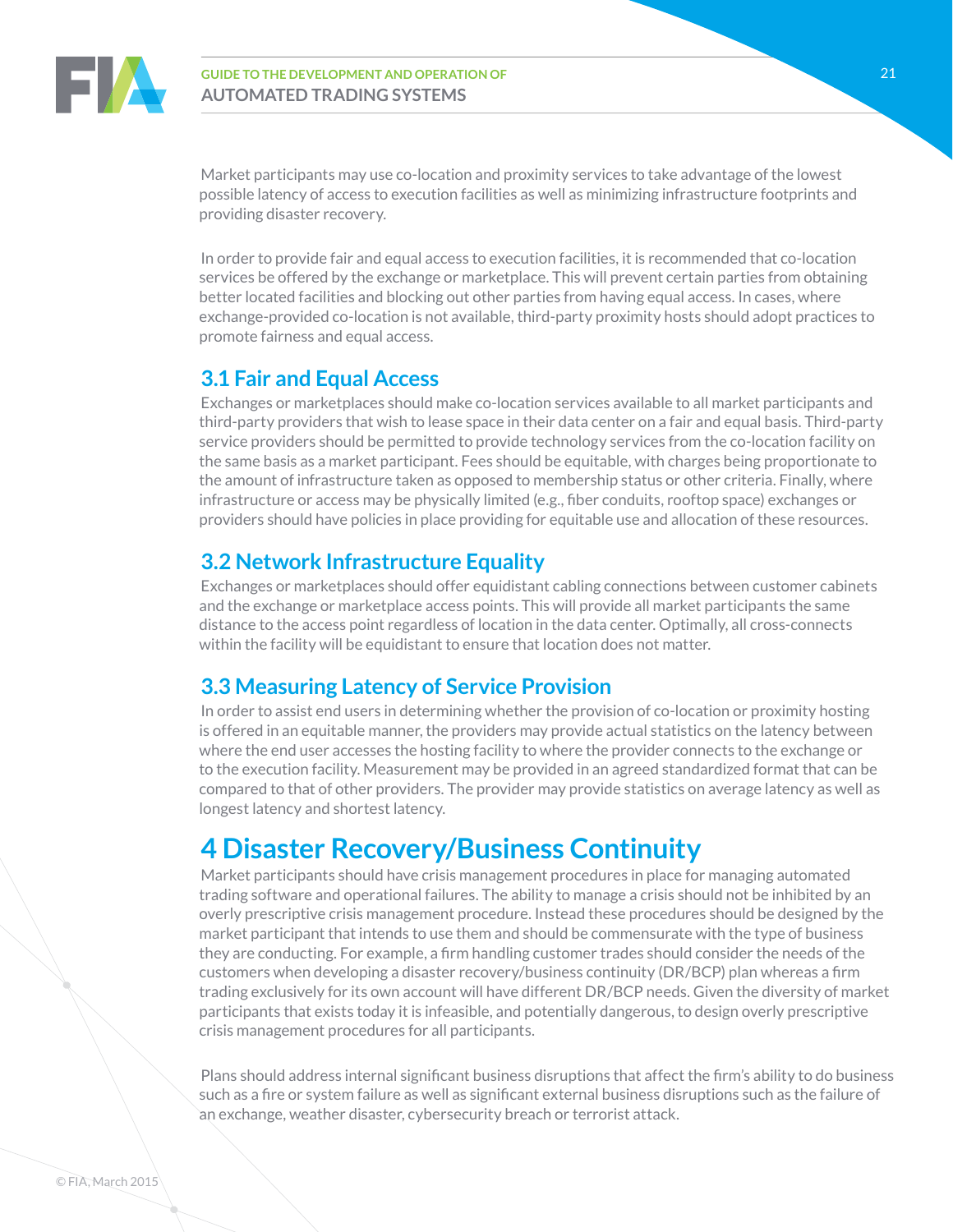

### **4.1 Disaster Recovery**

A disaster recovery (DR) program for automated trading should include: a review of the systems and data center vulnerabilities and threats; establishment of adequate contingency and disaster recovery plans; validation of the plans via exercises and tabletop reviews; performance of regular reviews of systems to check for compliance with the requirements; and performance of regular reviews by a responsible party to address any changes that need to be made. The formality of such a plan is dependent on regulatory requirements and the size and complexity of the organization.

**Strategy:** A DR program should establish and maintain emergency procedures, backup facilities, and a plan for disaster recovery that allows for the timely recovery and resumption of necessary operations and the fulfillment of the responsibilities and obligations of the entity. The DR program should also take into consideration the firm's essential service providers by analyzing the risks presented by critical third parties.

Plans: Firms should consider a DR plan that is appropriate for their business. Such plans should designate disaster response personnel and include all necessary contact details. As no two business operations or crisis events are the same, procedures should be flexible enough to allow responsible personnel to take into account the facts and circumstances of a particular event while deciding the necessary course of action to take in response to the event.

Disaster recovery plans must be developed for all IT infrastructure, applications and services that are deemed necessary by applicable regulation(s) and/or senior management to provide for acceptable restoration of business operations within an agreed-upon or mandated return to operation, following interruption to, or failure of affected infrastructure, applications or services.

**Testing:** Disaster recovery plans must be practiced or tested and updated to provide for their continuing effectiveness. In addition to regular testing, plan reviews should take place any time material changes occur which would introduce or change planning for recovery.

To the extent practicable, a DR program should be coordinated with the DR/BCP programs of the other market participants upon whom it depends, in a manner adequate to enable effective and safe resumption of activity following a disruption.

### **4.2 Business Continuity**

Business continuity involves ensuring that the essential elements of trading continue in the face of disruptive external events, internal system and environment outages, and hardware and software failures.

To minimize the impact of certain types of disruptions, firms should consider the utility of standby systems for production infrastructure such as servers and network hardware in addition to key services such as trading applications and supporting services such as back office and even business e-mail continuity. Business continuity plans should be tested and participation in exchange-sponsored failover testing when available is encouraged.

In addition, some firms may wish to set up a parallel trading environment in a secondary location in the event that widespread disruption occurs at a location.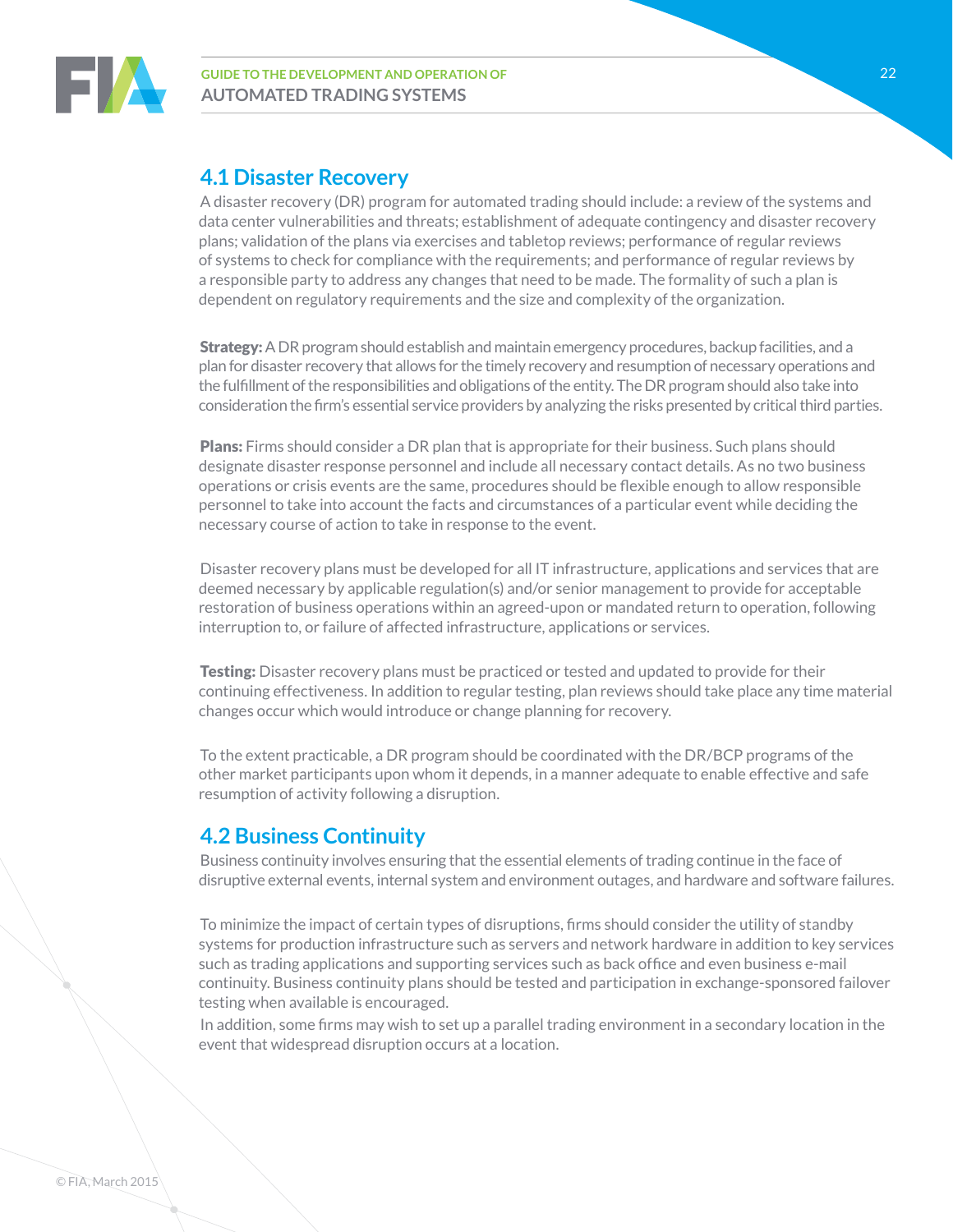

# **5 Automated Trading System Development and Support**

Automated trading system development and support is defined as all activities that must take place to design, develop, deploy, and maintain automated trading systems. Due to the broad adoption of electronic and automated trading systems there is a wide and ever increasing variety of market participants and exchanges that should establish these procedures.

Development and support procedures should not be mandated in a prescriptive manner. Rather, market participants and exchanges should have the flexibility necessary to establish procedures that are appropriate and proportional to their operations.

A variety of software development and support methodologies exist, from those that better support a very small and organic environment to those that better support a highly structured, multiple team environment. Each market participant and exchange should employ a methodology that promotes efficient communication, generates maintainable source code, produces software that is implemented to specification and is easy to support.

When establishing development and support procedures, organizations may consider already existing methodologies. Similarly, they may adopt a methodology that is unique to their organization provided it satisfies the principles described below. Where an organization is composed of multiple independent groups responsible for automated trading system development and support, it may be appropriate for each group to have its own such procedures.

### **5.1 Software Development**

Software development includes the writing, testing, and maintaining of the source code associated with automated trading systems.

Organizations that are reliant on and responsible for the development of trading software should have a process in place by which they can implement new source code or changes to existing source code without exposing themselves or the market to undue risk. There is a wide variety of automated trading related software that is responsible for the process of transacting on public markets, including but not limited to trading venues, trading systems, clearing systems, risk management systems, and research systems. Organizations should take into account the unique needs of the systems they develop when adopting and applying a software development process. Any such process for software development should address the following areas:

### *5.1.1 Feature/Requirement Gathering*

Feature gathering is the process by which engineers and support staff responsible for automated trading systems collect the requirements for such systems prior to and during their design, implementation, and support.

Organizations should have a process that allows for any requirements to be accurately conveyed to engineers and support staff. When designing such a process, organizations should take into consideration team size, team structure, and communication mechanisms. For certain organizations, it may be best to have multiple independent feature gathering processes to address the unique needs of their various teams.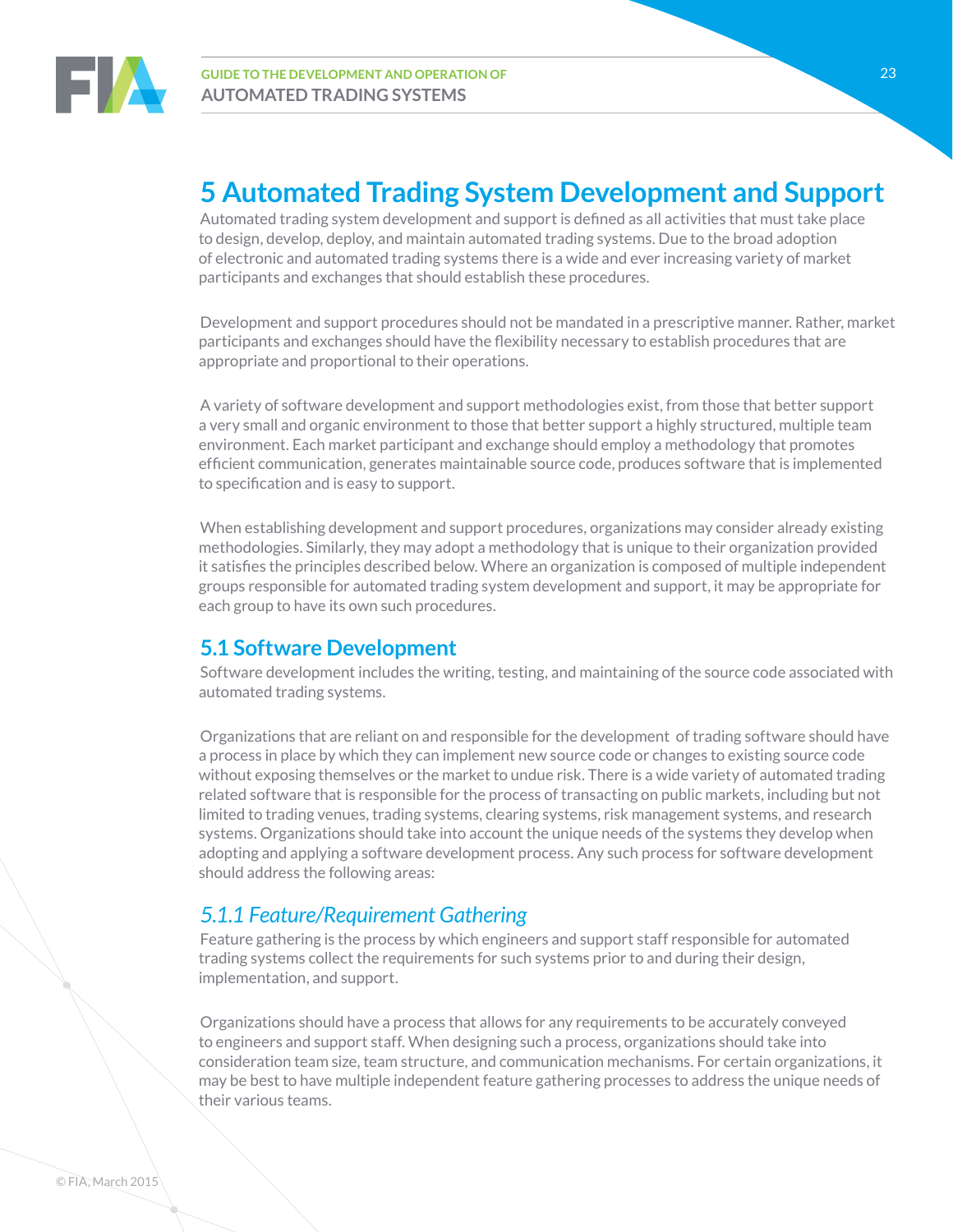

While gathering feature requirements for an automated trading system the following should be considered: functionality requirements, hardware requirements, network and connectivity requirements, redundancy requirements, hosting requirements, support requirements, and the system's dependency on external software and infrastructure components.

### *5.1.2 Development and Testing Environment Design*

Development and testing environments are a set of integrated software and hardware components designed to mimic the production environment of the system in a manner sufficient to allow for the programming and testing of the system.

- **Environment Design:** Development and testing environments should be designed proportionally to the nature and context of the system. Development and testing systems may be encapsulated in a single environment or they may be separated in two independent environments. Such environments should contain at least the minimum set of components required to implement and test the system, as determined by the responsible parties. Any material changes to such environments should be communicated to those that may be impacted by the change.
- Separation of Concerns: Hardware and software components in such environments should be sufficiently separated from the production systems, both within the market participants' organization and externally at all times. No action conducted within such environments should result in a change or impact of any kind to production systems. Production environment systems should not be configured to refer to development or testing environment systems. Similarly, data traffic from development and testing environments to production environments should not be allowed.
- **Software Components:** The version of software components included in such environments should either be the new version of the system being implemented or tested or the same versions of the respective components currently in the production environment where the system will run—this also applies to proprietary and third party systems. Software components within such environments should be deployed and configured in a manner that sufficiently represents that of the respective production environment.
- Hardware Components: Hardware components used for such environments should have the same or sufficiently similar specifications as the components used in the respective production environments. Specifications of hardware components used in testing environments may differ from the specifications of components of the respective production environments provided that these deviations do not have an adverse impact on the system's intended behavior.

Exchanges should provide robust simulation environments that functionally replicate the production trading environment. These environments should be made available to market participants for testing purposes. Any trading activity that takes place in these environments should have no economic value and impart no risk to those that use the environment. Where practical, exchanges should provide two such environments for their participants—one that replicates the exchange's current production systems and one that represents any potential changes to be made to the exchange's production systems.

### *5.1.3 Source Code Management*

Organizations should maintain a source code repository to manage source code access, preservation, and changes. The source code repository may be used to ascertain when software changes were made, who made the changes, and the nature of the changes.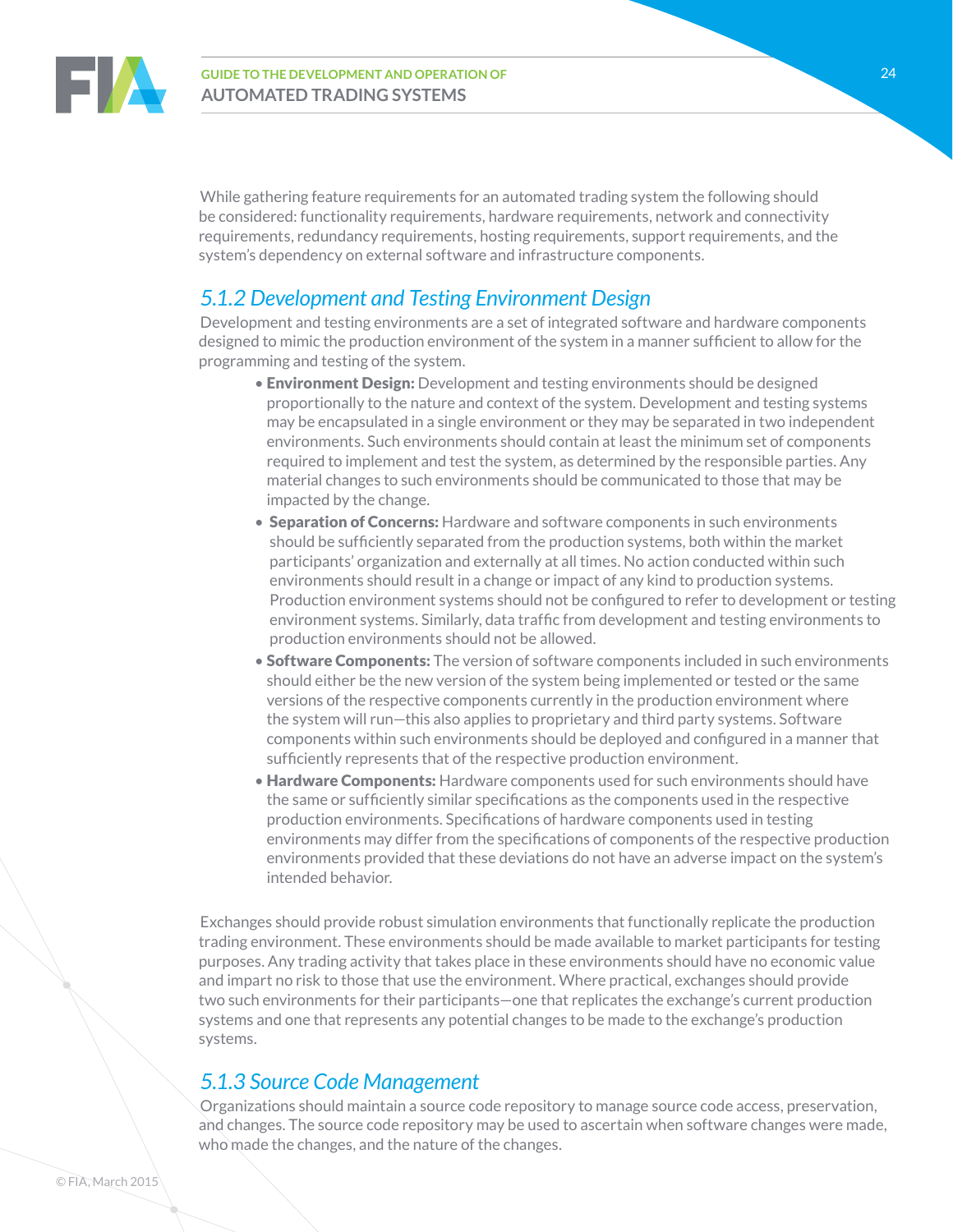

An organization's source code repository should preserve source code in such a manner as to allow for the reproduction of any version of the software that was used within a production trading environment. The period of this preservation should conform to an organization's data retention policies.

### *5.1.4 Source Code Implementation*

Source code implementation is the process by which source code is written. Code may be written in many different programming languages. Specific programming languages should not be prescribed for use as it may force software engineers to work in a language in which they are not comfortable thus introducing unnecessary risk. Rather, organizations should empower their software engineers to use programming languages with which they are sufficiently proficient. Prior to selecting a programming language, consideration should also be given to a language's ability to implement the necessary functionality as defined by those responsible for establishing system requirements.

Similarly, source code may be implemented in many different programming styles. A programming style may include formatting, variable naming conventions, and code architecture. Specific programming styles should not be prescribed. Rather, organizations should empower their software engineers to use programming styles with which they are comfortable provided that it is understandable by those responsible for the development of the system. Where the source code is not sufficient to convey the code's underlying functionality to the necessary parties, code comments may be used to provide supplementary details.

### *5.1.5 Risk Controls Implementation*

Risk controls are an integral part of the development of any automated trading software. Please refer to Section 1 for a more detailed discussion of appropriate controls.

### *5.1.6 Source Code Review*

Firms should have a process by which software engineers may have their source code reviewed when deemed necessary. Any such review may be performed formally or on an informal, ad-hoc basis. It may be performed concurrently with the implementation of the source code as is the case with "pair programming" or it may be performed on a post-implementation basis.

The goal of such reviews may be to confirm that the source code will work as intended, to provide mentorship, or to convey the specifics of newly implemented code. When undertaken, such reviews should be conducted by persons that have the contextual, business, and programming knowledge necessary to provide a meaningful and accurate review.

### **5.2 Testing**

Testing pertains to the work done by organizations to confirm that their trading systems and environments function as designed and within acceptable parameters. Organizations should have a process for testing software and infrastructure before they are released to the production environment. Testing is a critical component of the software development and change management process as it aids in the prevention of system issues within the production trading environment. It is widely acknowledged that testing may not catch every system issue; therefore, the following general principles should apply:

- All testing should be appropriate and proportional to the change being made.
- Testing should be performed in an environment that sufficiently emulates that of the relevant production trading environment (see Section 5.1.2).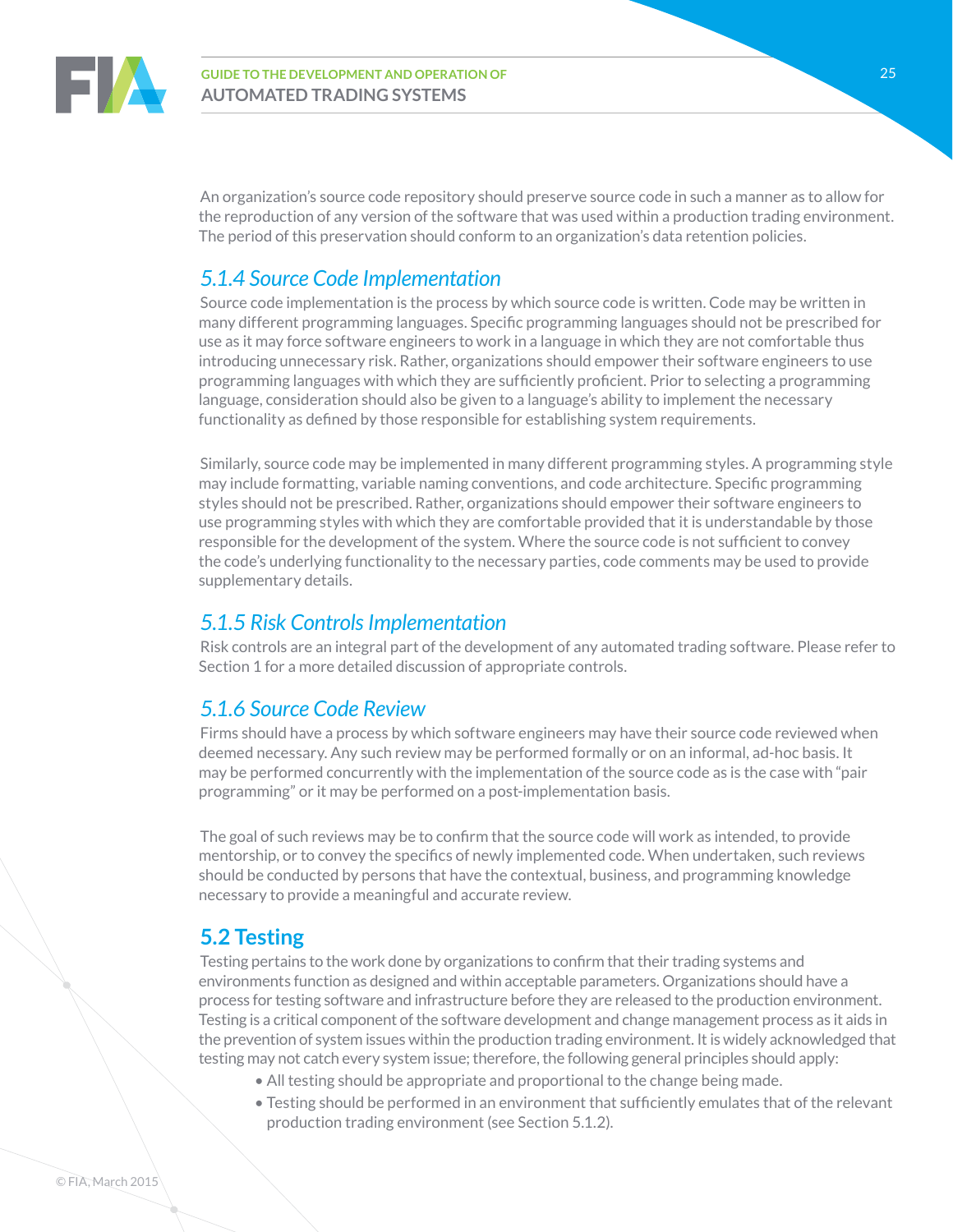

- Variables and initial conditions for tests should be selected such that the software system being tested behaves like it will when used in production.
- Testing may be performed manually by a person or executed in an automated manner by software systems designed to execute automated tests.
- Testing should verify that the system being tested is functioning as intended and within acceptable parameters.
- Testing of systems associated with a change but otherwise unchanged themselves may need to occur prior to the production use of the change in question.
- Those responsible for development, testing, and support of a system should be responsible for determining which tests must be completed successfully prior to the production use of that system.
- Failing to successfully complete a test deemed necessary for verifying that a system is working properly should be a sufficient condition for preventing the release of that system. In this case, that system should not be used in production until that test is successfully completed.
- As a system evolves it is possible that previously necessary tests become obsolete. Those tests should be removed from the testing plan for the system.
- Provided they are still relevant, previously designed tests should be reused for future software changes to enable the continued proper functioning of the system being changed.

Testing may not identify an issue within a system. A sound testing policy should be supplemented with appropriate risk control and support policies. A variety of effective testing methodologies exist and each firm should employ a suite of testing tools that suit the unique needs of their business and the change in question. Those testing methodologies are described below.

### *5.2.1 Unit Testing*

Unit testing is a type of software testing in which discrete units of source code are tested to verify they work as desired. An individual unit test should be designed in such a way as to minimize the degree to which it tests aspects of a code base beyond the discrete unit of source code being tested. Unit tests may be configured to run automatically throughout the software development and building process.

### *5.2.2 Functional Testing*

Functional testing is a type of testing that confirms a system behaves as specified. A typical system has a finite set of behaviors that it may exhibit. Functional testing primarily attempts to confirm these behaviors. Similarly, functional testing may be used to confirm that a system does not behave in an unintended manner. Such testing may be manually administered by a responsible person or automatically administered in a simulation environment by software systems designed to run such tests.

Types of functional testing to consider include but are not limited to:

- **Integration Testing:** A type of testing that confirms the system behaves as specified when its individual components are combined and tested as a group.
- **Regression Testing:** A type of testing that confirms that no bugs are introduced into an existing system as a result of changes being made.

### *5.2.3 Non-Functional Testing*

Non-functional testing is a type of testing that confirms a system's non-functional requirements are met when its various components operate with one another and with external systems. Typically, the goal of non-functional testing is to confirm that a system performs as expected when faced with environmental changes and extreme events.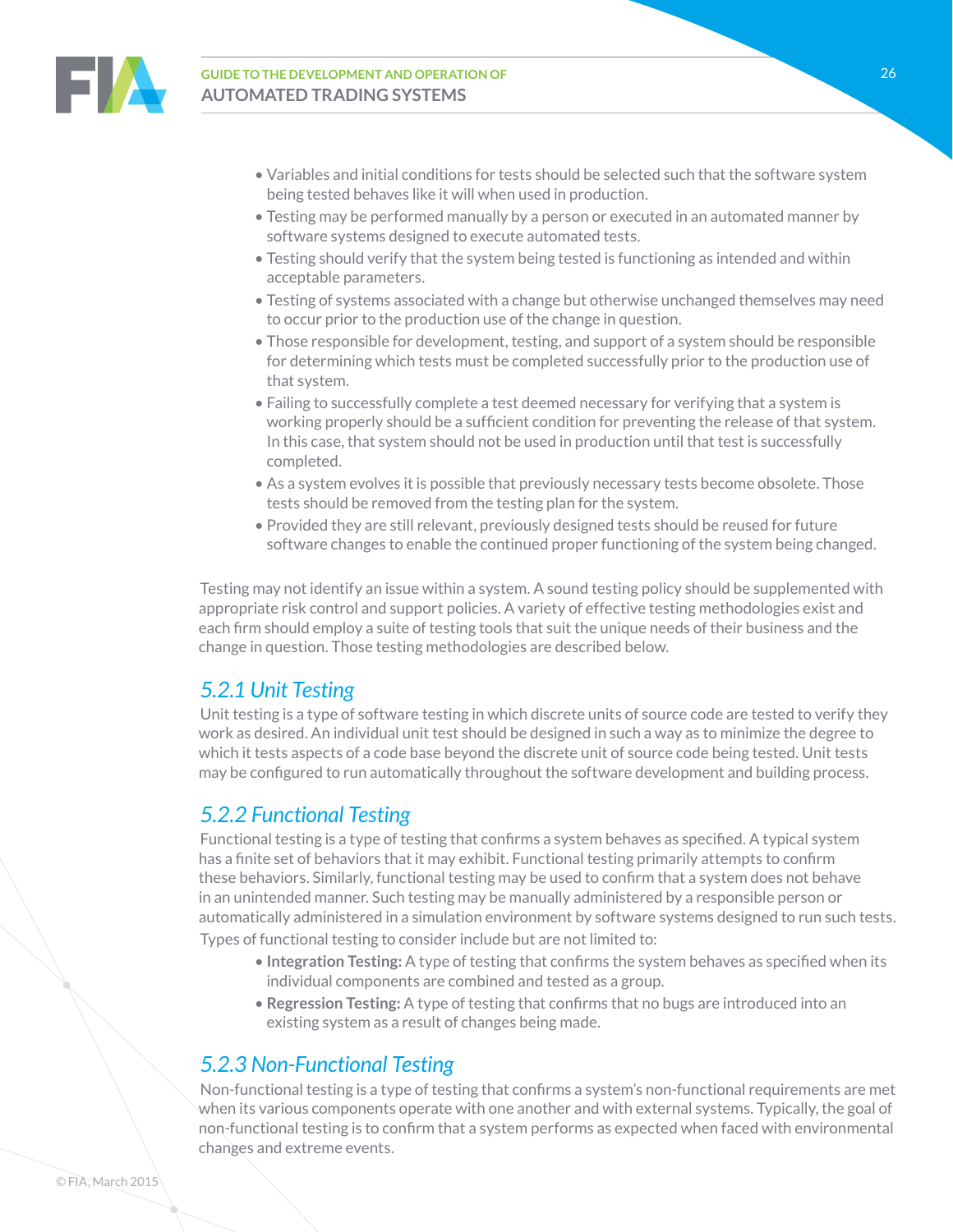

- Although non-functional tests may be administered manually by humans it is typically more effective to administer such tests in an automated manner in order to simulate extreme events. These tests may be run during the software development or building process.
- Non-functional tests should be designed to expose the system to events that are at least equal to what is expected within the production trading environment and possibly designed to expose the system to events that are more severe than would normally be expected.
- There are several types of non-functional tests that should be considered when testing a system. The responsible parties should implement whichever functional tests are deemed necessary for the system in question. Types of non-functional testing to consider include but are not limited to:
	- **Load Testing**: Load testing is a type of non-functional testing that identifies the limit of the system's ability to properly process external input and internal events. This is typically accomplished by testing the system with increasing amounts of external input and internal events until the system no longer performs as designed. Some types of input/events to consider when designing load tests are market data updates sent/received, trades sent/received, and orders sent/received.
	- **Stress Testing**: Stress testing is a type of non-functional testing that confirms that the system operates in an acceptable manner during periods of atypical amounts of external inputs and internal events. Typically stress testing is accomplished by subjecting the system to atypical loads over varying periods of time.
	- **Performance Testing**: Performance testing is a type of non-functional testing that confirms that the system operates in a timely manner. Typically performance testing is accomplished through measuring the time it takes for components of the system to perform their assigned tasks.
	- **Scalability Testing**: Scalability testing is a type of non-functional testing that confirms the system performs as designed as it is extended to support use by more users or it is deployed to more environments. Some types of scaling to consider when designing scalability testing include introducing more traders to a system, extending a system to trade additional products, and extending a system to trade on multiple exchanges.

### *5.2.4 Exchange-Based Conformance Testing*

Exchange-based conformance testing is a type of testing that typically follows a script of tests designed and administered by an exchange to confirm that market participants' systems interact with an exchange's systems properly. By administering and performing such tests, exchanges can confirm that each market participant system exhibits a baseline level of functionality that has been deemed necessary for maintaining orderly markets.

- Exchanges should provide market participants with an environment that sufficiently mimics the production trading environment for conformance testing.
- Exchanges should require that conformance testing is performed whenever a market participant wishes to deploy a new exchange-facing software interface to the production environment. Follow-up conformance tests should be performed when material changes have been made to previously approved exchange-facing software interfaces.
- Market participants are responsible for initiating conformance testing whenever necessary.
- Exchanges should provide an appropriate series of tests for market participants to perform in conjunction with conformance testing. In the event that a market participant's system does not perform certain functions described within a conformance testing script, the exchange may grant a waiver for the associated tests.
- Exchanges should provide documentation to market participants to confirm the successful completion of conformance testing.

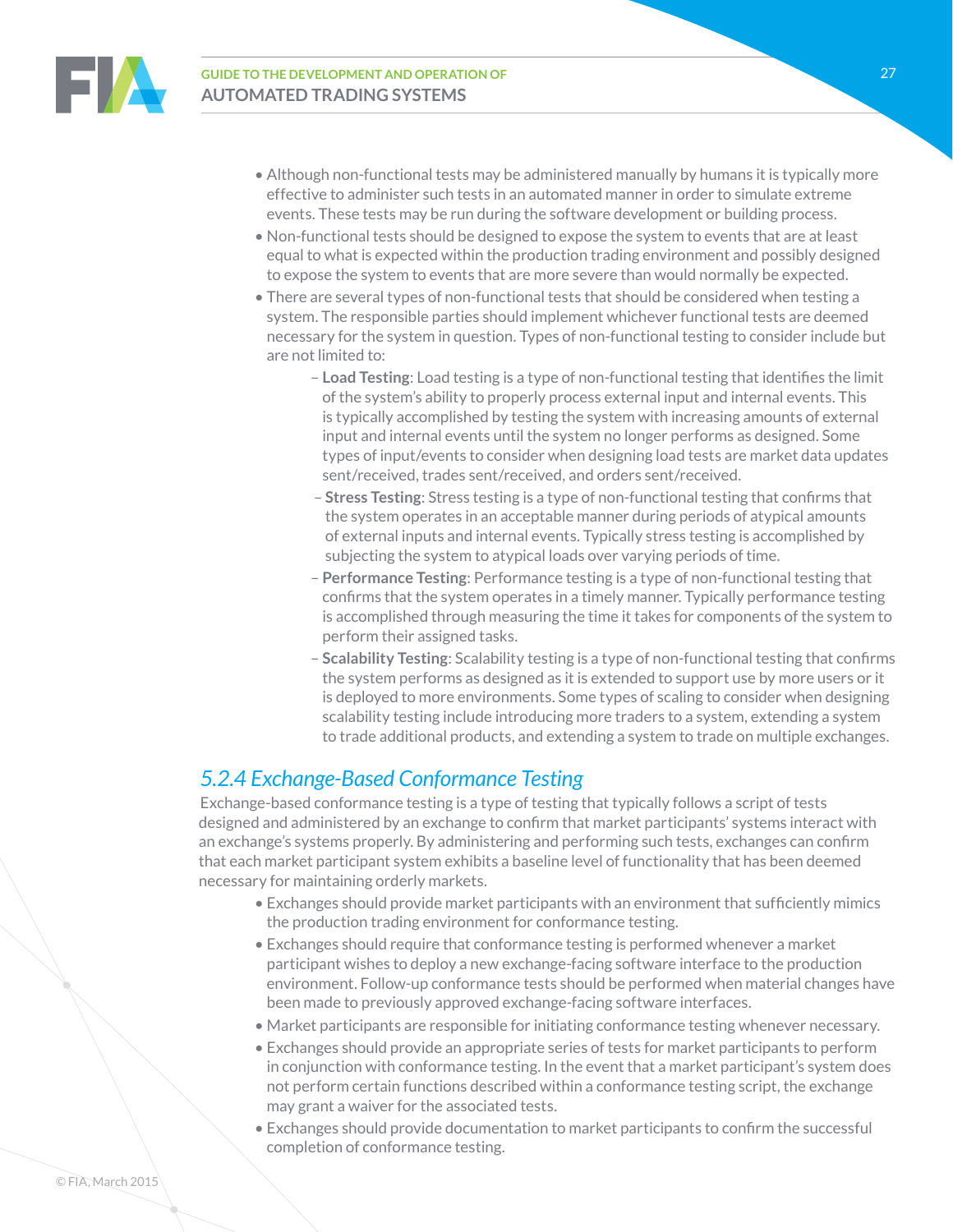

### *5.2.5 Acceptance Testing*

Acceptance testing is a type of testing that confirms that a system meets a minimum set of criteria for use in production. Any type of test may be considered an acceptance test. In addition to already existing tests, supplemental tests may be introduced by the system's end user or another person familiar with the requirements of the system to act as further acceptance testing.

Typically, supplemental acceptance tests are designed or performed by someone familiar with the end user's expectations and use cases as they pertain to the system being tested. These supplemental tests are often administered manually to mimic how a human interacts with the system, but they may be administered automatically where deemed necessary.

### **5.3 Change Management**

Along with appropriate software development and testing practices, it is important for organizations to establish change management procedures. A core component of the change management process is auditability. Organizations should establish procedures for communicating requirements, changes and functionality related to their systems. A historical written record of material changes to systems should be maintained in accordance with the organization's record retention policies. This written record should include when a change was made, who made the change, and the nature of the change.

In addition to ensuring all material changes to production systems are auditable, the following steps should be followed when changing production trading systems:

### *5.3.1 Initiation*

Initiation is the process by which a change is determined to be necessary and planned. Every system change is initiated to meet a business, technical, or external requirement. The initiator of the change should identify the requirement(s) or nature of the change.

### *5.3.2 Validation*

Each system change should be validated for correctness prior to deployment to the production environment. The validation process should include a proportional level of testing as described in other sections of this document.

### *5.3.3 Authorization*

Prior to deployment, a planned change should be reviewed and subject to approval by a responsible party. The depth of the review performed should be proportional to the magnitude of the proposed change. The approval process may happen in various departments depending on the type of change being implemented.

### *5.3.4 Identification*

Each software change that is deployed to the production trading environment should have a unique identifier (e.g., version number) that may be used to differentiate it from other versions of the software that have been previously deployed to production.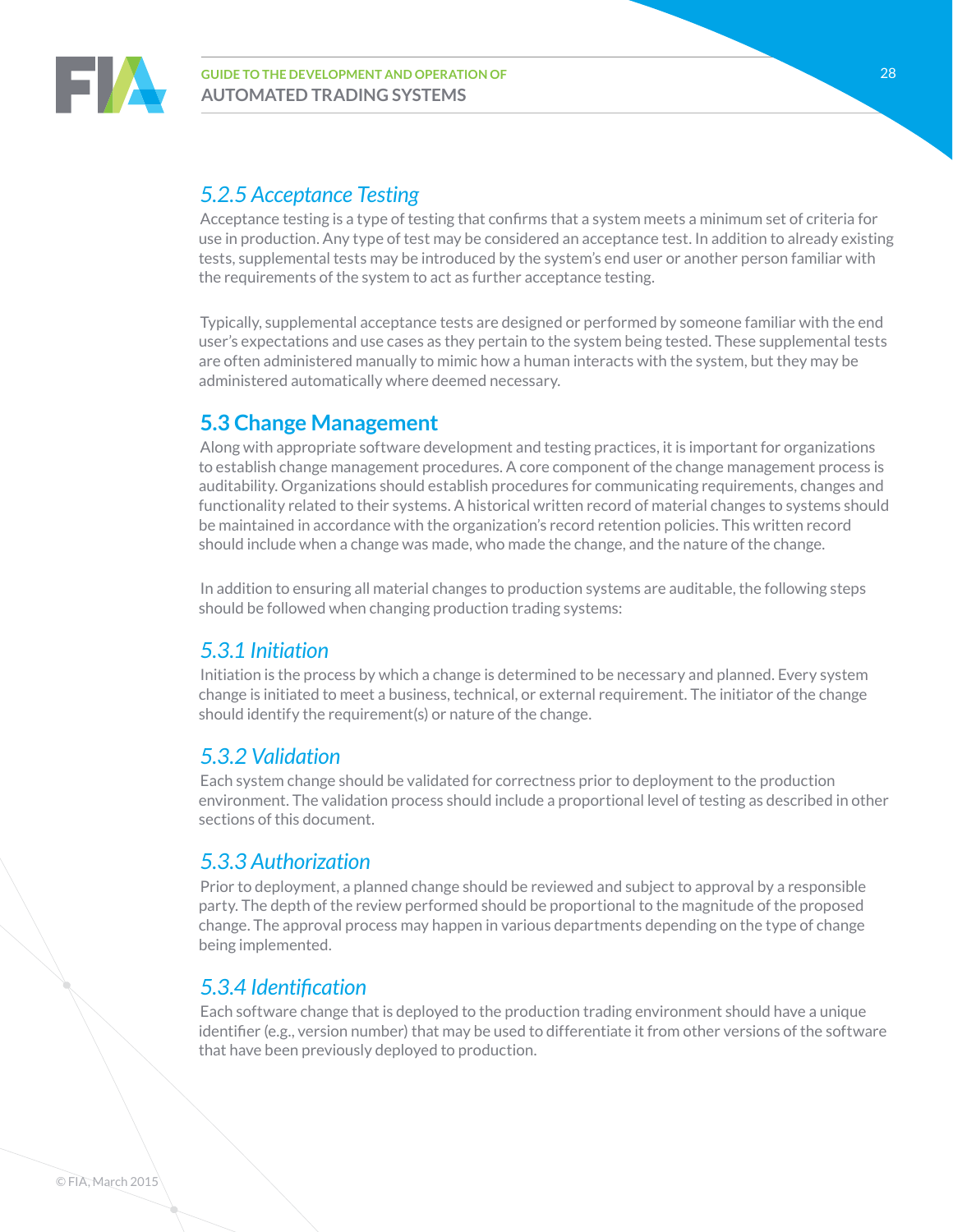

### *5.3.5 Scheduling*

Prior to deployment, a planned change should be scheduled for release into the production environment. This schedule should be communicated to the necessary parties and should be considered along with any other planned changes as well as market-impacting events such as scheduled economic events and market hours.

In some cases there is a need for an emergency (or fast track) change. These may be done to resolve incidents that recently happened and are typically scheduled for immediate release. There should be a clearly understood process for bypassing the normal steps in the change management process and for determining when such a bypass is appropriate.

Exchanges should consider any potential impact to market participants, compliance systems, and reporting mechanisms during the change management process. If a proposed system change may have a material impact on their market participants, the exchange should take steps to clearly communicate the expected impact to their customers as well as its proposed release date. When deciding on a release date, exchanges should take into account the time needed by their market participants to make any software or operational changes necessary to properly account for the proposed release.

### *5.3.6 Communication*

Trading and support staff materially affected by the change in question should be notified that the proposed change is taking place prior to initiating the change. They should also be notified when the change has been completed or if it has been determined that the change must be rolled back.

Communication of changes may take place in an informal and direct manner (e.g., in conversation or via email) or, if deemed necessary, in a formal, highly structured manner (e.g., published release notes or formal user education sessions). Regardless of the communication mechanism used, organizations should have the goal of communicating necessary information to the affected parties in a timely manner. When determining the proper communication mechanisms, organizations should consider the relationship of those implementing the change to those affected by the change, the scope of the change, and the potential risks to the system as a result of this change.

### *5.3.7 Deployment*

Deployment is the act of releasing a change into the production environment. Depending on the nature of the change, it may be appropriate to deploy to the entire production environment at once or to deploy the change in phases to further mitigate risk and ease the reversion of the change if necessary.

### *5.3.8 Trading Precautions*

Traders should take any steps deemed necessary to prevent undue risk to trading operations and the marketplace during the proposed release. These steps may include ceasing trading activity, hedging risk exposure, or using backup trading systems.

### *5.3.9 Post Deployment Verification*

Post deployment verification is the act of verifying the deployed system change and the state of the production environment for accuracy. During the verification process the following steps should be considered: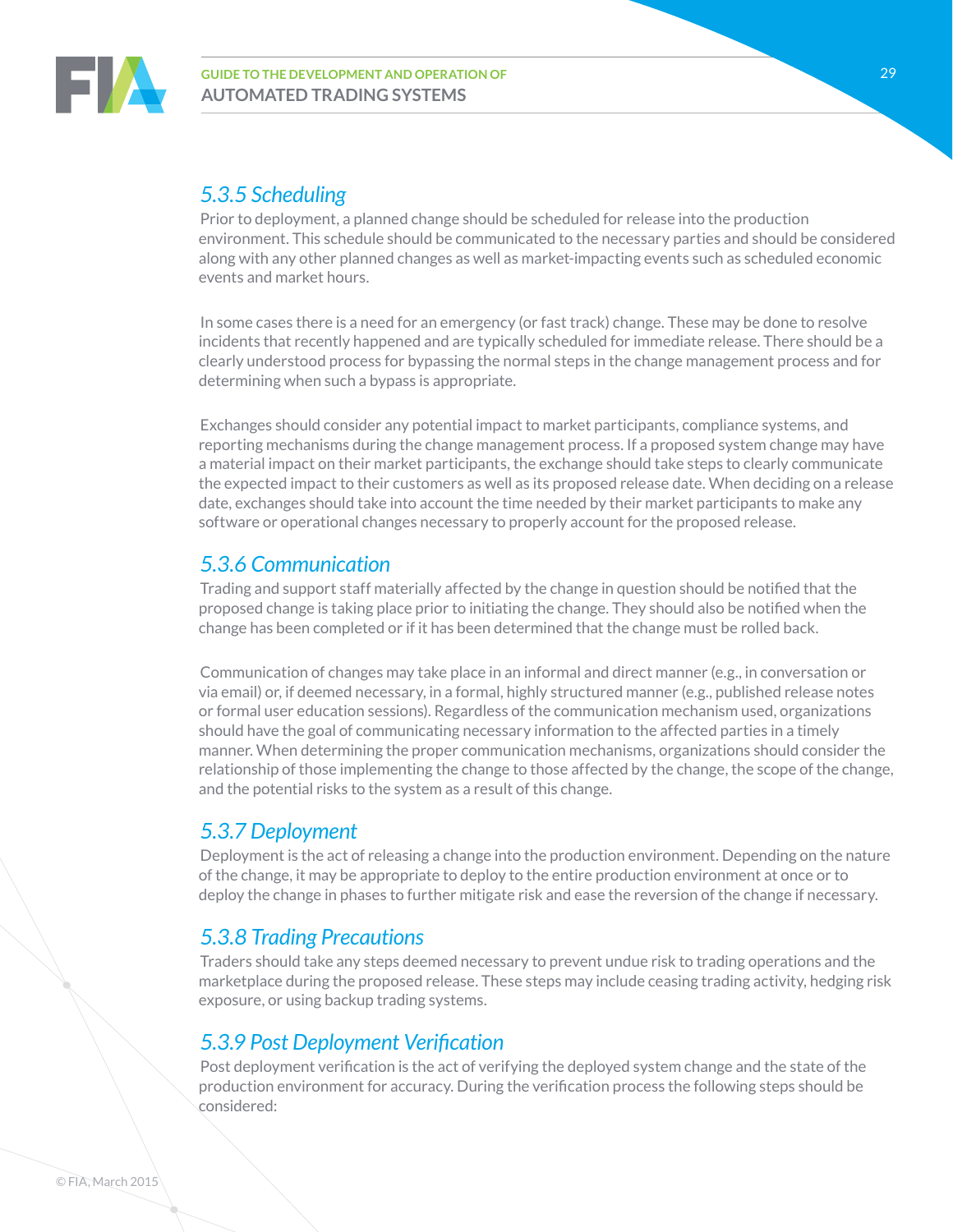

- **Measured Usage:** Where reasonable, substantive changes to a trading system should be activated initially with appropriately restricted risk limits and access to markets until the change can be validated.
- **Technical Validation**: Support staff should confirm that the software is working as designed.
- **Trading Validation**: Trading staff should confirm that the software is working as designed.

### *5.3.10 Completion*

A successful validation should result in the completion of the deployment. If the change cannot be validated a proper course of action may include:

- **Reversion**: The production environment is reverted to its prior stable state.
- **Disabling of Functionality**: The portions of the software change that cannot be validated are disabled until such time as they can be validated or a new software deployment may be released to production.

In the event that a change to software causes an incident or requires reversion, there should be a process for implementing this reversion and communicating the issue to the necessary parties for risk mitigation. It is also important to review the deployment, with regards to both what went according to plan and what did not. This "post mortem" process provides both an educational purpose for those involved in the deployment as well as a validation of approaches taken during deployment for those ultimately responsible for oversight of the automated trading system.

### *5.3.11 System Configuration*

Depending on the design of the software and the needs of its users, system configuration can occur at the point of initial release or when the software is changed, or configuration elements can be changed independent of an overall software change.

Configuration elements can be fixed components of an overall software platform which require a full re-release when changed. More often, however, configuration components will be independent elements that can change on demand to support a more flexible need.

Typical configuration parameters for automated trading systems may include externally referenced hardware, databases, and other peripheral components. They may also include risk limits, algorithm parameters, and other elements that define system behavior.

When making changes to a system's configuration, consideration should be given to the impact of that change on the system's behavior. If deemed necessary, the system should be disabled prior to committing a configuration change to avoid potential unintended consequences associated with making a configuration change while the system is running.

# **6 Security**

The software and hardware environments used to engage in automated trading may be located in remote locations such as data centers and offices. In addition, the automated trading systems may be connected by proprietary networks and may otherwise be isolated from broader internet access. However, there are still a number of controls and practices suggested for security of automated trading systems no matter how isolated a platform is from the public realm.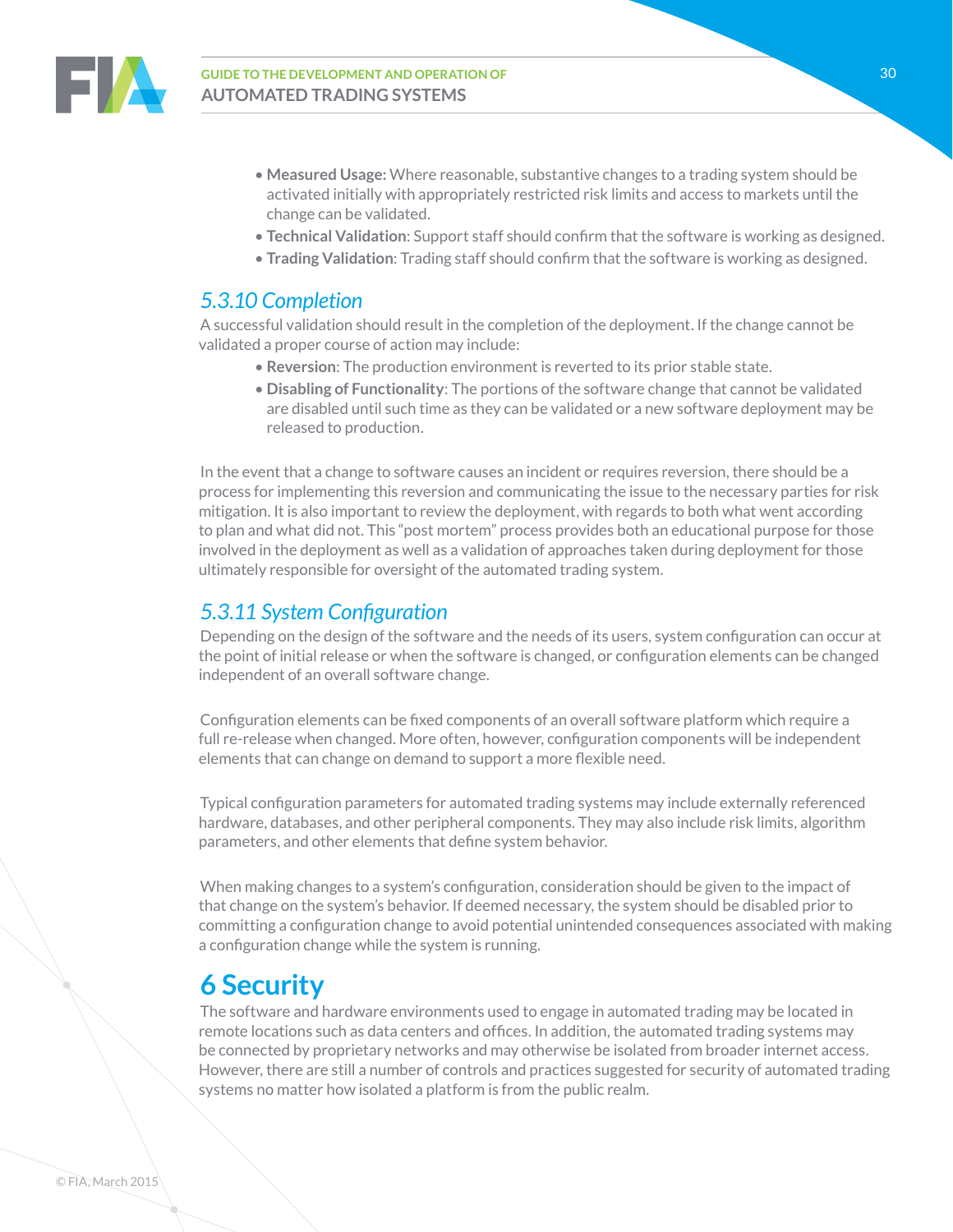

Each participant should take steps to limit the risk that its software access becomes lost or its controls disrupted, with potential market impact. In addition, each firm should take steps to protect its employees and users from inadvertent compromise of the firm's data in order to avoid harm to the participant and the marketplace. Finally, each firm should take steps to provide for the appropriate access to its development, testing, and production environments.

### **6.1 Policies Regarding Security**

Each firm engaged in automated trading should have a security policy covering restrictions on access, controls required to prevent data breaches, delineation of who is responsible for security for each aspect of the environment, what sort of monitoring and logging is required, and what requirements should be made of vendors that provide components of the environment. The policy should be reviewed periodically.

### **6.2 User Screening and Education**

Firms should verify that only appropriate users have access to their trading and development environments. Background and reference checks performed during the hiring process may be used for this purpose.

All users should be educated on how to maintain strong passwords, on how to maintain confidentiality and security practices, and on the appropriate use of devices in order to avoid loss of access or critical information. Users should be educated on how to avoid compromise of their access, how to support security initiatives, and how to report security incidents, should they occur.

### **6.3 Cybersecurity**

Networks that facilitate the ability to communicate automated trading-related actions to a marketplace should receive the highest level of control and security. Access to these environments should be limited to users and administrative staff that have been educated on proper use, with a preference for use of more than one form of authentication before access is provided. The goal is to limit production devices from being accessed by unauthorized intruders, for example, if an authorized device is lost or compromised.

Password authentication should be required for access to all environments. The strength of a password is primarily improved by increasing its length. This may be supplemented by requiring that the password contain upper and lower case letters, numbers, and symbols. Passwords should be required to be changed on a regular basis and whenever a breach may have occurred.

Participants should implement up-to-date firewall and antivirus controls where deemed necessary in order to minimize or prevent an inadvertent or malicious compromise of any network which could be exposed to user changes or internet access. Internal networks used for trading should also have appropriate levels of authentication, separation, and logging of access.

Where possible, access to the internet or other insecure networks should be limited in highly sensitive areas such as trading environments. Where access to the internet is required, for example to obtain open source or vendor software, screening and staging of the software may be necessary before internal deployment.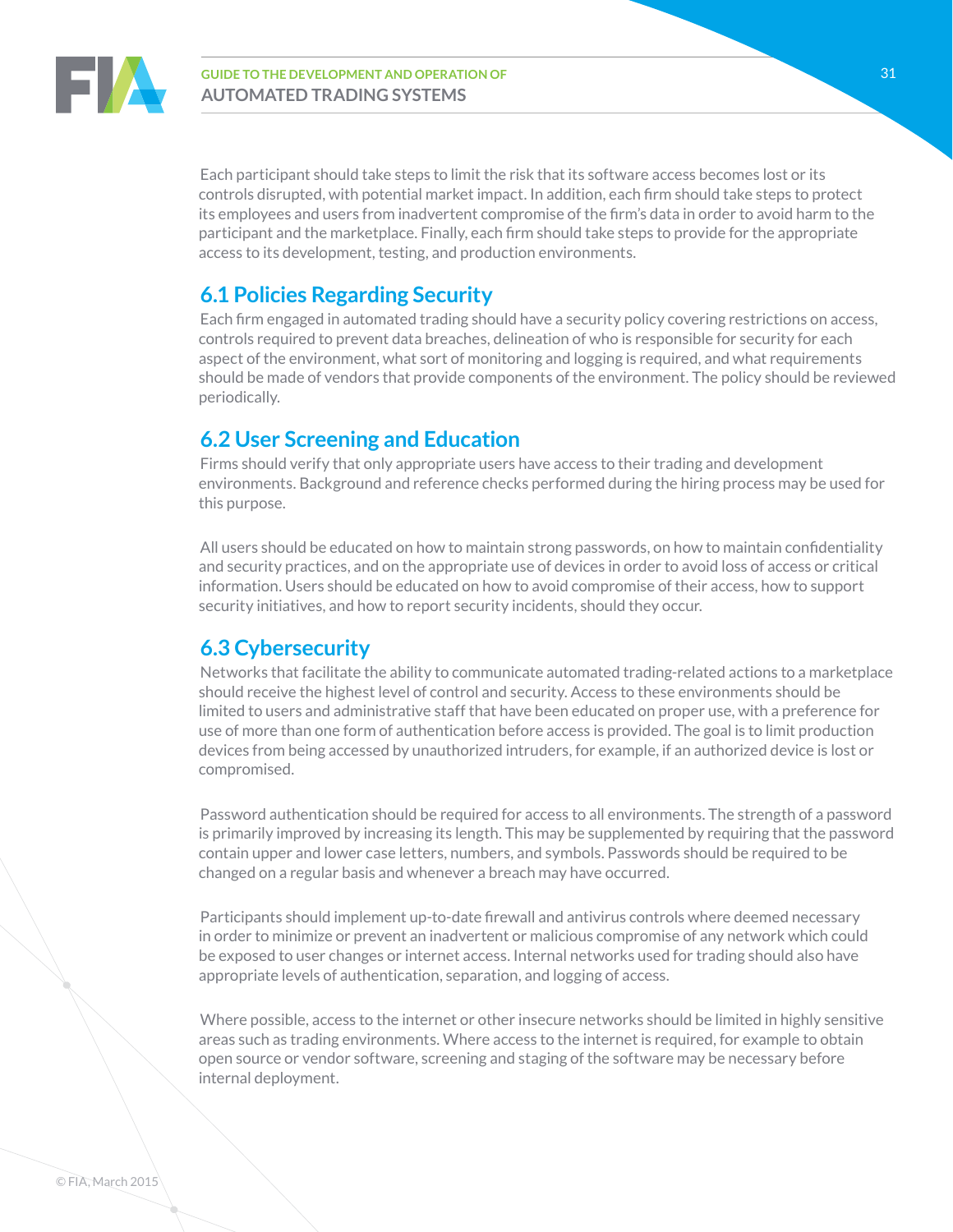

### **6.4 Control and monitoring of use and access**

To enforce security policies, a formal system for controlling and monitoring access should be put in place. Firms should consider physical security at their place(s) of business, co-location and/or proximity sites and be aware of the risk of access to their business infrastructure by unauthorized personnel.

Where feasible, firms should adopt measures such as electronic badges or other controls that limit physical access to their automated trading systems and/or management consoles at their place of business. In co-location and proximity sites, firms should understand the security measures provided by the facility and should adopt policies and procedures which, in conjunction with such measures, enhance overall security.

System access should be logged on each occasion. The extent to which logs are kept depends on the sensitivity of the environment and the time it might take to detect breaches and issues.

### **6.5 Vendor Management.**

A written service level agreement should be put in place with each vendor of mission critical software, network infrastructure, and hardware, covering:

- Security of access to the firm's environment
- Confidentiality of the firm's information
- Warranty of security from breach of data, outside intrusion and disruption
- Continuity practices and service uptime warranties
- Attestation of screening and protection from viruses, malware, and other intrusions

# **7 Trading System Operations**

It is important for automated traders, exchanges, and brokers to provide continuous monitoring of their automated trading systems. They should develop a set of practices for responding to trading disruptions and for mitigating financial losses as well as impact to the marketplace. Plans should be put in place to notify affected parties in the event of disruptions where necessary. Such monitoring and practices should be proportional to the size and the complexity of the automated trader or broker as well as the volatility and complexity of the marketplace being accessed.

### **7.1 System Monitoring, Failure Detection and Recovery**

Automated trading systems should use a combination of monitoring tools and heartbeat detection to allow for timely discovery of system component and connectivity loss from exchanges. Heartbeat detection involves the monitoring of a persistent and repeated signal generated by hardware or software and an alerting system when such heartbeat either ceases or performs in an unexpected manner. Monitoring tools are generally more comprehensive than heartbeat detection and could detect such things as increased message counts, inconsistent messages, unexpected messages, and unauthorized access or intrusion.

Heartbeat detection may be sufficient for monitoring connectivity between external entities such as between an automated trader and an exchange. However, internal trading systems should be monitored for additional quantitative and qualitative aspects which may include excessive messaging, unexpected messages or traffic, excessive system resource utilization, interruption in the function of components, or errant behavior. Alerts should be generated and systems designed to either failover to parallel systems or discontinue activity in the case of disruptive or inappropriate functioning when deemed necessary.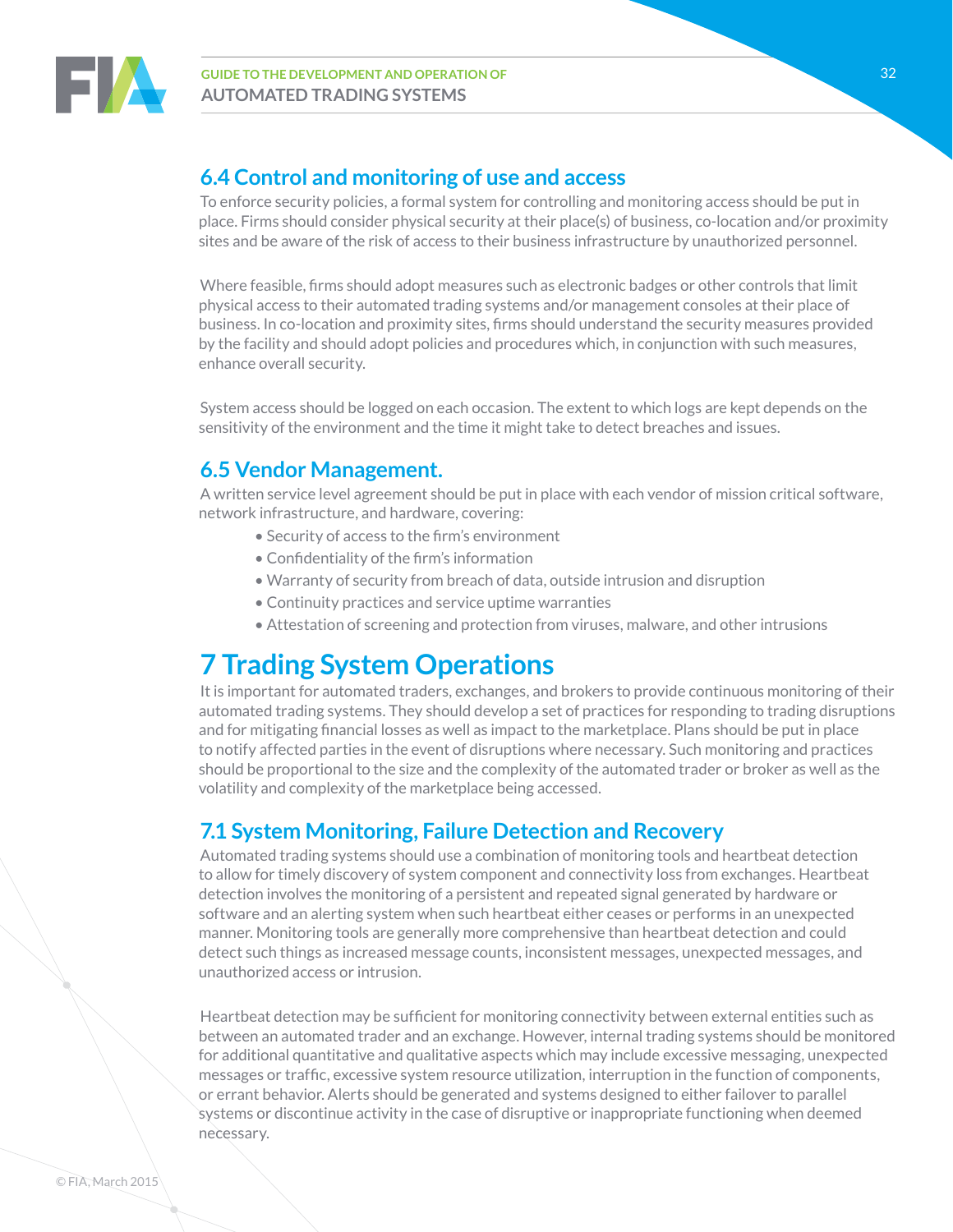

Such monitoring, failover, and recovery processes should be understood by those operating and managing the systems and may be documented in more complex situations.

### **7.2 Emergency Notification Procedures**

The following procedures serve to provide guidance in mobilizing an effective, efficient, and timely response to emergency situations. Undoubtedly, emergencies vary widely, so it is important to address a variety of market events and scenarios where action may be needed.

The following principles should be considered:

- Coordinate and provide prompt information to and from the exchange, broker, and automated trader.
- Maintain previously established Standard Operating Procedures (SOPs) to minimize miscommunications during an event.
- Evaluate the Emergency Notification Procedures and SOPs once the crisis resolution has been achieved.

It is the responsibility of exchanges, brokers, and automated traders, upon discovery of an emergency or disruption, to communicate the information to the affected trading community and regulators as necessary. In all cases, notifications should include event discovery, event progress, and event conclusion, with intermediate updates as necessary.

In addition to these overarching principles, the following *Guide*lines apply to each entity group:

- **The Exchange**: If an event is determined to affect a significant number of market participants and/or has the potential to require an emergency market halt, the exchange should send a notification message to the trading community and regulators. The exchange should circulate the information using multiple avenues of communication (e.g., text, email, website banner postings). The exchange should endeavor to distinguish these messages from normal business communications.
- **The Broker**: If an event is determined to have caused a significant disruption of a broker's business, the broker should notify customers, exchanges and/or regulators using previously established communication avenues (e.g., text, email, website banner postings).
- **Automated Trader**: If an automated trader suffers an event that has the potential to significantly disrupt the market or the broker's systems, the automated trader should contact the exchange or the broker, depending on the type of access. The notification should include information on whether there might be orders left in the market that need to be mitigated.

In the case of a disruption, it is important that automated traders design a process for communicating the disruption to their traders and advising them on appropriate action to take, which depending on the situation, may include cancelling orders or ceasing trading until the event is addressed.

### **7.3 Risk Management**

Brokers who provide market access for customers using automated trading systems - which also includes the responsibility for monitoring and risk controls - should also have a formal risk management function independent from the traders to determine appropriate levels for pre-trade risk controls as well as to monitor the financial exposure of the traders. In the event that limits are approached or breached, the risk management function should have procedures for responding to such a breach in limits. Where possible, pre-trade risk controls (outlined in section 1) should be automated, requiring a manual override to enable a trader to continue trading. It is advisable to allow traders to undertake liquidation trades even when a limit may be breached.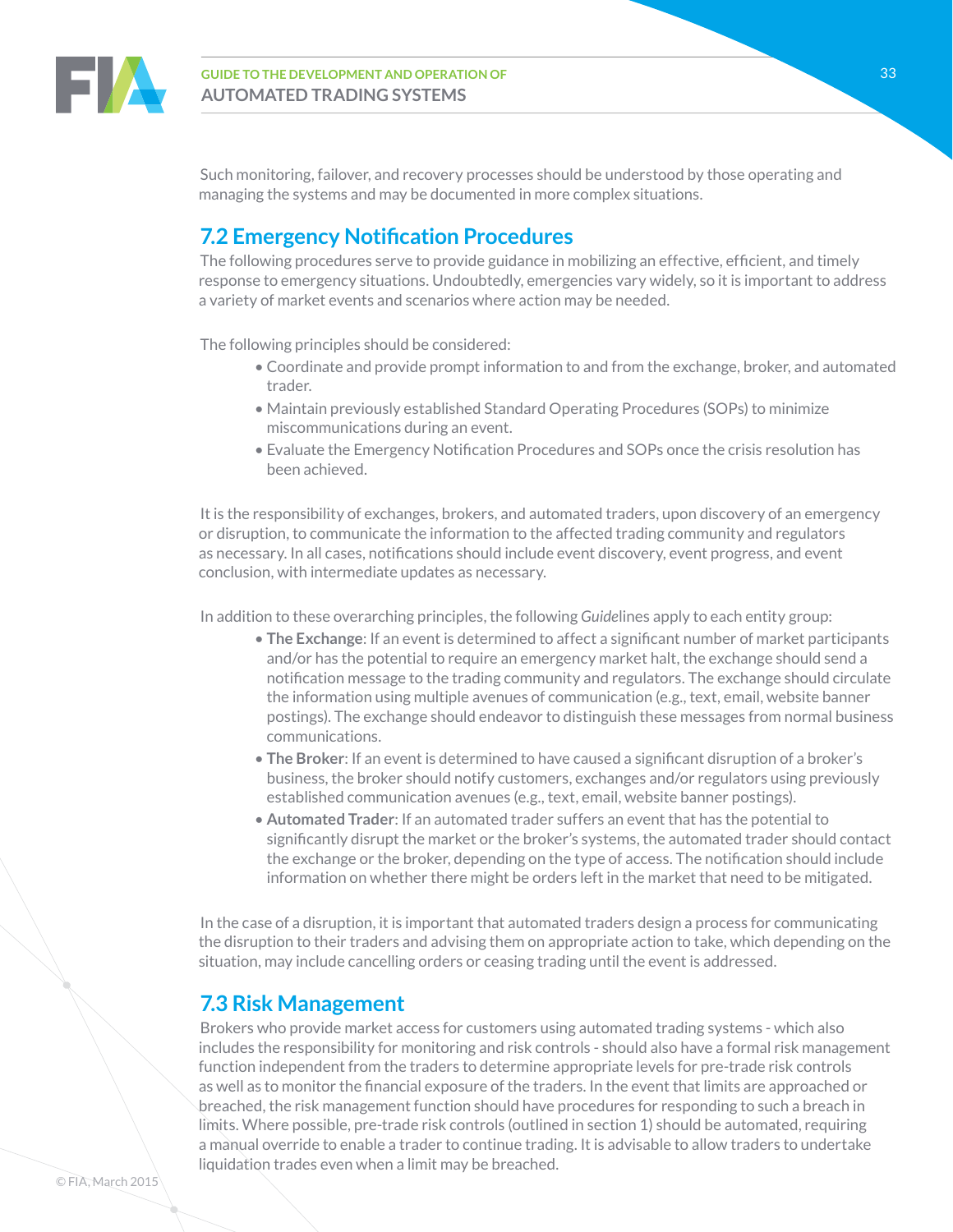

Brokers who monitor and control customers operating automated trading systems through their market access should also have a formal risk management function independent from an execution desk but with responsibility for implementing pre-trade risk controls determined by the operational risk function of the firm and for taking action when credit limits are breached (e.g., cutting off access, communicating with customers, operating kill switches, and adjusting limits where appropriate).

# **8 Documentation of Policies, Procedures, and Systems**

The above suggested practices for the development and operation of automated trading systems may rely on written and accessible descriptions of policies, procedures and system details associated with implementing them. The following are suggestions for documenting these practices.

### **8.1 Documentation**

Documentation has historically been written text that may communicate policies, procedures, and system details. Newer forms of documentation include diagrams, video, photos and audio recordings. As long as the information is accessible and understandable, these newer, alternative forms of documentation may be used to represent the information. Although documentation may provide exhaustive details pertaining to its subject matter, it should not always be considered to be, or required to be, exhaustive.

Documentation may take several different forms, including but not limited to physical and electronic, to meet the needs of those using the document. Documentation may be established in a written language (such as plain English) or it may be established in other formats (such as source code or diagrams) provided the audience of the documentation can understand its contents.

### **8.2 Documentation: Ownership**

Documentation should be owned by a member or members of staff with the necessary knowledge, expertise, and authority to validate the accuracy of the information within the document. A document pertaining to policies, procedures, trading systems, or trading environments may be created when it is deemed that there is a need to communicate such information in a written format. These documents should be updated whenever the owner of the document determines there has been a material change to the information contained within the document. Any such changes should be communicated to the relevant parties.

Documentation should be reviewed, as appropriate, by the document's owners to confirm the accuracy of the information it represents. The frequency of this review can be a function of regulatory requirements or criticality of the documented information. During this review, if it is determined that the document is no longer valid, action may be taken to stop referencing the document as current.

Documents should be stored in a manner that provides ease of discoverability and access to those that need them while preserving the intellectual property it represents. Organizations should take into account if the document is meant for internal or public use when establishing a storage policy.

### **8.3 Documentation: Usage**

Documentation can be costly and efforts to create and maintain documents should be appropriately scaled to the size and scope of the activity. Determining whether documentation should or may be produced must take into account the overall benefits versus the potential risk of intellectual property theft, liability, misinterpretation and use for unintended purposes.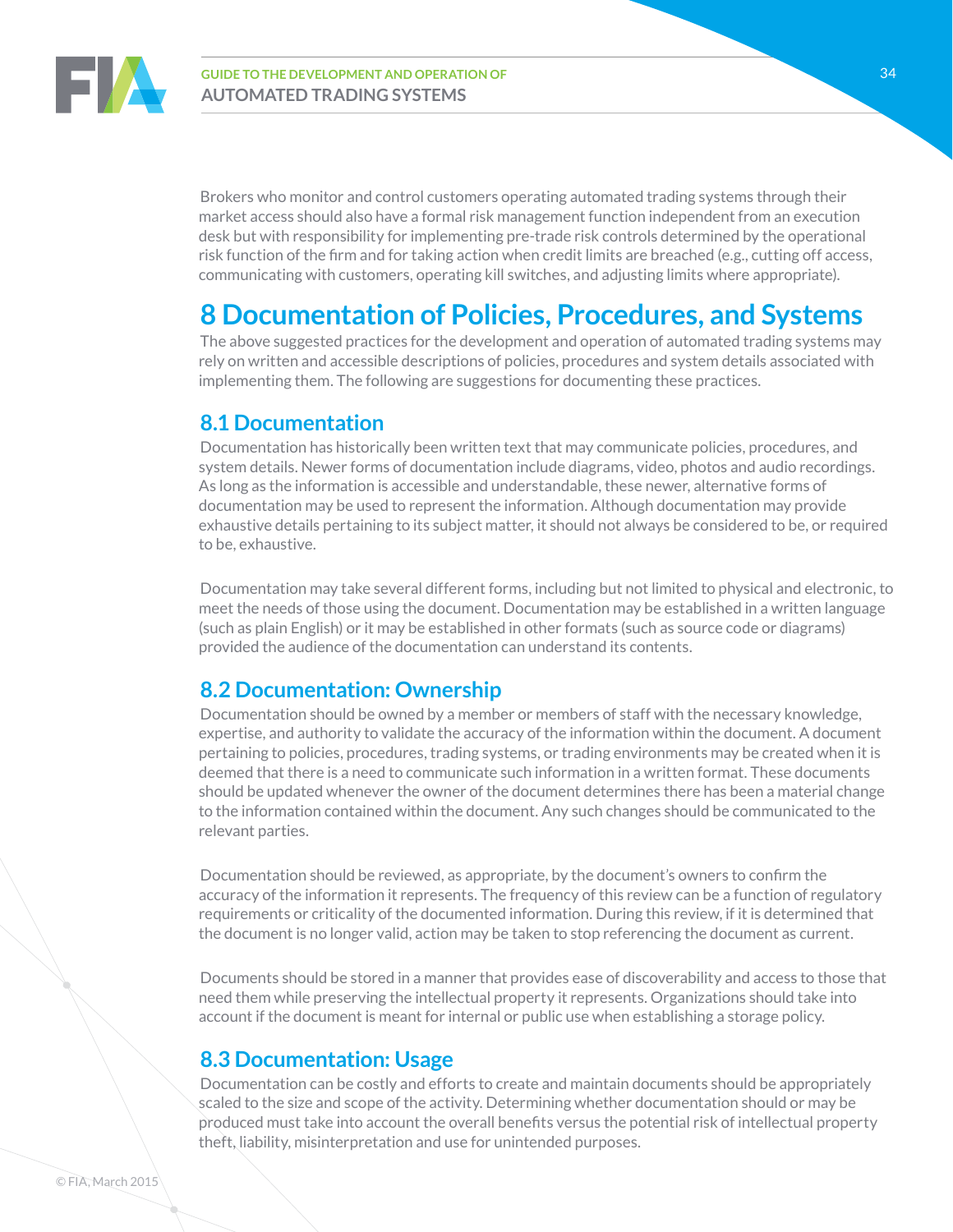

#### **GUIDE TO THE DEVELOPMENT AND OPERATION OF AUTOMATED TRADING SYSTEMS**

It is possible that an overall risk assessment may yield different answers depending on each firm's unique circumstances. Documentation can be useful whenever automated traders, brokers, and exchanges determine the need to reproduce events, to provide reference material, to inform large groups of people of operating procedures, and when it can be helpful to provide descriptions of scope and requirements to disparate groups. The format of documentation should be consistent with requirements set forth by those requesting the documentation.

Some aspects of automated trading systems and support to consider for documentation may include but not be limited to:

- **Regulatory Requirements:** Organizations are required, by regulators, to document certain policies, procedures, and actions.
- **Audit Trails**: Information regarding the actions taken by an automated trading system.
- **System Requirements:** An automated trading system's features and functionality requirements as defined by the business owners or end users of a system.
- **Project Work:** The work done to design, implement, test, release, and support trading systems and environments.
- **Systems Design and Functionality:** How automated trading systems and environments are designed and function when used.
- **Trading Systems Access Authorization:** Who has access to automated trading systems for order submission and cancellation purposes. Organizations should establish documentation to identify who has been granted access to which trading systems for trading.
- **Support and Operational Procedures:** The policies and procedures an organization follows to manage automated trading operations and support their automated trading systems and environments. These may include establishing who is responsible for the management and support of automated trading systems and environments, establishing a business continuity plan, setting and controlling risk limits, and establishing procedures to follow in the event of a trading error.
- **Change Management:** The process an organization follows to implement and release a change to their trading systems and environments.

### **8.4 Documentation: Sign-Off**

Documentation sign-off pertains to a policy that establishes if a document needs to be formally acknowledged by a responsible party as accurate and having met the necessary governing criteria. Organizations should establish which documents require formal sign-off and when that sign-off is required. If deemed necessary, all sign-offs should include the responsible party's name, title, signature (physical or electronic), and date. Responsible parties may include system owner, system architect, business owner, business analyst, software engineer, quality assurance manager, or senior management.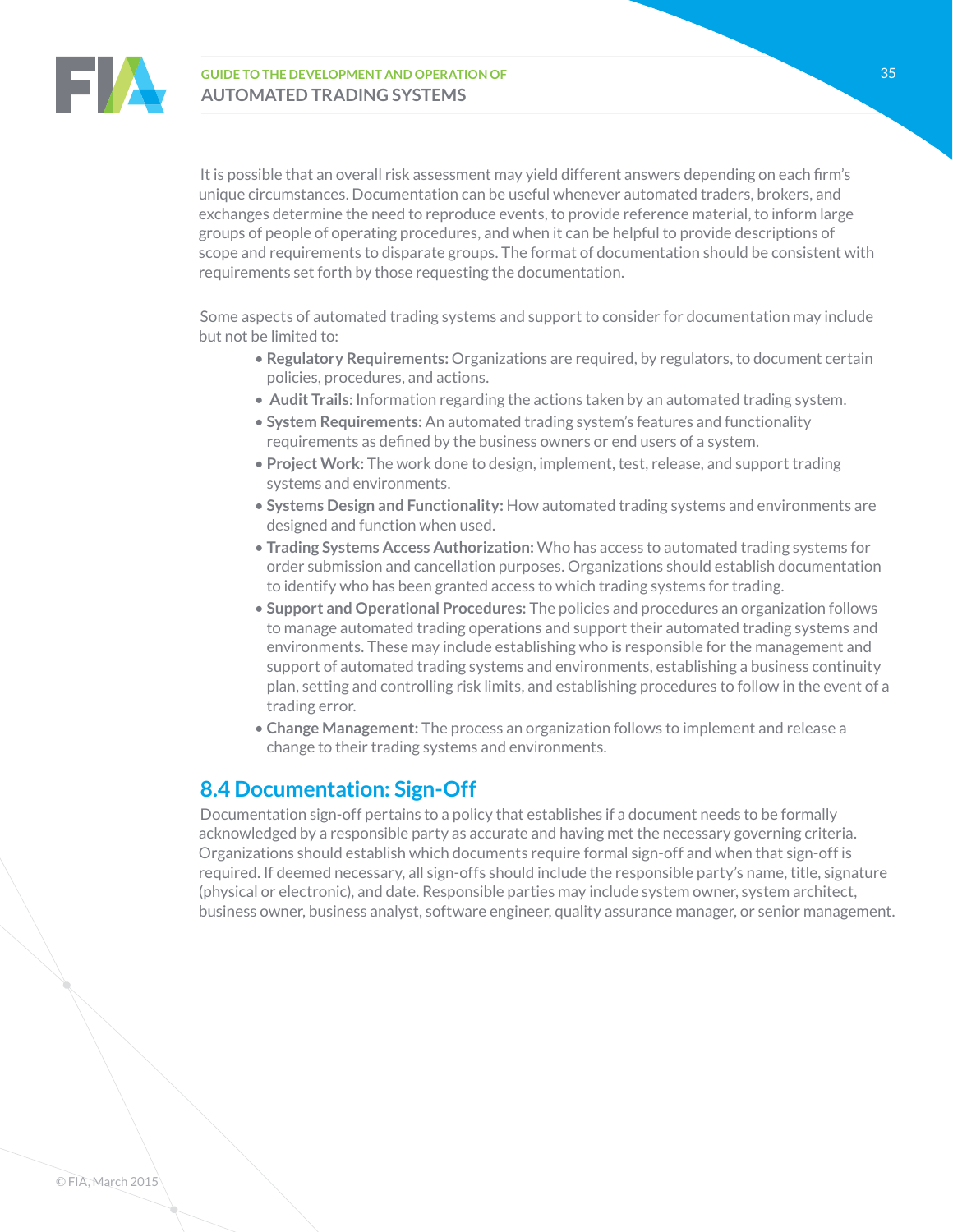

# **GLOSSARY OF TERMS**

#### A

#### *Acceptance Testing*

 Acceptance testing is a type of testing in which the software is tested by an individual familiar with the purposes of the software to verify conformance of a system to the stated business requirements. Acceptance testing should be done in an environment that adequately represents the environment in which the software will be released.

#### *Aggressing Order*

An aggressing (or aggressor or aggressive) order is one that is marketable and can be immediately matched when it is received by the exchange matching engine against a passive order resting in the central limit order book.

#### *Algorithm*

The term "algorithm" broadly refers to a step-by-step procedure used for calculation or analysis. A wide range of computer programs—not limited to automated trading systems—are often made up of many algorithmic steps, often shared across multiple programs within the same organization.

#### *Applications*

An application is software that can be considered to meet a specific business requirement.

#### *Audit Trail*

 An audit trail is a record of transactions that would typically identify information about the initiation of a transaction, the brokers participating in each transaction, the firms clearing the transaction, the terms and time or sequence of the transaction, as well as transaction receipt and execution time, and—when applicable—the customers involved.

#### *Automated Trader*

Automated Trader refers to any trading entity that uses an automated system including hedge funds, buy-side firms, trading firms, and brokers who deploy automated algorithms.

#### B

#### *Bid/Offer*

Bid/Offer refers to the prices displayed that represent the levels at which a financial instrument can be bought or sold. The bid/offer can be quoted directly, or derived from resting orders in a central limit order book, depending on the type of market. The spread (difference) between the bid/offer is an indicator of liquidity.

#### *Broker*

The term "broker" includes futures commission merchants, other clearing firms, executing brokers and other financial intermediaries that provide access to an exchange.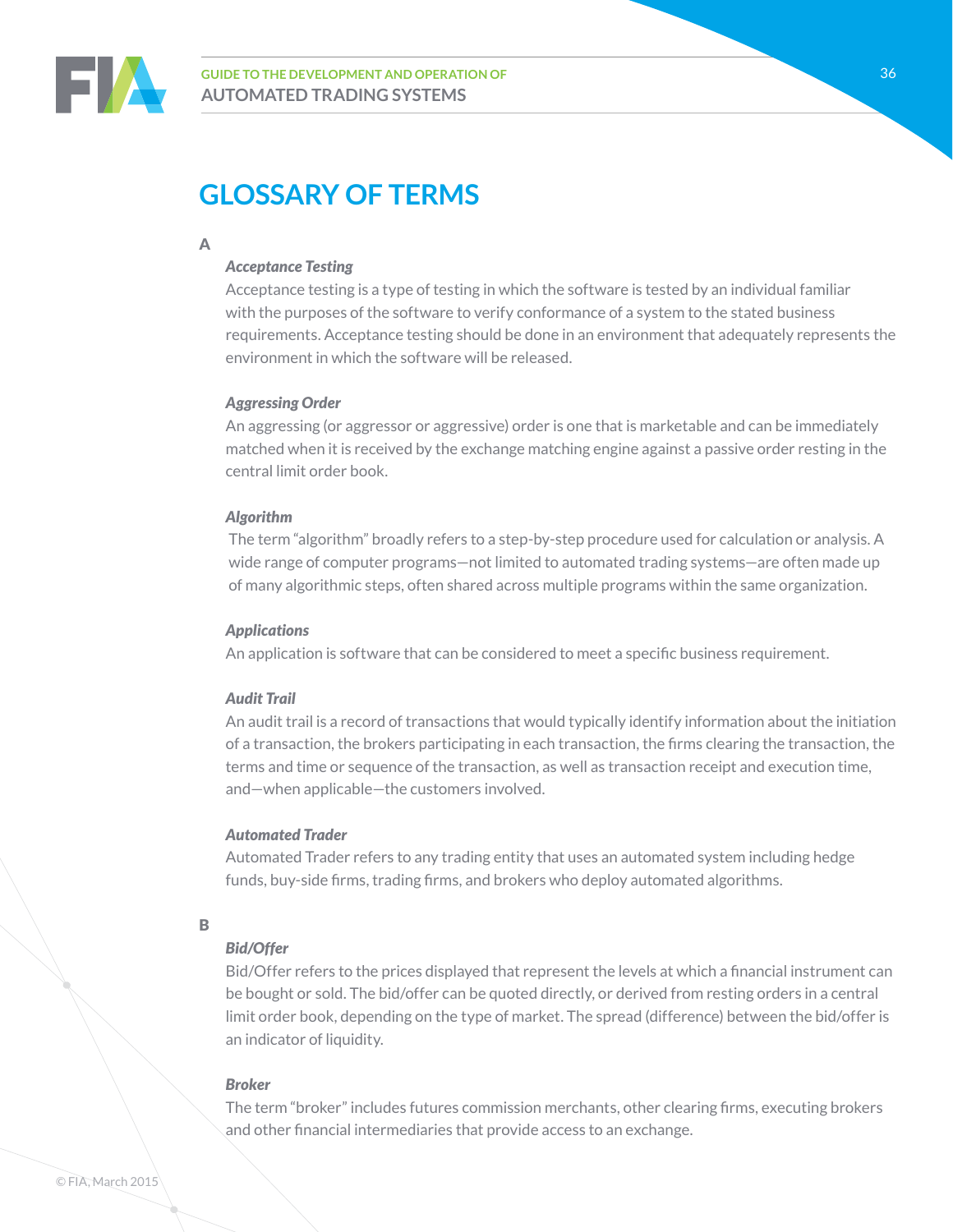

#### C

#### *Cancel-On-Disconnect*

Cancel-on-disconnect (COD) is a service provided by exchanges that monitors for a loss of connectivity between a participant's trading session and the exchange's trading platform. If a loss of connection is detected, COD initiates a best-effort attempt to cancel all resting futures and options orders for the disconnected session.

#### *Central Limit Order Book*

The central limit order book (CLOB) is provided by the exchange as a mechanism for price discovery. Orders can be placed at various price levels and the exchange matching engine will execute trades based on the appropriate algorithm for the market, for example Price/Time Priority, Pro Rata Trade Allocation or Batched Order Processing.

#### *CFTC*

Commodity Futures Trading Commission

#### *Change Management*

Change management refers to procedures for communicating, implementing, and tracking requirements and changes to functionality related to systems.

#### *Cleared Trade Feeds*

A cleared trade feed is a data feed that contains information about executed trades that is produced as a result of the clearing process. Such a feed may be in less than real-time and will not include information on unfilled orders or order cancellations. It may also include information on post-trade account allocation.

#### *Co-Location*

Co-location is the offering by an exchange or marketplace of data center space and network connectivity to its execution facilities.

#### *Cross-Connect*

A cross-connect is a network connection within a co-location or proximity hosting facility that connects a market participant's infrastructure to the exchange's infrastructure.

#### *Cybersecurity*

Cybersecurity refers to steps taken to limit trading and development environments from being accessed by unauthorized intruders or jeopardized from the introduction of unwanted software.

#### D

#### *Direct Participant*

A direct participant is market participant characterized by use of an automated trading system directly connected to an exchange without using a broker's infrastructure to route orders.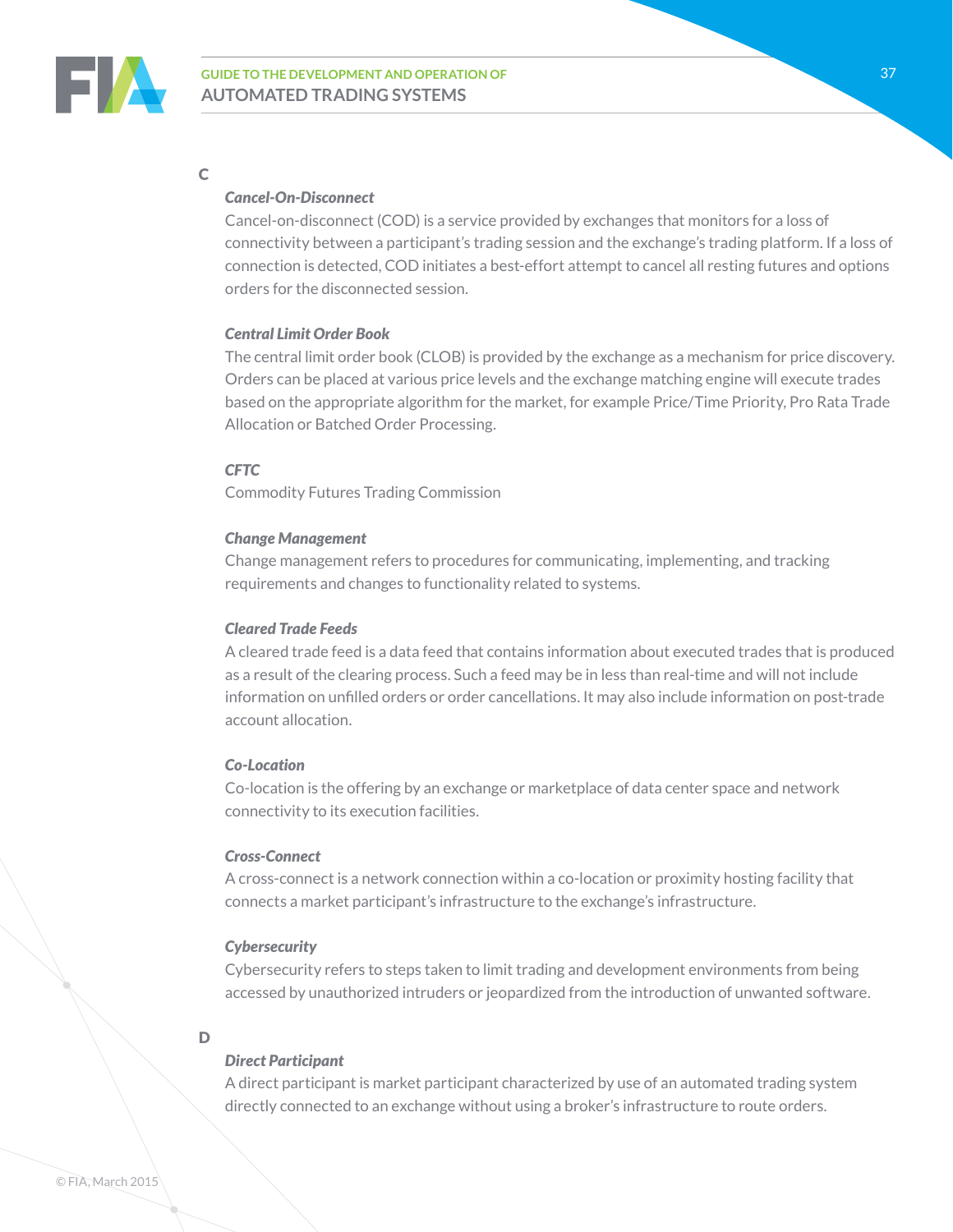

#### *Documentation*

Documentation is recorded information that may communicate policies, procedures, and system details.

#### *DR/BCP*

Disaster Recovery/Business Continuity Planning.

#### *Drop Copies*

Drop copy is a report that summarizes a participant's execution activity on a trading venue and is generated in as close to real-time as possible. Drop copy feeds are different from cleared trade feeds in that they (a) may contain additional information to aid a participant's risk management, such as order state changes, modifications, rejections and cancellations, and (b) are generated at the point of execution, rather than when the trade has been cleared.

#### E

#### *Error Trade Rules or Policies*

Error trade rules or policies are exchange or other market center rules or policies that describe the conditions under which trades that are executed at prices inconsistent with prevailing market conditions, typically due to an error, can be reviewed, adjusted, or cancelled (i.e., "busted") after execution. Such rules or polices also typically describe limitations to after–the-fact changes, typically in the form of "no-bust" or "non-reviewable" price ranges.

#### *ESMA*

European Securities and Markets Authority

#### *Exchange*

The term "exchange" is meant to apply to exchanges, marketplaces, and matching services that facilitate the automated execution of trades.

#### *Exchange-Based Conformance Testing*

Exchange-based conformance testing is a type of testing that typically follows a script of tests designed and administered by an exchange to confirm that market participants' systems interact with an exchange's systems properly.

#### *Exchange Dynamic Price Collar*

A price collar is a system safeguard aimed at preventing errors in order entry. A price collar determines a range around current prices within the central limit order book such that trades cannot occur outside of that range. For example, a price collar could be set where a trade cannot occur at a price level that differs by more than 10 percent from last trade price.

#### *Exchange Error Trade Policies*

See Error Trade Policies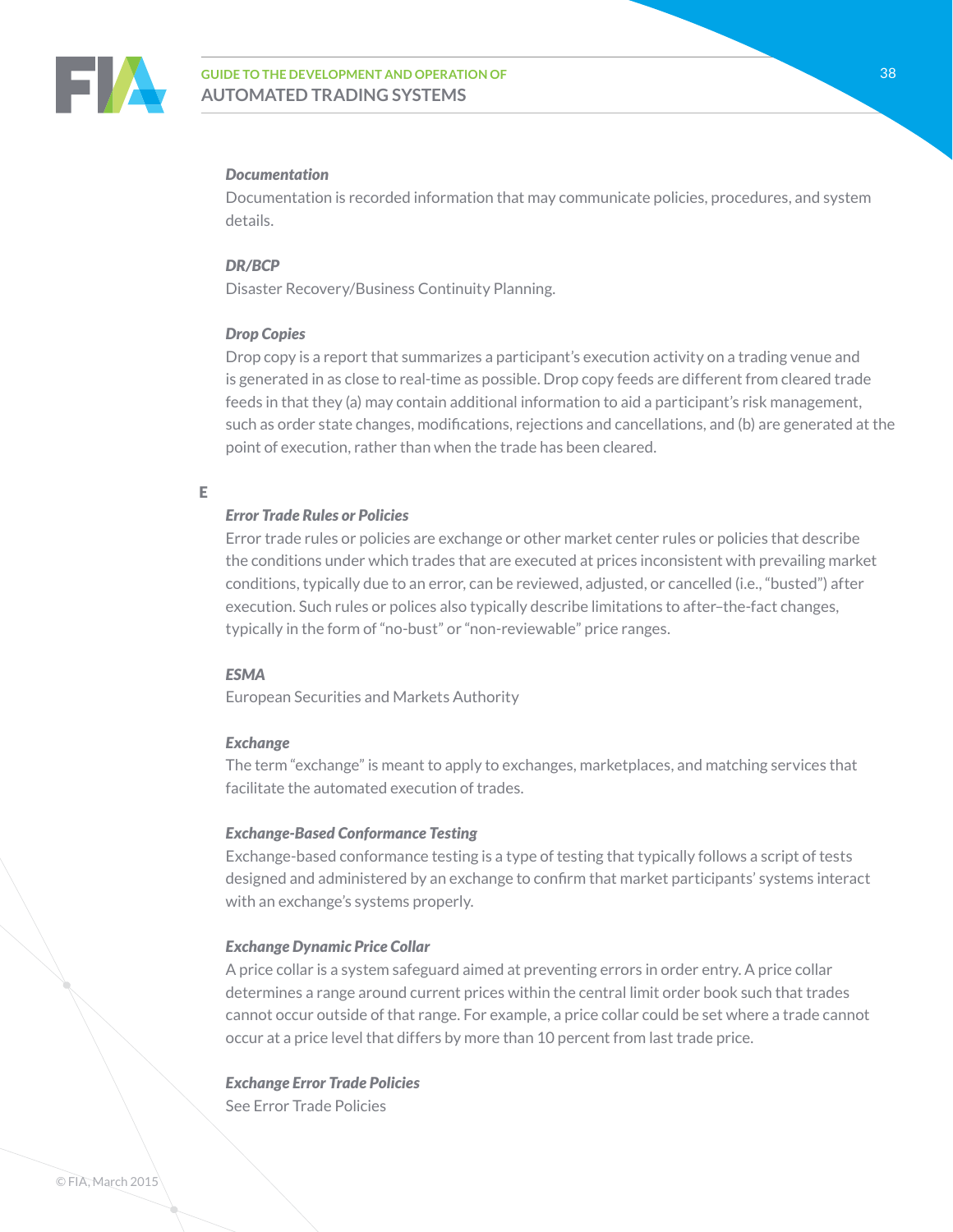

#### *Exchange Market Pauses*

Exchange market pauses are temporary pauses in trading used by exchanges to prevent or limit market disruptions.

#### *Exchange Message Policies*

Exchange Message policies are policies for messaging measures for each instrument based on many factors including the capacity and performance of its network and matching engine, the matching algorithm, and the unique characteristics of the financial instrument, particularly as it relates to liquidity.

#### *Exchange-Provided Order Management Tool*

An exchange-provided order management tool is an independent mechanism provided by the exchange for viewing and cancelling working orders for a given session or user. Such functionality is independent from the trading access that might be subject to disconnection or disruption.

#### *Exchange Simulation Environments*

Exchange simulation environments are environments that are designed to mimic the production environment to enable conformance testing of new and modified trading systems.

F

#### *Fat-Finger*

The term "fat finger" describes a type of trading error caused by mistyping on a computer keyboard. The term has come to capture more generally any trading error caused by simple human error.

#### *FIA*

FIA is the leading trade organization for the futures, options and cleared swaps markets worldwide. FIA's membership includes clearing firms, exchanges, clearinghouses and trading firms from more than 25 countries as well as technology vendors, lawyers and other professionals serving the industry. FIA's mission is to support open, transparent and competitive markets, protect and enhance the integrity of the financial system, and promote high standards of professional conduct. As the principal members of derivatives clearinghouses worldwide, FIA's member firms play a critical role in the reduction of systemic risk in the global financial markets. FIA and its affiliates FIA Europe and FIA Asia make up the global alliance FIA Global, which seeks to address the common issues facing their collective memberships.

#### *FIA European Principal Traders Association (FIA EPTA)*

FIA EPTA is an association of European principal traders formed in June 2011 under the auspices of the FIA. FIA EPTA members consist of 25 principal trading firms that provide significant amounts of liquidity to European regulated markets and multilateral trading facilities (MTFs). FIA EPTA members deal on own-account using proprietary capital and do not have clients or act as deposit takers in any form. FIA EPTA members are authorised by various EU national competent authorities and/or supervised by the regulated markets on which they trade, and are further subject to EU and national conduct of business regulation.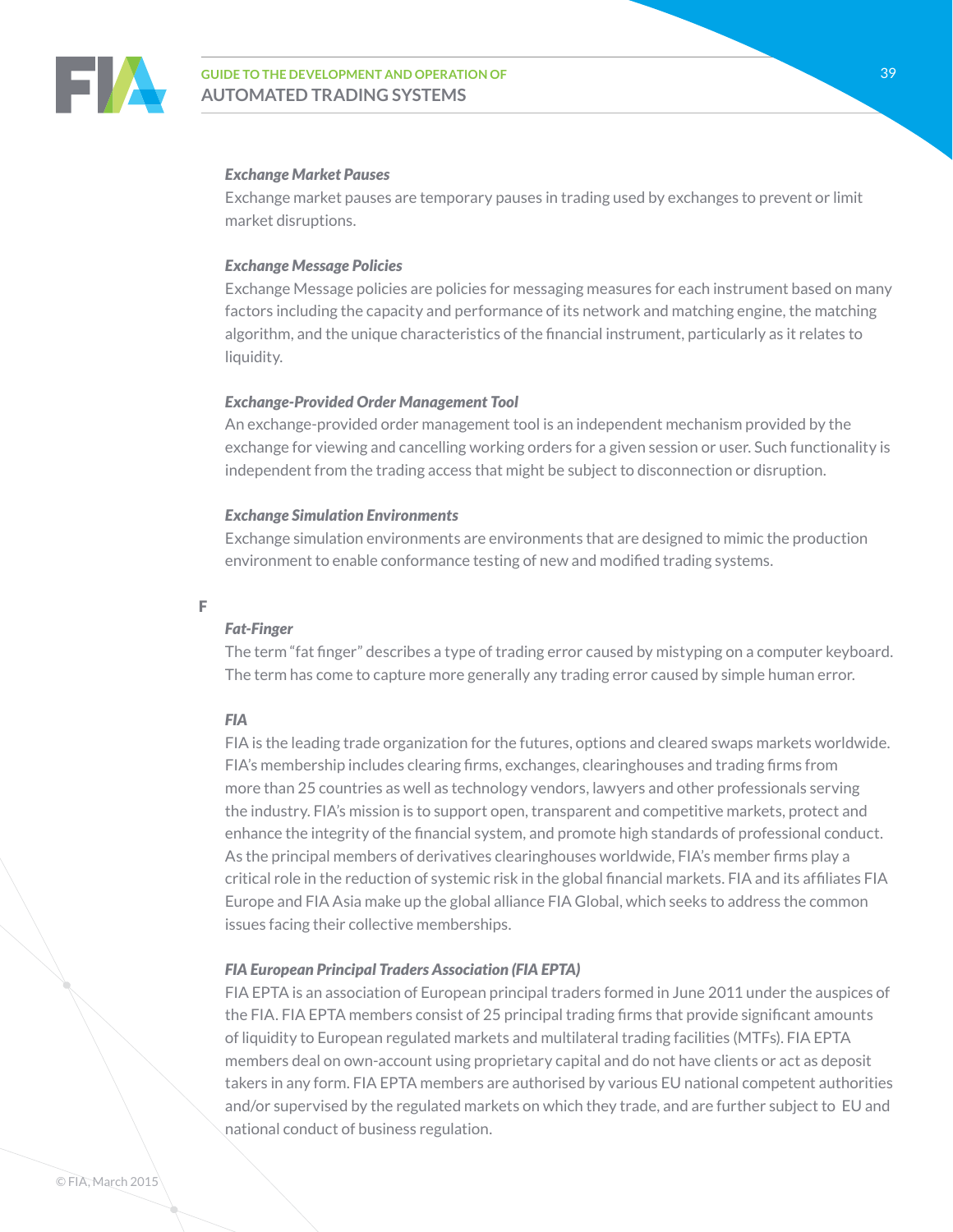

#### *FIA Principal Traders Group (FIA PTG)*

FIA PTG is an association of more than 20 firms that trade their own capital on exchanges in futures, options and equities markets worldwide. FIA PTG members engage in manual, automated, and hybrid methods of trading, and they are active in a wide variety of asset classes, including equities, fixed income, foreign exchange and commodities. FIA PTG member firms serve as a critical source of liquidity, allowing those who use the markets, including individual investors, to manage their risks and invest effectively. FIA PTG advocates for open access to markets, transparency, and data-driven policy.

#### *FIX Protocol*

FIX stands for Financial Information eXchange. FIX is an industry standard for exchanging messages for financial instruments. The FIX protocol is commonly used for routing orders between participants and brokers.

#### *Flash Crash*

The Flash Crash refers to the sudden drop and immediate rebound in futures and securities prices that occurred shortly after 2:30 p.m. Eastern Standard Time on May 6, 2010.

#### *Functional Testing*

Functional testing is a type of testing in which well-defined software modules are combined to have their functionality tested as a group. Two types of functional testing that may be considered are "integration" and "regression" testing.

#### G

#### *Give Up/Give In*

Give-up/give-in refers to a trade that is executed through one FCM and cleared with another. The executing broker "gives up" the trade, while the clearing broker receives the trade as a "give in."

#### *Granularity*

Granularity describes firm level, group level, trader ID level, customer account level and strategy level.

#### I

#### *Indirect Participant*

An indirect participant is a market participant characterized by the use of an automated trading system that routes orders through a broker's infrastructure before they are sent to the exchange.

#### *Infrastructure*

Infrastructure is the hardware, network, or associated operating software used in conjunction with an automated trading system.

#### *Integration Testing*

Integration testing is a type of functional testing that confirms that the system behaves as specified when its individual components are combined and tested as a group.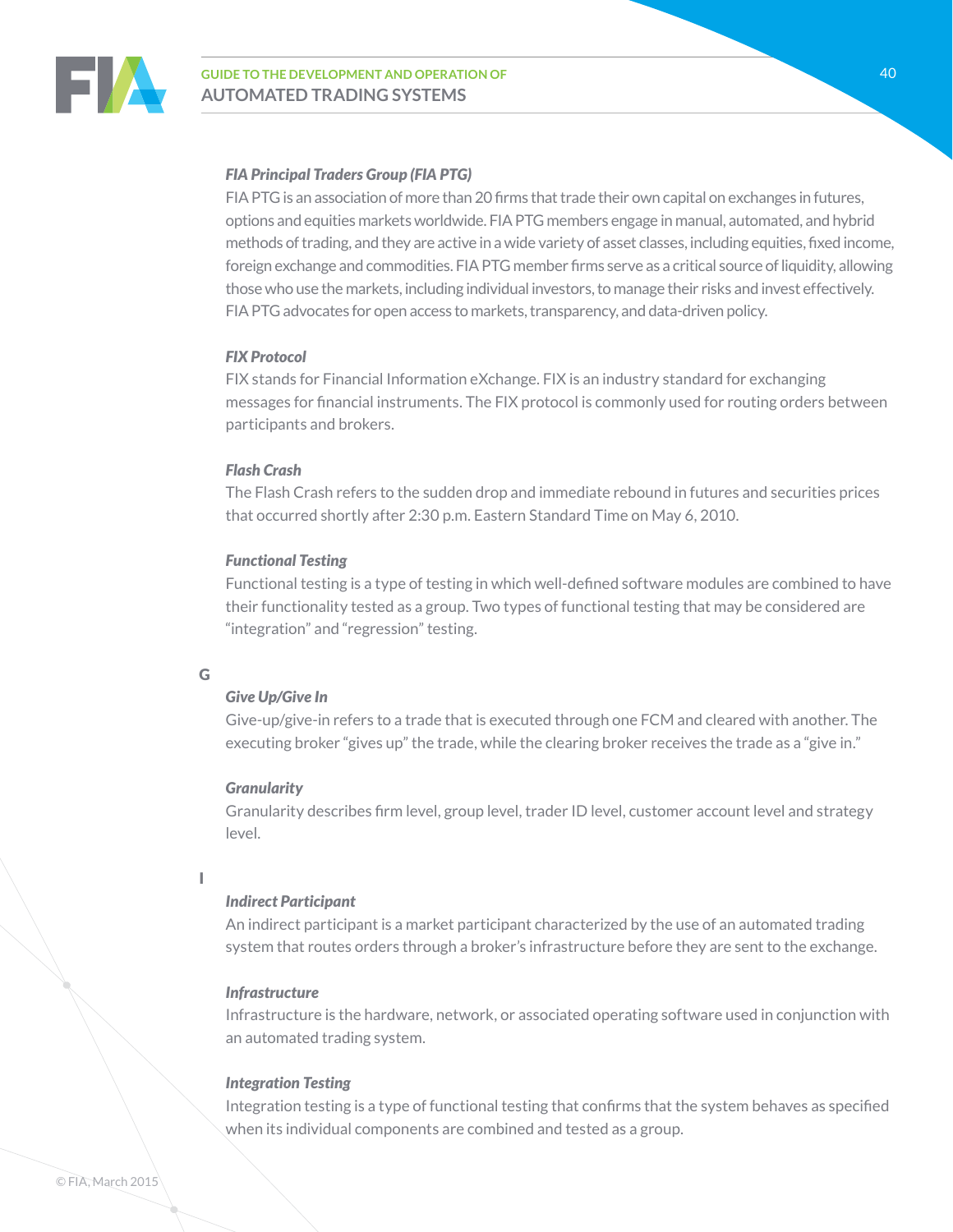

#### K

#### *Kill Switch*

A kill switch is a control that when activated immediately disables all trading activity for a particular participant or group of participants, typically preventing the ability to enter new orders and cancelling all working orders. It may also allow for risk-reducing orders while preventing risk-increasing orders.

#### L

#### *Latency*

Latency is a natural delay in a system due to the time it takes to process and disseminate information.

#### *Liquidity*

Liquidity is a market attribute that describes the degree to which a financial instrument can be bought or sold in the market without affecting the price for that financial instrument.

#### *Liquidity Provider*

 A liquidity provider is a type of professional trader whose orders more often than not supply liquidity to the market instead of demanding it. Liquidity providers typically perform a marketmaking function.

#### *Load Testing*

Load testing is a type of non-functional testing that identifies the limit of the system's ability to properly process external input and internal events.

#### M

#### *Mass Quote*

A mass quote is a function within some exchange systems that allows authorized customer systems to submit Mass Quotes messages to generate bid/ask pairs and two-sided markets for multiple instruments.

#### *Market Data Reasonability Checks*

A market data reasonability check is a tool designed to control whether the data used to generate orders by an automated trading system is within acceptable boundaries.

#### *Market Participant*

Market participant refers to any party participating in a market including automated traders, brokers, and end users.

#### *Matching Engine*

The matching engine refers to the allocation algorithm embedded in an exchange's computers to match marketable buy and sell orders within the central limit order book and convert them into executed trades. Several types of matching algorithms exist, for example Price/Time Priority, Pro Rata Trade Allocation and Batched Order Processing, and are chosen by the exchange on a productby-product basis to match the requirements of the financial instrument and its participants.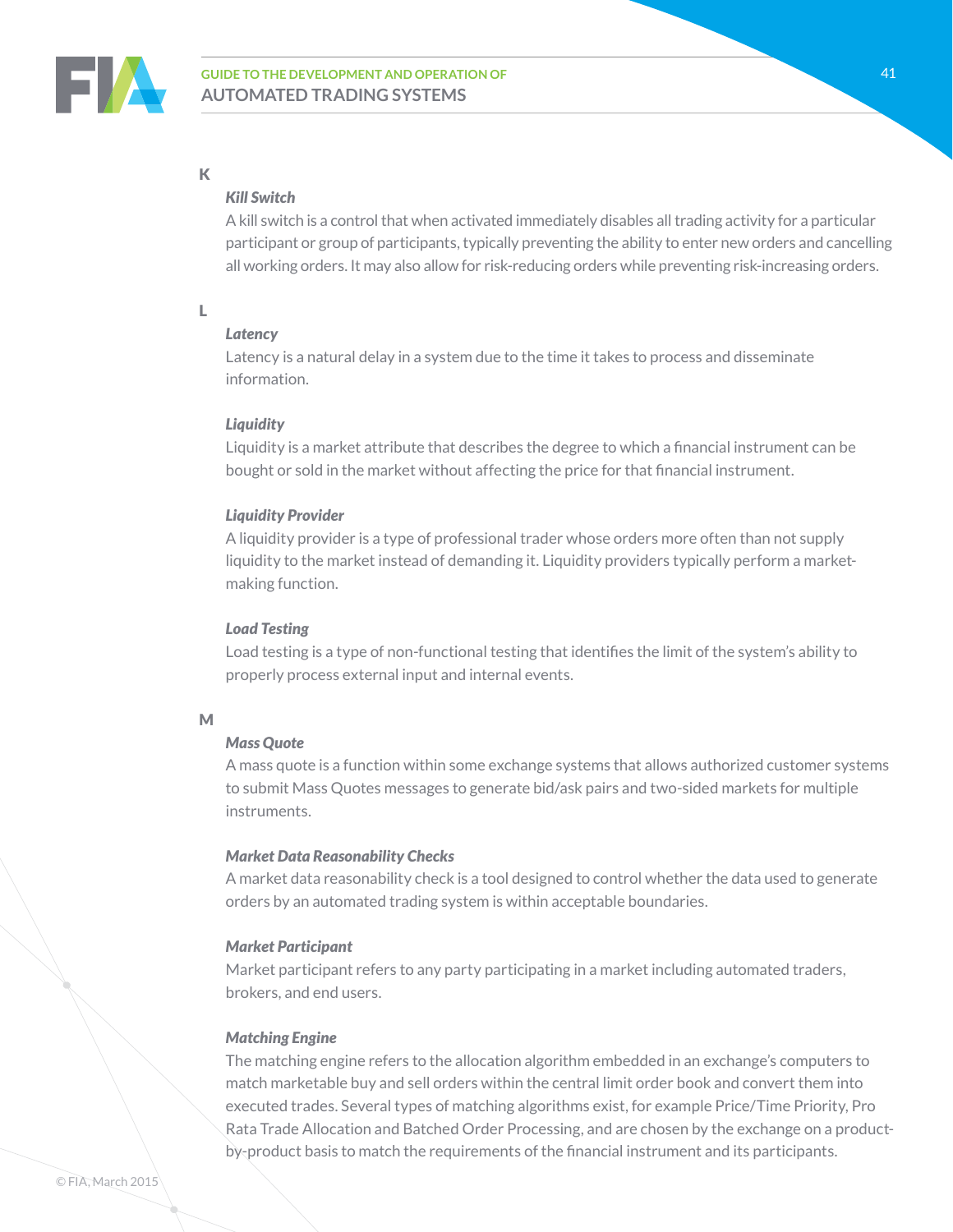

#### *Messages*

Messages are instructions sent to and received from the exchange including orders, cancellations, modifications, and notifications of execution.

#### *Message Fields*

Message fields refer to fields within messages that are either sent to the exchange or received back from the exchange that contain discrete pieces of information. Message fields are defined for order transmission as well as drop-copy and clearing feeds.

#### *Message Throttles*

Throttles on message traffic and trade executions are controls that limit the number of orders (and cancellation or revision of orders) submitted and the number of trades executed.

#### *Message Rate Policies*

See Exchange Message Rate Policies

#### N

#### *No Bust Range*

A no bust range is a range of market prices within which trades executed at those prices will not be cancelled or "busted." See Error Trade Policies.

#### *Non-Functional Testing*

Non-functional testing refers to a type of testing in which well-defined software modules are combined to have their non-functional aspects tested as a group. Such non-functional aspects might include scalability, performance, stability, and usability.

#### O

#### *Operator ID*

The operator ID is a unique code that identifies the party or parties that entered or caused the entry of an order into an exchange system. The operator ID is included as part of each order message sent to the exchange and maintained in the exchange's audit trail.

#### *Order Cancel Request*

Order cancel request refers to a message sent to the exchange's matching engine requesting that a previously submitted order be cancelled and that a confirmation of cancellation be sent.

#### *Order-to-Trade Ratio*

An order-to-trade ratio compares the number of orders submitted to the executed quantity.

#### *Order Types*

An order type is an instruction that an exchange provides to participants to allow different interaction with the central limit order book. For example, a "market order" is an order to buy or sell that is to be executed at the best price currently available, and may trade at several price levels within the order book to be fully executed. A "limit order" is an order to buy or sell that cannot trade beyond its limit price.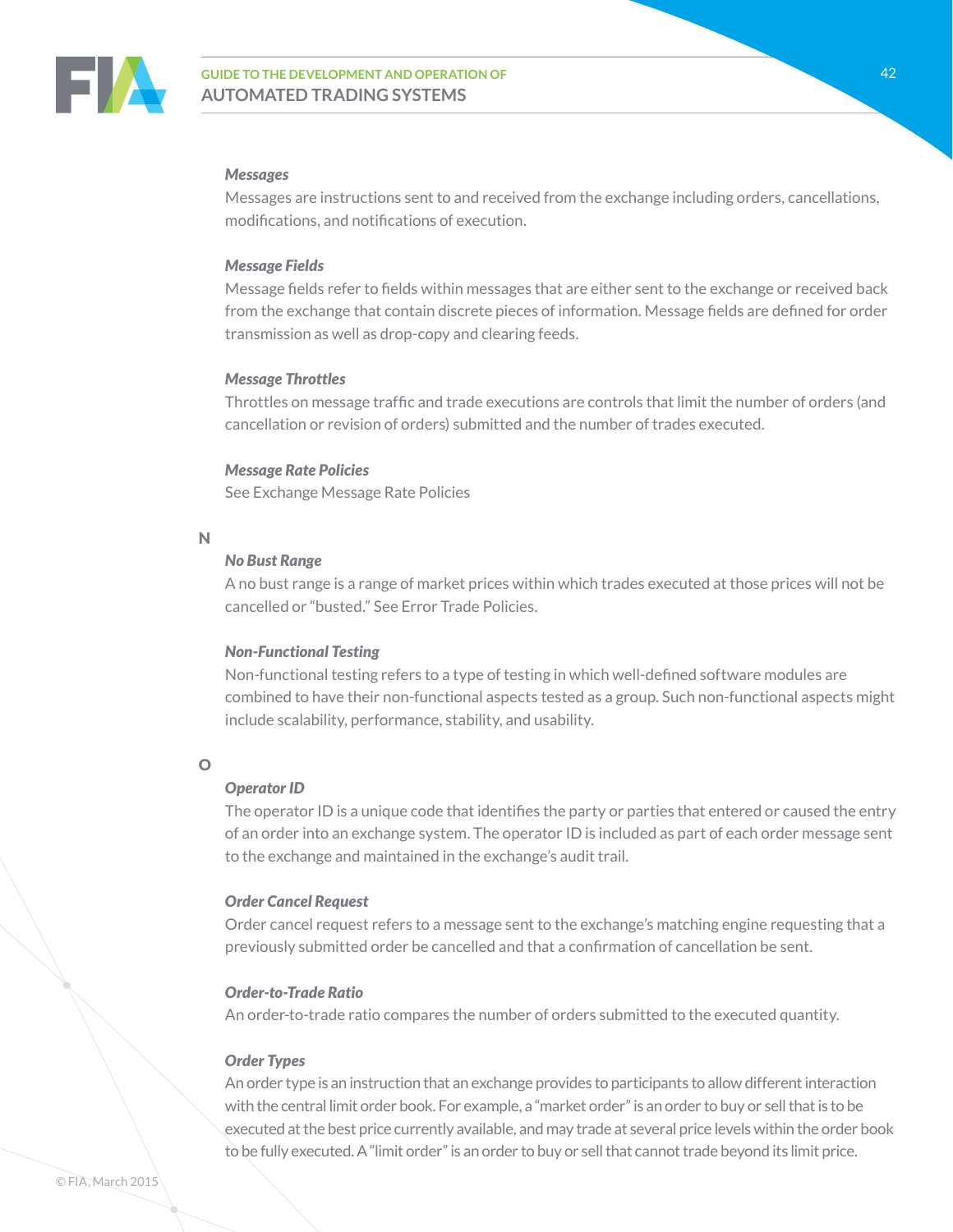

#### P

#### *Performance Testing*

Performance testing is a type of non-functional testing that confirms that the system operates in a timely manner.

#### *Post-Trade Credit Controls*

Post-trade credit controls are limits set by a broker to manage its financial exposure to its customers through the different types of market activity in which they participate.

#### *Pre-Trade Maximum Intraday Position*

Pre-trade maximum intraday position is the maximum long or short position that can be taken within a given system intraday.

#### *Pre-Trade Maximum Order Size Controls*

Pre-trade maximum order size is a pre-trade risk control set at the automated trader level, the broker level, or exchange level (or all of the above) that sets limits on the size of an order submitted to the exchange's matching engine.

#### *Pre-Trade Risk Controls*

Pre-trade risk controls are controls used to prevent inadvertent market activity due to unauthorized access, system failures, and errors.

#### *Price Adjustment*

Price adjustment is a change in the price of an executed trade made in accordance with an exchange's error trade rule or policy.

#### *Price Collar*

See Exchange Dynamic Price Collars

#### *Price/Time Priority Allocation*

Price/time priority allocation is an exchange matching engine algorithm that fills buy and sell orders according to price and time priority, also known as "first-in-first-out" (FIFO). An incoming order's quantity immediately matches against each resting order at the same price within the central limit order book queue, decrementing each resting order based on its position within the queue. Resting orders at the same price level are given matching priority based on the time they arrive at the exchange with the oldest order having the highest priority.

#### *Price Tolerance Limit*

A price tolerance limit is the maximum amount an individual order's limit price may deviate from a reference price such as the instrument's current market price, and is typically applied on orders generated from an automated trading system before the order is sent to the exchange.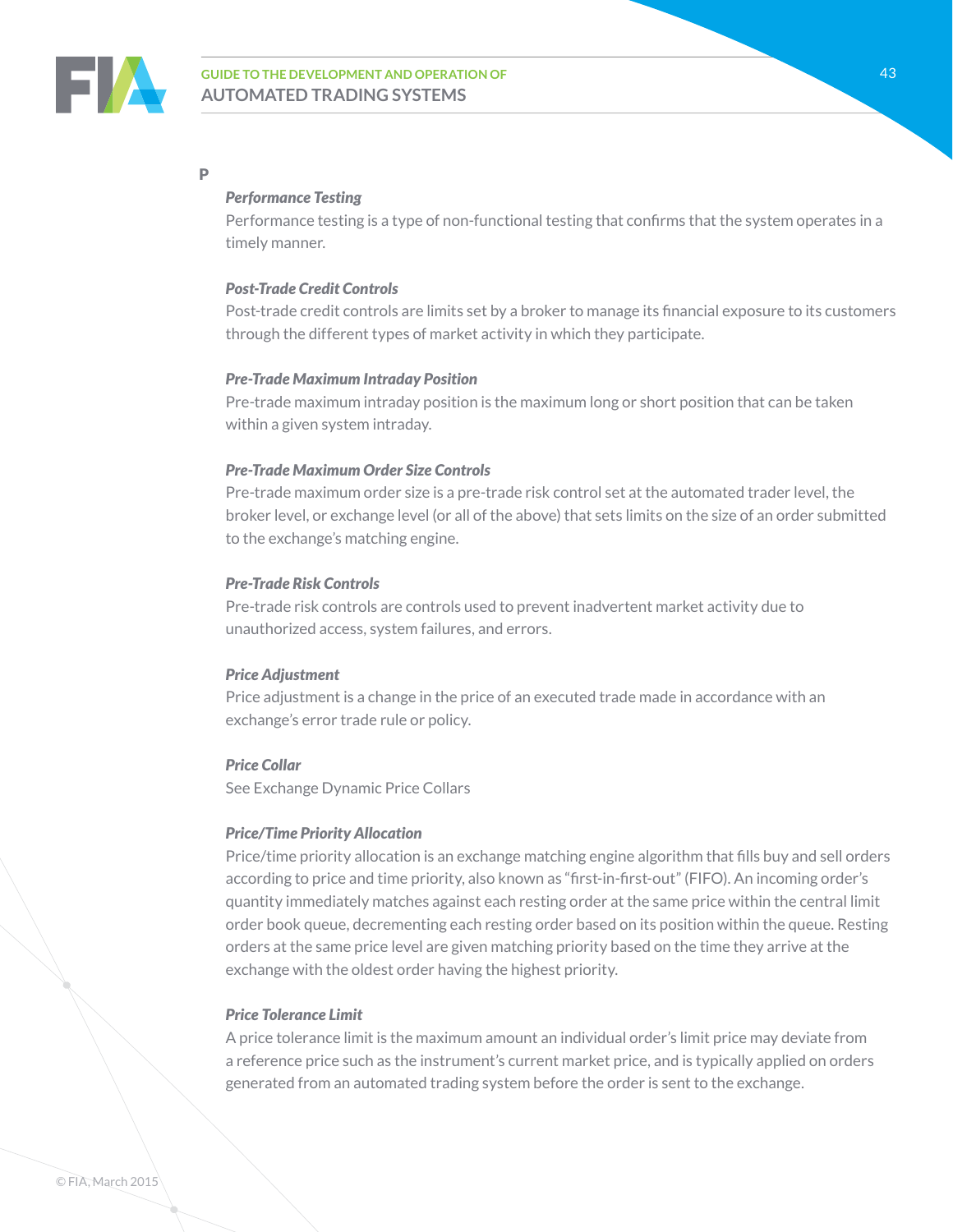

#### *Pro Rata Trade Allocation*

Pro rata trade allocation is a matching engine continuous algorithm implemented by exchanges that will fill orders according to price, order size and time within the central limit order book. An aggressing order's quantity is multiplied by each resting order's pro-rated percentage to calculate allocated trade quantity. An order's pro-rata percentage is calculated by taking order quantity divided by total quantity at a certain price. Excess lots, which occur as a result of the rounding down of the original allocated trade quantity, may be allocated on a first in, first out basis.

#### *Production Environment*

Production environment is the environment in which an automated trading system is operating including software and hardware used by traders, order routing to exchanges, market data, dependent databases, risk control systems, data capture and analysis systems, and post-trade processing systems.

#### *Proximity Hosting*

Proximity hosting is a third-party infrastructure hosting space that is located as close as possible to the execution facility's matching engine.

#### R

#### *Regression Testing*

Regression testing is a type of functional testing that confirms that no bugs are introduced into an existing system as a result of changes being made.

#### *Repeated Automated Execution Limits*

A repeated automated execution limit is the maximum number of times a strategy or identical order is filled and then re-enters the market without human intervention.

#### *Responsible Party*

 A responsible person is a person who is designated either informally or by registering with an exchange or regulator as being the point of contact for information on the operation and control of an automated trading system.

#### *Resting Order*

A resting order is an order that has been submitted to the exchange but has not yet been executed. Resting orders are often placed using a limit price and are said to be passive since they do not trade immediately and will only trade when another participant aggresses to their price level.

#### S

#### *Scalability Testing*

Scalability testing is a type of non-functional testing that confirms the system performs as designed as it is extended to support use by more users or it is deployed to more environments.

#### **SEC**

Securities and Exchange Commission.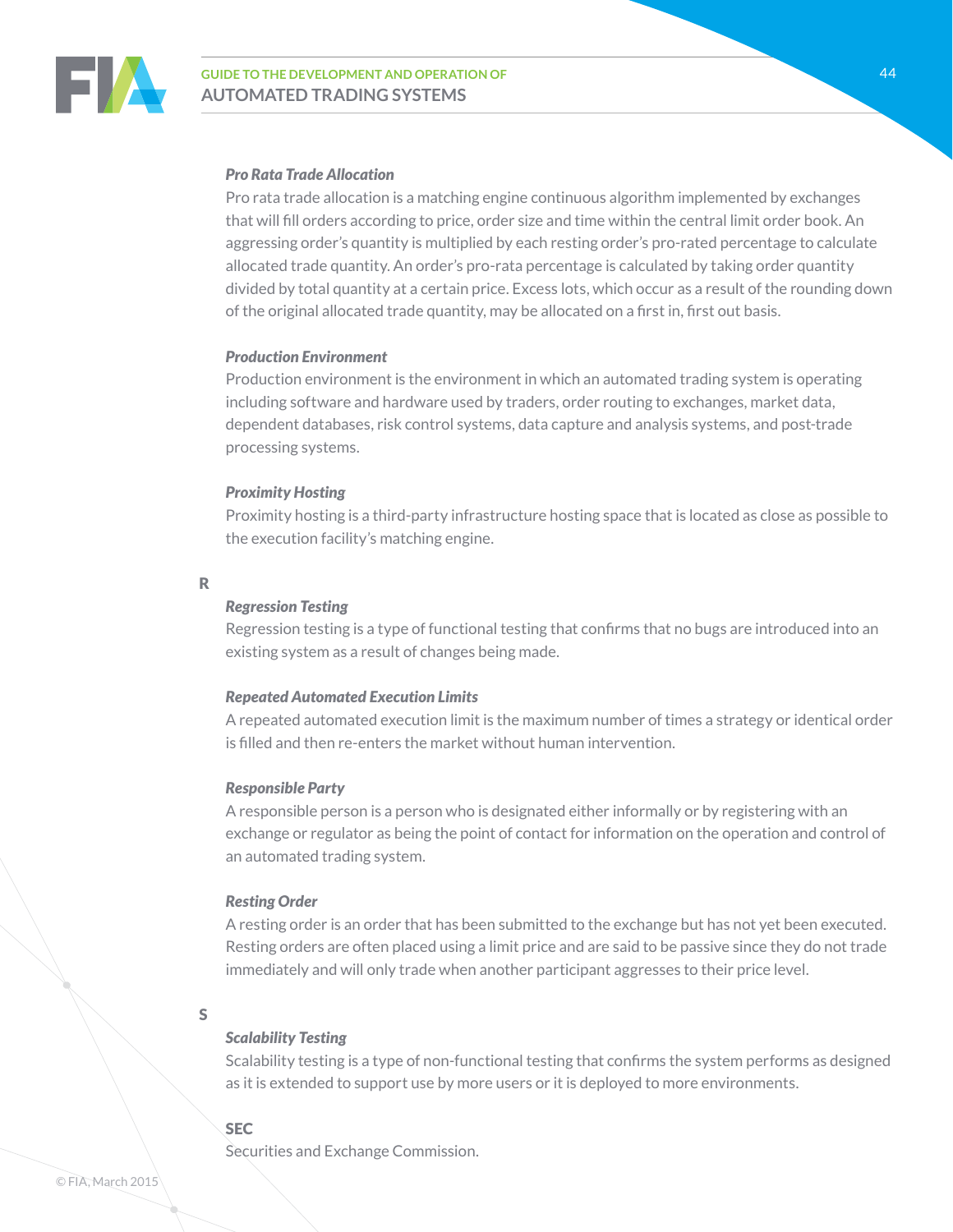

#### *Security*

Security consists of steps taken to limit the risk that software access becomes lost or controls disrupted, with potential market impact. In addition, steps are taken to protect employees and users from inadvertent compromise of the firm's data in order to avoid harm to the participant and the marketplace. Finally, steps are taken to provide for the appropriate access to development, testing, and production environments.

#### *Self-Matched Trades*

Self-matched trades are trades between the same or related entities that are matched in a central limit order book.

#### *Self-Match Prevention Functionality*

Self-Match Prevention (SMP) Functionality is a type of trading control designed to prevent a trader's order from inadvertently being matched against another of the participant's orders within the exchange's matching engine. SMP controls can be implemented differently due to the balance of flexibility versus complexity, and are often implemented differently across exchanges.

#### *SMP Functionality*

See Self-Match Prevention Functionality.

#### *Software Development*

Software development is the writing, testing, and maintaining of the source code associated with automated trading systems.

#### *Software Development Environment*

 A software development environment is the combination of hardware, software, connectivity, and data required to develop the source code for an automated trading system.

#### *Software Feature Requirements*

Software feature requirements are a description of an automated trading system's required functionality provided to those responsible for the development and support of such systems.

#### *Source Code*

Source code is a collection of computer instructions written in a computer language used to create automated trading systems.

#### *Source Code Implementation*

Source code implementation is the process by which source code is written.

#### *Source Code Review*

Source code review is the process by which software engineers may have their source code reviewed for educational or verification purposes.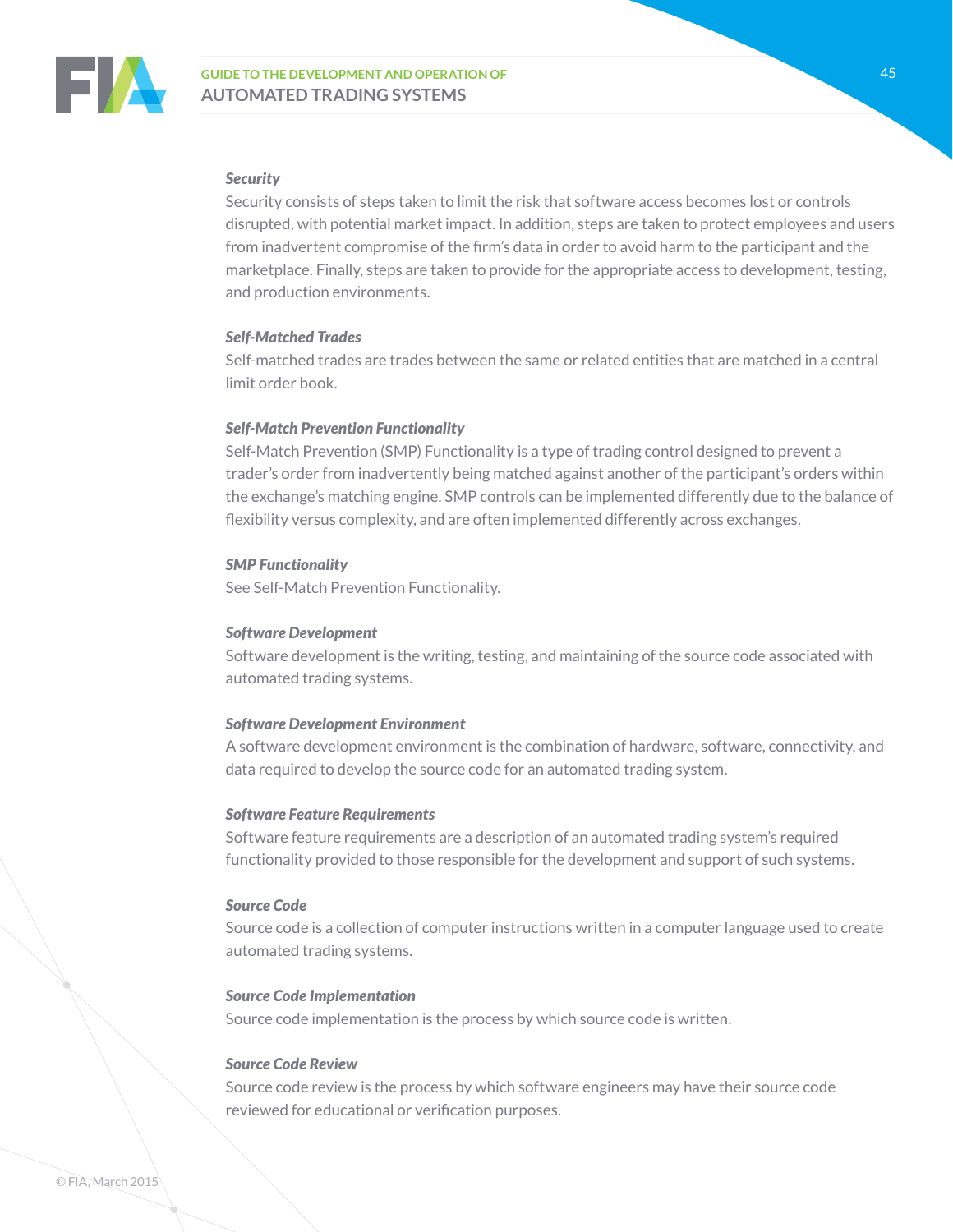

#### *Source Code Testing*

Source code testing refers to the work done by organizations to confirm that their trading systems and environments function as designed and within acceptable parameters.

#### *Standards*

Standards are a defined set of practices generally agreed to meet the target for quality in the creation, implementation, and operation of a system. The practices may be documented by a recognized standards body.

#### *Standby Systems*

Standby systems are hardware and software that is immediately available to be used for business continuity purposes should primary production systems encounter a problem. This may include computers, network circuits, and communication mechanisms.

#### *Stop Logic Functionality*

Stop logic is exchange-designed functionality that is designed to detect potential market movements caused by the triggering and trading of stop orders where the resulting price move would extend beyond an exchange specified threshold. When triggered, stop orders attempt to move the market to an executing price beyond a pre-established value, a Stop Logic event occurs. Stop Logic detects these situations and responds by placing the identified market in a state for a predetermined period of time where new orders may be accepted, but trades do not occur, providing an opportunity for market participants to respond to the demand for liquidity. See also Exchange Market Pauses.

#### *Stop Price*

A stop price is the price in a stop order that triggers creation of a market order. In the case of a sellon-stop order, when the market price of the contract reaches or falls below the stop price a market sell order will be triggered for that contract. In the case if a buy-on-stop order, when the market price of the contract reaches or rises above the stop price, a market buy order will be triggered for that contract.

#### *Stress Testing*

Stress testing is a type of non-functional testing that confirms that the system operates in an acceptable manner during periods of atypical amounts of external inputs and internal events.

#### *Supervisor*

A supervisor is the head trader or other person responsible for an automated trading system

#### *Surveillance System*

A surveillance system is system that analyzes trade data to monitor for market participant behavior, as well as providing market performance information for an exchange.

#### *Systems*

Systems are the combination of software, hardware, and connectivity required to trade in an automated fashion.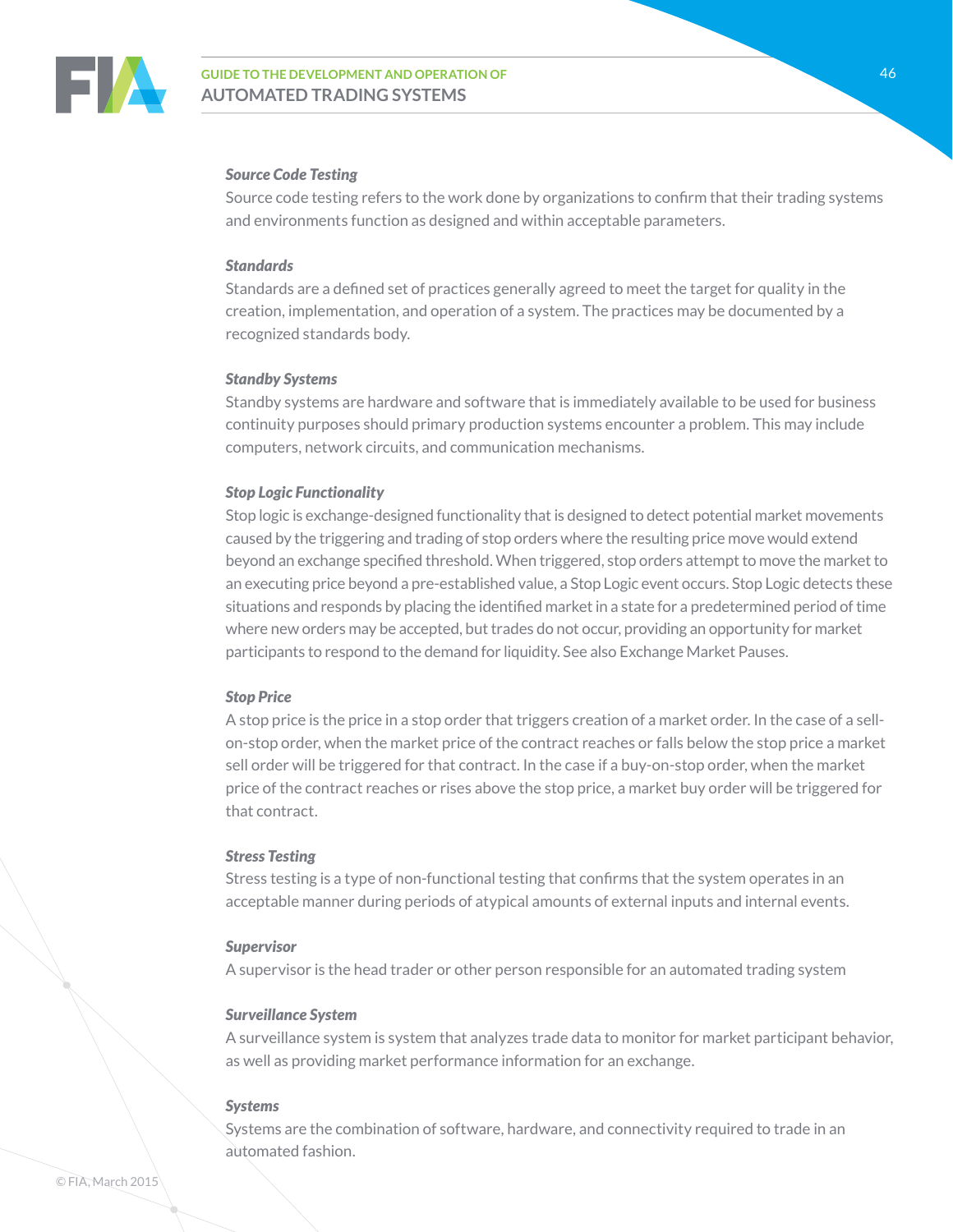

#### T

#### *Tabletop Review*

A tabletop review is a discussion of possible risk scenarios that might occur and how the firm might react to them.

#### *Tag 50*

Tag 50 is a value within the FIX Protocol (known as "SenderSubID") that some exchanges may use for submission of operator IDs.

#### *Tag 116*

Tag 116 is an assigned value used within the FIX Protocol (known as "OnBehalfOfSubID") to identify specific message originator (i.e., trader) if the message was delivered by a third party, for example, a third-party vendor or FCM.

#### *Testing*

See Source Code Testing or individual types of testing.

#### *Trade Cancellation*

Trade Cancellation is a cancellation of an executed trade made in accordance with an exchange's error trade rule or policy.

#### *Trader ID*

A Trader ID is an identifier attached to an order that uniquely identifies the participant submitting the order, often submitted in Tag 50 or Tag 116 of the FIX Protocol.

#### $\cup$

#### *Unit Testing*

Unit testing is a type of testing in which discrete units of source code are tested to verify they work as desired. These tests may be configured to run automatically throughout the development process.

#### $\sqrt{ }$

#### *Velocity Logic*

Velocity logic is designed to detect market movement of a predefined number of points either up or down within a predefined time. Velocity logic responds by placing the identified market in a state for a pre-determined period of time where new orders may be accepted, but trades do not occur, providing an opportunity for market participants to respond to the demand for liquidity. See Exchange Market Pauses.

47